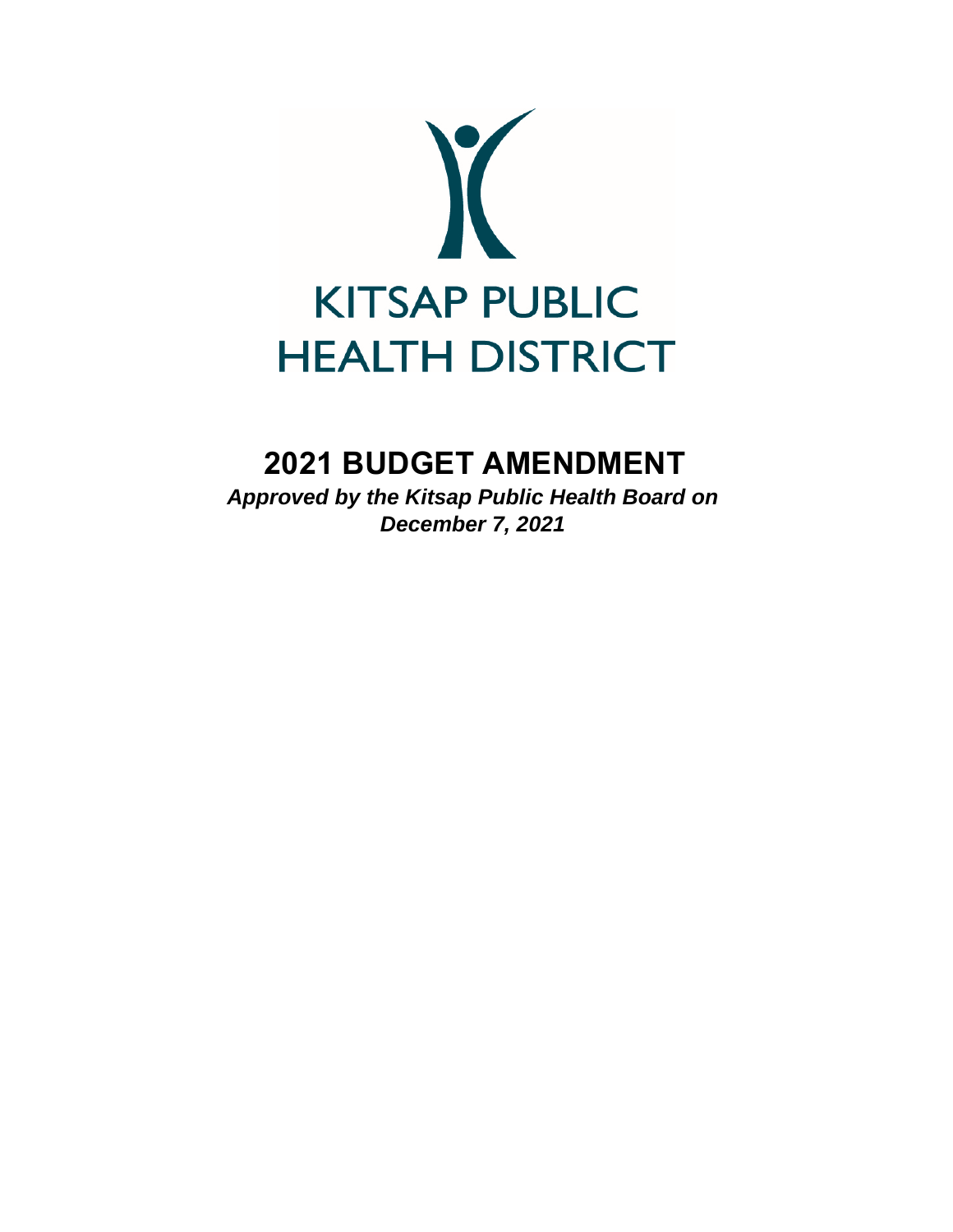# **Kitsap Public Health District**

# **2021 BUDGET AMENDMENT**

|                                                                                                                  | <b>PAGE</b>    |
|------------------------------------------------------------------------------------------------------------------|----------------|
| Agencywide Revenues and Other Sources of Funds                                                                   | 3              |
| Agencywide Expenditures and Other Uses of Funds                                                                  | 4              |
|                                                                                                                  |                |
| <b>ADMINISTRATIVE SERVICES DIVISION</b>                                                                          |                |
| <b>Administrative Services Division Summary</b>                                                                  | 5              |
| Administrative Services Programs (Health Officer, Administrator, Accounting, IT,<br>PIO, Clerical, & Facilities) | 6              |
| Public Health Emergency Preparedness and Response                                                                | $\overline{7}$ |
| <b>COMMUNITY HEALTH DIVISION</b>                                                                                 |                |
| <b>Community Health Division Summary</b>                                                                         | 8              |
| <b>Community Health Division Administration</b>                                                                  | 9              |
| Assessment and Epidemiology                                                                                      | 10             |
| <b>Healthy Communities Roll-Up</b>                                                                               | 11             |
| <b>Chronic Disease Prevention</b>                                                                                | 12             |
| <b>Nurse Family Partnership</b>                                                                                  | 13             |
| <b>Parent Child Health</b>                                                                                       | 14             |
| <b>Clinical Services Roll-Up</b>                                                                                 | 15             |
| Communicable Disease                                                                                             | 16             |
| Syringe Exchange                                                                                                 | 17             |
| <b>Tuberculosis</b>                                                                                              | 18             |
| <b>HIV/AIDS</b>                                                                                                  | 19             |
| <b>ENVIRONMENTAL HEALTH DIVISION</b>                                                                             |                |
| <b>Environmental Health Division Summary</b>                                                                     | 20             |
| <b>Environmental Health Division Administration</b>                                                              | 21             |
| Solid and Hazardous Waste                                                                                        | 22             |
| Drinking Water and Onsite Sewage                                                                                 | 23             |
| <b>Food and Living Environment</b>                                                                               | 24             |
| <b>Pollution Identification and Correction</b>                                                                   | 25             |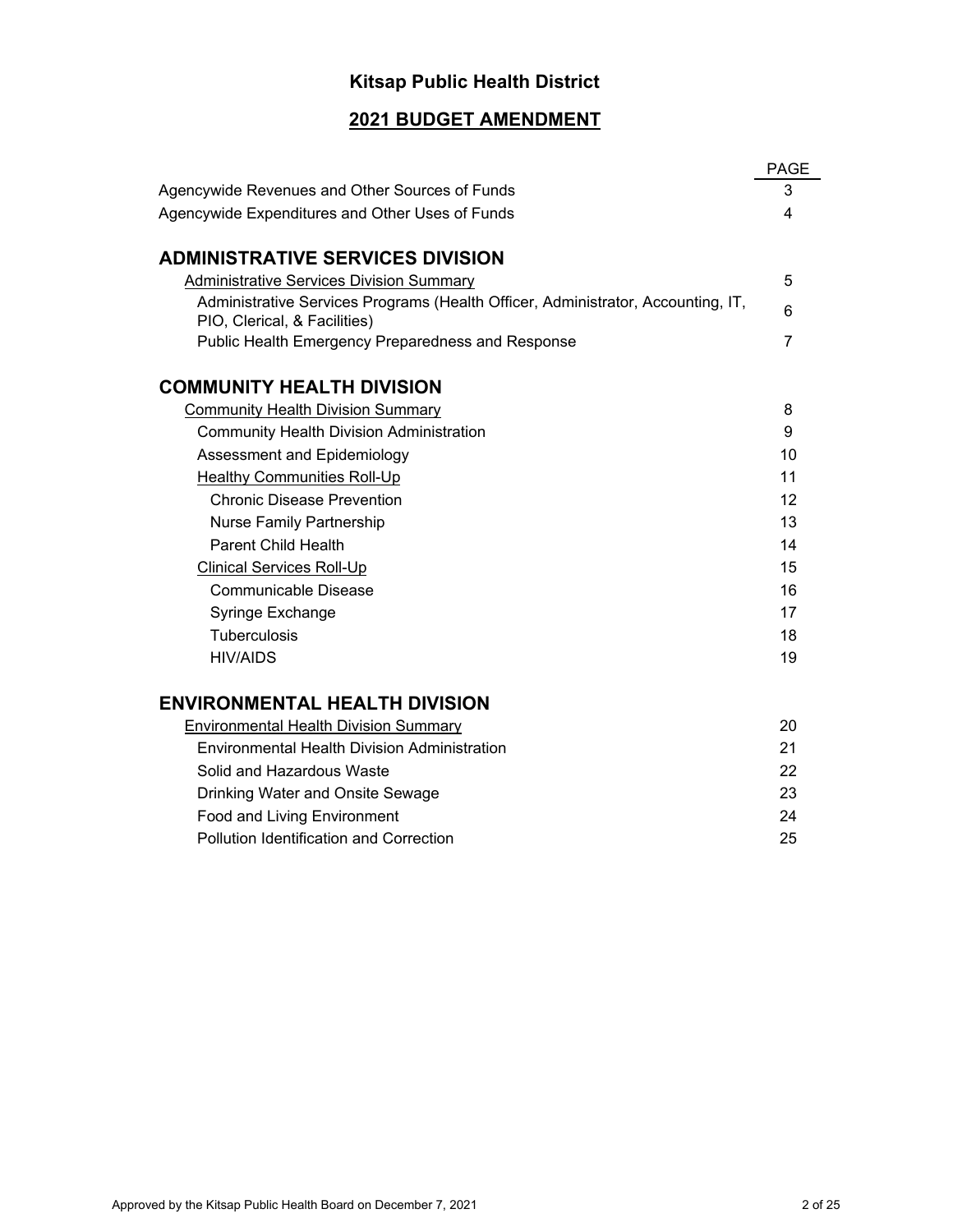### **Kitsap Public Health District 2021 BUDGET AMENDMENT AGENCYWIDE REVENUES & OTHER SOURCES OF FUNDS**

| <b>REVENUES</b>                                            | <b>BUDGET</b><br>2021 |    | <b>YTD ACTUAL</b><br>6/30/2021 |                           | <b>BUDGET - RT</b><br>2021 | <b>DIFFERENCE</b><br>FROM 2021 (\$) FROM 2021 (%) |                          | <b>DIFFERENCE</b> |
|------------------------------------------------------------|-----------------------|----|--------------------------------|---------------------------|----------------------------|---------------------------------------------------|--------------------------|-------------------|
| <b>CONTRACTS &amp; GRANTS</b>                              |                       |    |                                |                           |                            |                                                   |                          |                   |
| Admin Services: Kitsap Connect                             | \$                    | \$ | 44,287                         | \$                        |                            | \$                                                |                          | N/A               |
| Admin Services: PHEPR & Assessment/Epidemiology            | 295,345               |    | 2,030,354                      |                           | 2,182,360                  |                                                   | 1,887,015                | 638.92%           |
| <b>Community Health</b>                                    | 4,601,214             |    | 2,278,746                      |                           | 7,841,187                  |                                                   | 3,239,973                | 70.42%            |
| <b>Environmental Health</b>                                | 339,240               |    | 92,417                         |                           | 339,240                    |                                                   |                          | N/A               |
| <b>Total Contracts &amp; Grants</b>                        | \$<br>5,235,799       | \$ | 4,445,804                      | \$                        | 10,362,787 \$              |                                                   | 5,126,988                | 97.92%            |
| <b>FEES</b>                                                |                       |    |                                |                           |                            |                                                   |                          |                   |
| Admin Services: General Services & Vital Statistics        | \$<br>149,000         | \$ | 78,102                         | \$                        | 149,000                    | ∣\$                                               |                          | N/A               |
| Community Health: Assessment/Epidemiology                  | 172,353               |    | 47,948                         |                           | 172,353                    |                                                   |                          | N/A               |
| Community Health: Other                                    | 232,882               |    | 85,106                         |                           | 232,882                    |                                                   |                          | N/A               |
| <b>Environmental Health</b>                                | 6,210,496             |    | 3,287,201                      |                           | 6,210,496                  |                                                   |                          | N/A               |
| <b>Total Fees</b>                                          | \$<br>6,764,731 \$    |    | 3,498,357                      | \$                        | 6,764,731 \$               |                                                   |                          | N/A               |
| <b>GOVERNMENT FLEXIBLE FUNDING - GENERAL PUBLIC HEALTH</b> |                       |    |                                |                           |                            |                                                   |                          |                   |
| Bainbridge Island                                          | \$<br>85,000          | \$ | 79,423                         | $\boldsymbol{\mathsf{S}}$ | 85,000 \$                  |                                                   |                          | N/A               |
| <b>Bremerton</b>                                           | 115,963               |    | 115,963                        |                           | 115,963                    |                                                   |                          | N/A               |
| <b>Kitsap County</b>                                       | 1,338,964             |    | 669,482                        |                           | 1,338,964                  |                                                   |                          | N/A               |
| Kitsap County - Allocated to Tuberculosis Control          | 140,205               |    | 70,103                         |                           | 140,205                    |                                                   |                          | N/A               |
| Port Orchard                                               | 39,884                |    | 44,310                         |                           | 39,884                     |                                                   |                          | N/A               |
| Poulsbo                                                    | 33,494                |    | 33,494                         |                           | 33,494                     |                                                   |                          | N/A               |
| State Public Health Assistance Funds                       | 997,476               |    | 498,738                        |                           | 997,476                    |                                                   |                          | N/A               |
| <b>Total Local Government Flexible Funding</b>             | \$<br>2,750,986       | \$ | 1,511,513                      | $\boldsymbol{\mathsf{S}}$ | 2,750,986                  | \$                                                |                          | N/A               |
| <b>GOVERNMENT CONTRIBUTIONS - NDGC MORTGAGE</b>            |                       |    |                                |                           |                            |                                                   |                          |                   |
| Bainbridge Island                                          | \$<br>5,577           | \$ | 5,577                          | \$                        | 5,577                      | \$                                                |                          | N/A               |
| <b>Bremerton</b>                                           | 9,287                 |    | 9,287                          |                           | 9,287                      |                                                   |                          | N/A               |
| <b>Kitsap County</b>                                       | 39,831                |    | 19,916                         |                           | 39,831                     |                                                   |                          | N/A               |
| Port Orchard                                               | 3,286                 |    | 3,286                          |                           | 3,286                      |                                                   |                          | N/A               |
| Poulsbo                                                    | 2,569                 |    | 2,569                          |                           | 2,569                      |                                                   |                          | N/A               |
| <b>Total Local Government NDGC Mortgage</b>                | \$<br>60,550 \$       |    | 40,635                         | \$                        | 60,550                     | \$                                                | $\overline{\phantom{a}}$ | N/A               |
| <b>MISCELLANEOUS INCOME</b>                                |                       |    |                                |                           |                            |                                                   |                          |                   |
| Interest Income                                            | \$<br>35,000          | \$ | 10,209                         | \$                        | 35,000 \$                  |                                                   |                          | N/A               |
| Other Income                                               | 246,000               |    | 2,697                          |                           | 246,000                    |                                                   |                          | N/A               |
| <b>Total Miscellaneous Income</b>                          | \$<br>281,000         | \$ | 12,906                         | \$                        | 281,000 \$                 |                                                   |                          | N/A               |
| <b>TOTAL REVENUES</b>                                      | \$<br>15,093,066      | \$ | 9,509,215                      | \$                        | 20,220,054                 | \$                                                | 5,126,988                | 33.97%            |
| <b>FUND BALANCE</b>                                        |                       |    |                                |                           |                            |                                                   |                          |                   |
| Use or (Designate): Drinking Water                         | \$                    | \$ |                                | \$                        |                            | \$                                                |                          | N/A               |
| Use or (Designate): Foundational Public Health Services    |                       |    |                                |                           |                            |                                                   |                          | N/A               |
| Use or (Designate): HIV/AIDS                               |                       |    |                                |                           |                            |                                                   |                          | N/A               |
| Use or (Designate): On-Site Sewage                         | 102,988               |    | (510, 562)                     |                           | 155,863                    |                                                   | 52,875                   | 51.34%            |
| Use or (Designate): Solid & Hazardous Waste                | (218,989)             |    | (235, 729)                     |                           | (225, 639)                 |                                                   | (6,650)                  | 3.04%             |
| Use or (Designate): Tuberculosis                           | (20, 229)             |    | (54, 412)                      |                           | (20, 387)                  |                                                   | (158)                    | 0.78%             |
| Use or (Source) of Unrestricted/Undesignated Funds         | 664,586               |    | (902, 044)                     |                           | (2,226,772)                |                                                   | (2,891,358)              | -435.06%          |
| <b>Total Change in Fund Balance</b>                        | \$<br>528,356         | \$ | $(1,702,747)$ \$               |                           | $(2,316,935)$ \$           |                                                   | (2,845,291)              | -538.52%          |
| TOTAL REVENUES & OTHER SOURCES OF FUNDS                    | \$<br>15,621,422      | \$ | 7,806,468                      | \$                        | 17,903,119 \$              |                                                   | 2,281,697                | 14.61%            |
| TOTAL REVENUES OVER (SHORT) OF EXPENDITURES \$             |                       | \$ |                                | \$                        |                            |                                                   |                          |                   |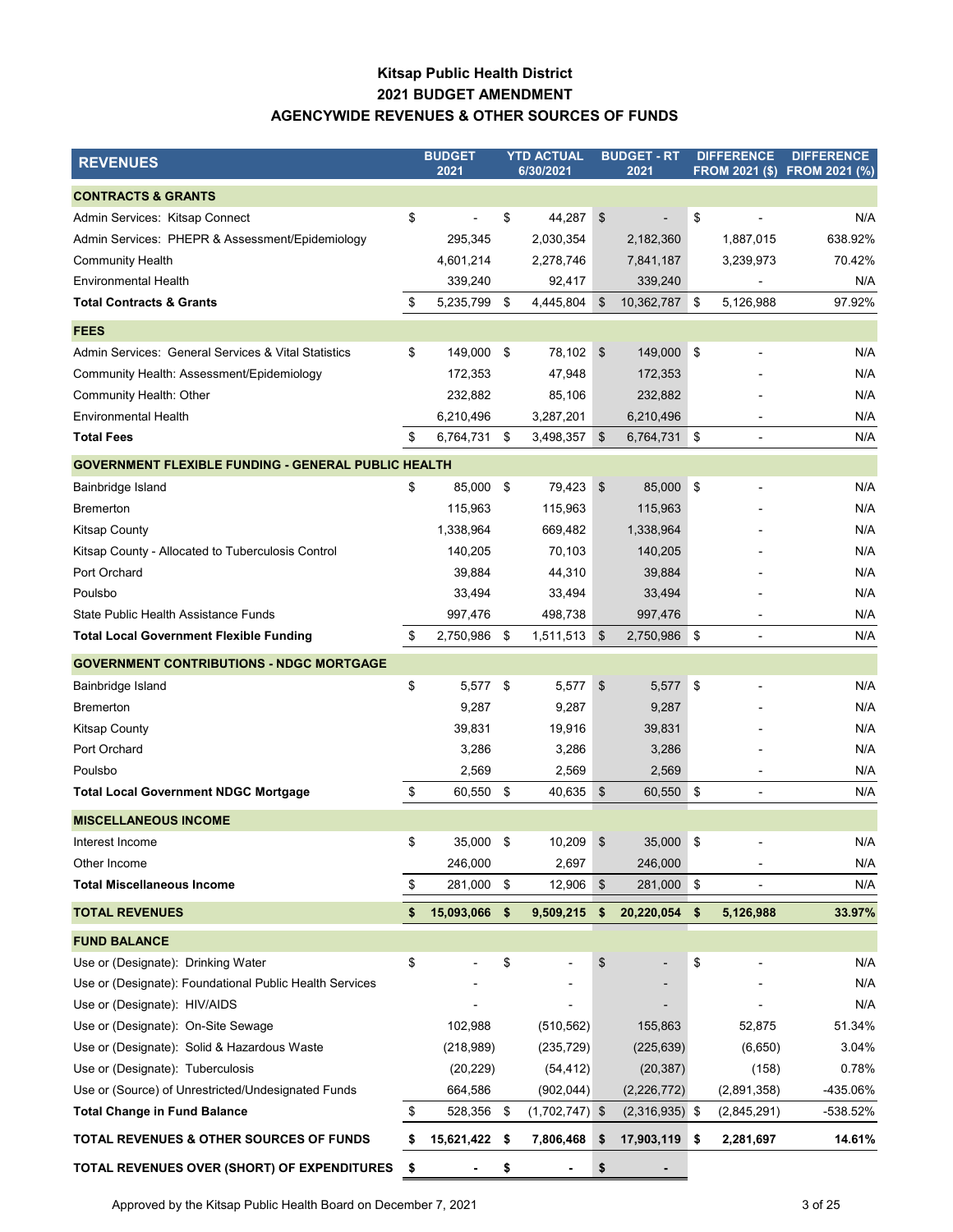# **Kitsap Public Health District AGENCYWIDE EXPENDITURES & OTHER USES OF FUNDS 2021 BUDGET AMENDMENT**

| <b>EXPENDITURES</b>                 |    | <b>BUDGET</b><br>2021 | <b>YTD ACTUAL</b><br>6/30/2021 |               | <b>BUDGET - RT</b><br>2021 | <b>DIFFERENCE</b><br><b>FROM 2021 (\$)</b> | <b>DIFFERENCE</b><br><b>FROM 2021 (%)</b> |
|-------------------------------------|----|-----------------------|--------------------------------|---------------|----------------------------|--------------------------------------------|-------------------------------------------|
| <b>Personnel Costs</b>              |    |                       |                                |               |                            |                                            |                                           |
| Salaries & Wages                    | \$ | 9,077,504             | \$<br>4,499,370                | \$            | 9,439,519                  | \$<br>362,015                              | 3.99%                                     |
| Payroll Taxes                       |    | 734,202               | 505,919                        |               | 782,633                    | 48,431                                     | 6.60%                                     |
| <b>Benefits</b>                     |    | 2,878,377             | 1,102,737                      |               | 2,857,097                  | (21, 280)                                  | $-0.74%$                                  |
| Unemployment                        |    | 54,200                |                                |               | 56,291                     | 2,091                                      | 3.86%                                     |
| <b>Subtotal Personnel Costs</b>     |    | 12,744,283            | \$<br>6,108,026                | \$            | 13,135,540                 | \$<br>391,257                              | 3.07%                                     |
| <b>Non-Personnel Costs</b>          |    |                       |                                |               |                            |                                            |                                           |
| Supplies                            | \$ | 146,276               | \$<br>88,069                   | $\frac{1}{2}$ | 158,276                    | \$<br>12,000                               | 8.20%                                     |
| Office Equipment <\$5,000           |    |                       | 3,136                          |               |                            |                                            | N/A                                       |
| Computer Software <\$5,000          |    | 22,546                | 2,925                          |               | 22,546                     |                                            | 0.00%                                     |
| Computer Hardware <\$5,000          |    | 26,200                | 48,591                         |               | 51,200                     | 25,000                                     | 95.42%                                    |
| <b>Professional Services</b>        |    | 536,545               | 910,876                        |               | 2,387,105                  | 1,850,560                                  | 344.90%                                   |
| <b>Legal Services</b>               |    | 69,204                | 5,983                          |               | 69,204                     |                                            | 0.00%                                     |
| Communications                      |    | 169,472               | 80,381                         |               | 169,472                    |                                            | 0.00%                                     |
| Travel & Mileage                    |    | 71,287                | 26,230                         |               | 71,287                     |                                            | 0.00%                                     |
| Parking & Commute Trip Reduction    |    | 19,776                | 6,043                          |               | 19,776                     |                                            | 0.00%                                     |
| Advertising                         |    | 3,095                 | 2,957                          |               | 3,095                      |                                            | 0.00%                                     |
| Rentals & Leases                    |    | 90,970                | 51,719                         |               | 90,970                     |                                            | 0.00%                                     |
| Insurance                           |    | 160,000               |                                |               | 160,000                    |                                            | 0.00%                                     |
| <b>Utilities</b>                    |    | 1,800                 | 823                            |               | 1,800                      |                                            | 0.00%                                     |
| Repairs & Maintenance               |    | 166,599               | 52,550                         |               | 166,099                    | (500)                                      | $-0.30%$                                  |
| Operations & Maintenance: NDGC      |    | 364,622               | 184,005                        |               | 368,002                    | 3,380                                      | 0.93%                                     |
| Training                            |    | 63,460                | 12,216                         |               | 63,460                     |                                            | 0.00%                                     |
| Miscellaneous                       |    | 412,537               | 70,764                         |               | 412,537                    |                                            | 0.00%                                     |
| Equipment >\$5,000                  |    |                       | (200)                          |               |                            |                                            | N/A                                       |
| Computer Software >\$5,000          |    |                       |                                |               |                            |                                            | N/A                                       |
| Computer Hardware > \$5,000         |    | 10,000                |                                |               | 10,000                     |                                            | 0.00%                                     |
| Government Center Debt Principal    |    | 180,000               | 90,000                         |               | 180,000                    |                                            | 0.00%                                     |
| Government Center Debt Interest     |    | 122,750               | 61,374                         |               | 122,750                    |                                            | 0.00%                                     |
| Non-Expenditures                    |    | 240,000               |                                |               | 240,000                    |                                            | 0.00%                                     |
| <b>Subtotal Non-Personnel Costs</b> |    | 2,877,139             | \$<br>1,698,442                | \$            | 4,767,579                  | \$<br>1,890,440                            | 65.71%                                    |
| <b>TOTAL EXPENDITURES</b>           | S  | 15,621,422            | \$<br>7,806,468                | \$            | 17,903,119                 | \$<br>2,281,697                            | 14.61%                                    |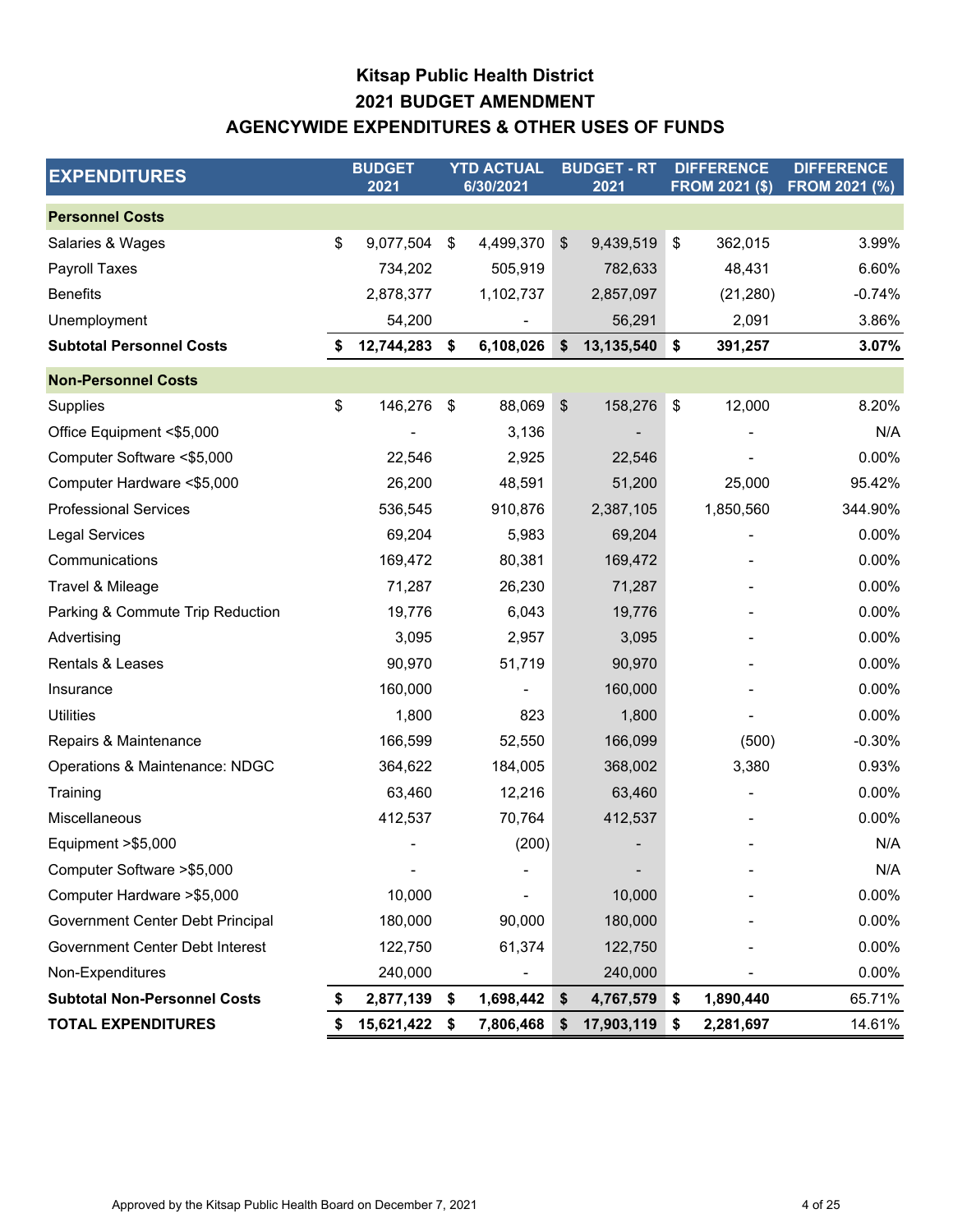# **Kitsap Public Health District 2021 BUDGET AMENDMENT ADMINSTRATIVE SERVICES DIVISION - SUMMARY**

|                                     | <b>BUDGET</b>      |      | <b>YTD ACTUAL</b> |               | <b>BUDGET - RT</b> |                           | <b>DIFFERENCE</b> | <b>DIFFERENCE</b>            |
|-------------------------------------|--------------------|------|-------------------|---------------|--------------------|---------------------------|-------------------|------------------------------|
|                                     | 2021               |      | 6/30/2021         |               | 2021               |                           |                   | FROM 2021 (\$) FROM 2021 (%) |
| <b>REVENUES</b>                     |                    |      |                   |               |                    |                           |                   |                              |
| <b>DIRECT PROGRAM REVENUES</b>      | \$<br>785,895      | \$   | 2,206,284         | \$            | 2,672,910          | \$                        | 1,887,015         | 240.11%                      |
| <b>Government Contributions</b>     | 272,477            |      | (1,471,376)       |               | (1,611,633)        |                           | (1,884,110)       | $-691.47%$                   |
| <b>TOTAL REVENUES</b>               | \$<br>1,058,372    | - \$ | 734,908           | \$            | 1,061,277          |                           | 2,905             | 0.27%                        |
| <b>EXPENDITURES</b>                 |                    |      |                   |               |                    |                           |                   |                              |
| <b>Personnel Costs</b>              |                    |      |                   |               |                    |                           |                   |                              |
| Salaries & Wages                    | \$<br>2,259,754    | \$   | 1,114,756         | $\frac{1}{2}$ | 2,278,885          | \$                        | 19,131            | 0.85%                        |
| Payroll Taxes                       | 185,427            |      | 123,488           |               | 186,899            |                           | 1,472             | 0.79%                        |
| <b>Benefits</b>                     | 689,361            |      | 274,355           |               | 706,894            |                           | 17,533            | 2.54%                        |
| Unemployment                        | 13,508             |      |                   |               | 13,624             |                           | 116               | 0.86%                        |
| <b>Subtotal Personnel Costs</b>     | \$<br>3,148,050    | \$   | 1,512,599         | \$            | 3,186,302          | $\sqrt{5}$                | 38,252            | 1.22%                        |
| <b>Non-Personnel Costs</b>          |                    |      |                   |               |                    |                           |                   |                              |
| Supplies                            | \$<br>73,630       | \$   | 27,518            | \$            | 73,630             | $\boldsymbol{\mathsf{S}}$ |                   | N/A                          |
| Office Equipment <\$5,000           |                    |      |                   |               |                    |                           |                   | N/A                          |
| Computer Software <\$5,000          | 19,546             |      | 1,225             |               | 19,546             |                           |                   | N/A                          |
| Computer Hardware <\$5,000          | 12,500             |      | 22,192            |               | 12,500             |                           |                   | N/A                          |
| <b>Professional Services</b>        | 96,090             |      | 23,316            |               | 96,090             |                           |                   | N/A                          |
| <b>Legal Services</b>               | 47,500             |      | 1,770             |               | 47,500             |                           |                   | N/A                          |
| Communications                      | 96,664             |      | 36,678            |               | 96,664             |                           |                   | N/A                          |
| Travel & Mileage                    | 6,560              |      | 1,971             |               | 6,560              |                           |                   | N/A                          |
| Parking & Commute Trip Reduction    | 3,600              |      | (5, 196)          |               | 3,600              |                           |                   | N/A                          |
| Advertising                         | 500                |      | 90                |               | 500                |                           |                   | N/A                          |
| Rentals & Leases                    | 29,460             |      | 19,043            |               | 29,460             |                           |                   | N/A                          |
| Insurance                           | 160,000            |      |                   |               | 160,000            |                           |                   | N/A                          |
| <b>Utilities</b>                    | 1,800              |      | 823               |               | 1,800              |                           |                   | N/A                          |
| Repairs & Maintenance               | 109,196            |      | 38,838            |               | 108,696            |                           | (500)             | $-0.46%$                     |
| Operations & Maintenance: NDGC      | 15,191             |      | 10,186            |               | 14,998             |                           | (193)             | $-1.27%$                     |
| Training                            | 20,300             |      | 3,984             |               | 20,300             |                           |                   | N/A                          |
| Miscellaneous                       | 86,825             |      | 53,812            |               | 86,825             |                           |                   | N/A                          |
| Equipment > \$5,000                 |                    |      |                   |               |                    |                           |                   | N/A                          |
| Computer Software > \$5,000         |                    |      |                   |               |                    |                           |                   | N/A                          |
| Computer Hardware > \$5,000         | 10,000             |      |                   |               | 10,000             |                           |                   | N/A                          |
| Government Center Debt Principal    | 180,000            |      | 90,000            |               | 180,000            |                           |                   | N/A                          |
| Government Center Debt Interest     | 122,750            |      | 61,374            |               | 122,750            |                           |                   | N/A                          |
| Non-Expenditures                    | 240,000            |      |                   |               | 240,000            |                           |                   | N/A                          |
| <b>Subtotal Non-Personnel Costs</b> | \$<br>1,332,112 \$ |      | 387,624           | \$            | 1,331,419          | \$                        | (693)             | $-0.05%$                     |
| <b>PROGRAM EXPENDITURES</b>         | \$<br>4,480,162    | \$   | 1,900,223         | \$            | 4,517,721          | \$                        | 37,559            | 0.84%                        |
| Administrative Services Overhead    | (3,421,790)        |      | (1, 165, 315)     |               | (3,456,444)        |                           | (34, 654)         | 1.01%                        |
| <b>TOTAL EXPENDITURES</b>           | \$<br>1,058,372 \$ |      | 734,908 \$        |               | $1,061,277$ \$     |                           | 2,905             | 0.27%                        |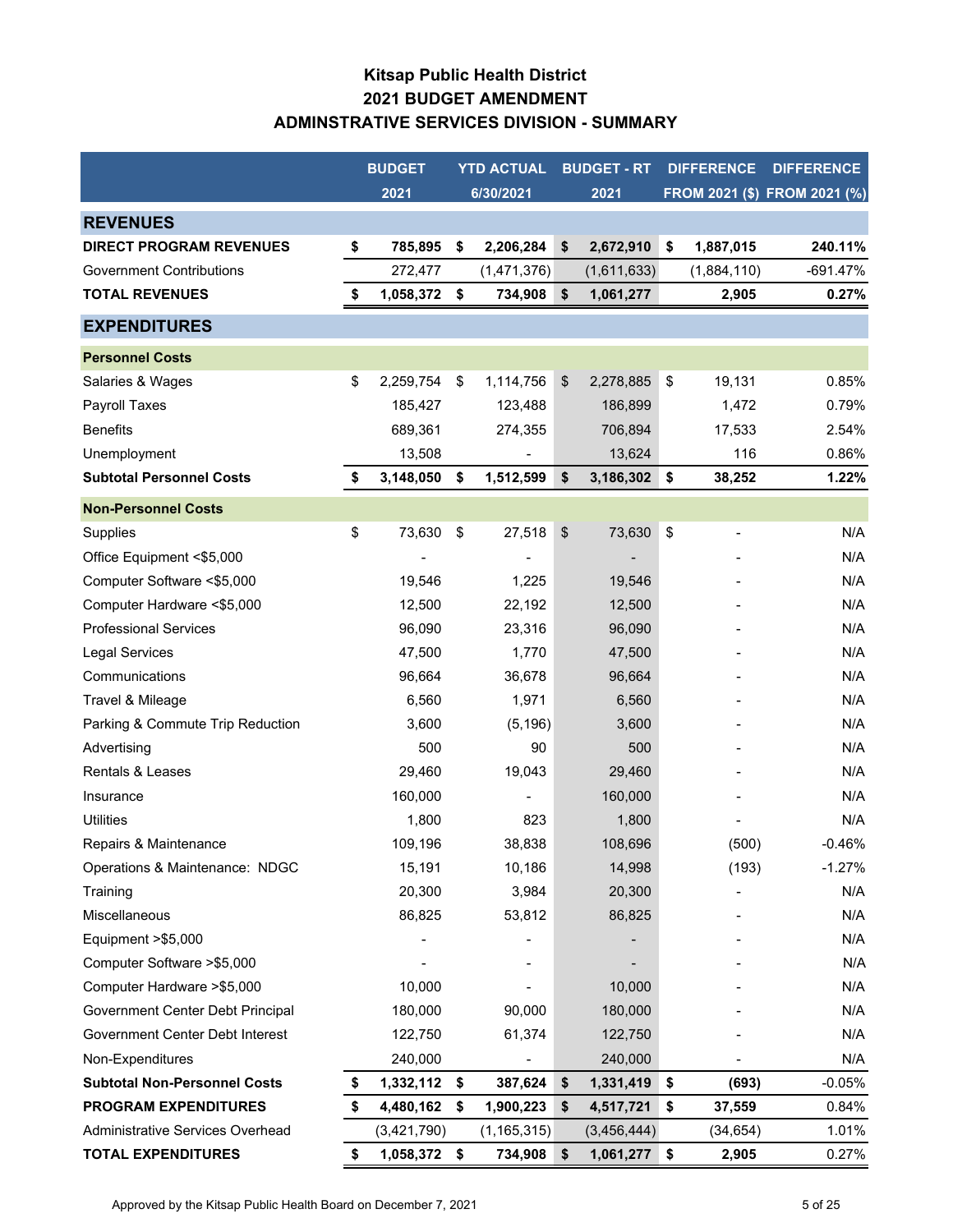#### **Kitsap Public Health District 2021 BUDGET AMENDMENT**

#### **ADMIN SERVICES (Health Officer, Administrator, Acctg, HR, IT, PIO, Clerical, & Facilities)**

|                                                                 |          | <b>BUDGET</b><br>2021    |          | <b>YTD ACTUAL</b><br>6/30/2021 |          | <b>BUDGET - RT</b><br>2021 |          | <b>DIFFERENCE</b>        | <b>DIFFERENCE</b><br>FROM 2021 (\$) FROM 2021 (%) |
|-----------------------------------------------------------------|----------|--------------------------|----------|--------------------------------|----------|----------------------------|----------|--------------------------|---------------------------------------------------|
| <b>REVENUES</b>                                                 |          |                          |          |                                |          |                            |          |                          |                                                   |
| <b>Contracts &amp; Grants</b>                                   |          |                          |          |                                |          |                            |          |                          |                                                   |
| <b>Birth Certificates</b>                                       | \$       | 85,000                   | \$       | 34,362                         | \$       | 85,000                     | \$       |                          | N/A                                               |
| <b>Death Certificates</b>                                       |          | 50,000                   |          | 31,846                         |          | 50,000                     |          |                          | N/A                                               |
| Vital Statistics Postage & Handling                             |          | 14,000                   |          | 11,894                         |          | 14,000                     |          | $\overline{\phantom{m}}$ | N/A                                               |
| <b>Subtotal Vital Statistics</b>                                | \$       | 149,000                  | \$       | 78,102                         | \$       | 149,000                    | \$       | $\blacksquare$           | N/A                                               |
| <b>Other Revenues</b>                                           |          |                          |          |                                |          |                            |          |                          |                                                   |
| Bainbridge - NDGC                                               | \$       | 5,577                    | \$       | 5,577                          | \$       | 5,577                      | \$       | ä,                       | N/A                                               |
| Bremerton - NDGC                                                |          | 9,287                    |          | 9,287                          |          | 9,287                      |          |                          | N/A                                               |
| Kitsap County - NDGC                                            |          | 39,831                   |          | 19,916                         |          | 39,831                     |          |                          | N/A                                               |
| Port Orchard - NDGC                                             |          | 3,286                    |          | 3,286                          |          | 3,286                      |          |                          | N/A                                               |
| Poulsbo - NDGC                                                  |          | 2,569                    |          | 2,569                          |          | 2,569                      |          |                          | N/A                                               |
| <b>Flex Court Restitution</b>                                   |          | 1,500                    |          | 554                            |          | 1,500                      |          |                          | N/A                                               |
| Admin - Other                                                   |          | 1,500                    |          | 358                            |          | 1,500                      |          |                          | N/A                                               |
| Sale of Surplus Property                                        |          | ä,                       |          | 72                             |          |                            |          |                          | N/A                                               |
| Donations                                                       |          |                          |          | 109                            |          | ٠                          |          |                          | N/A                                               |
| <b>Expenditure Reimbursements</b>                               |          |                          |          |                                |          |                            |          |                          | N/A                                               |
| Cashiers' Over/Short                                            |          |                          |          |                                |          |                            |          |                          | N/A                                               |
| Cash Adjustments<br>Interest                                    |          |                          |          | 10,209                         |          |                            |          |                          | N/A                                               |
| Non-Revenue                                                     |          | 35,000<br>243,000        |          | 1,604                          |          | 35,000<br>243,000          |          |                          | N/A<br>N/A                                        |
| Non-Revenue - KCHP Passthrough                                  |          |                          |          |                                |          |                            |          |                          | N/A                                               |
| <b>Subtotal Other Revenues</b>                                  | \$       | 341,550                  | \$       | 53,541                         | \$       | 341,550                    | \$       | $\overline{a}$           | N/A                                               |
| <b>TOTAL REVENUES</b>                                           | \$       | 490,550                  | \$       | 131,643                        | \$       | 490,550                    | \$       | ۰                        | N/A                                               |
|                                                                 |          |                          |          |                                |          |                            |          |                          |                                                   |
| <b>EXPENDITURES</b>                                             |          |                          |          |                                |          |                            |          |                          |                                                   |
| <b>Personnel Costs</b>                                          |          |                          |          |                                |          |                            |          |                          |                                                   |
| Salaries & Wages                                                | \$       | 1,979,817 \$             |          | 916,739                        | \$       | 1,994,346                  | 5        | 14,529                   | 0.73%                                             |
| Payroll Taxes<br><b>Benefits</b>                                |          | 162,220                  |          | 102,549                        |          | 163,333<br>613,764         |          | 1,113                    | 0.69%                                             |
| Unemployment                                                    |          | 596,828<br>11,832        |          | 221,520                        |          | 11,921                     |          | 16,936<br>89             | 2.84%<br>0.75%                                    |
| <b>Subtotal Personnel Costs</b>                                 | \$       | 2,750,697                | \$       | 1,240,808                      | \$       | 2,783,364                  | \$       | 32,667                   | 1.19%                                             |
|                                                                 |          |                          |          |                                |          |                            |          |                          |                                                   |
| <b>Non-Personnel Costs</b>                                      |          |                          |          |                                |          |                            |          |                          |                                                   |
| Supplies                                                        | \$       | 73,150 \$                |          | 27,106                         | \$       | 73,150                     | \$       |                          | N/A<br>N/A                                        |
| Office Equipment <\$5,000<br>Computer Software <\$5,000         |          | 19,546                   |          | 680                            |          | 19,546                     |          |                          | N/A                                               |
| Computer Hardware <\$5,000                                      |          | 12,500                   |          | 20,054                         |          | 12,500                     |          |                          | N/A                                               |
| <b>Professional Services</b>                                    |          | 96,090                   |          | 18,800                         |          | 96,090                     |          |                          | N/A                                               |
| <b>Legal Services</b>                                           |          | 47,500                   |          | 1,770                          |          | 47,500                     |          |                          | N/A                                               |
| Communications                                                  |          | 92,464                   |          | 33,587                         |          | 92,464                     |          |                          | N/A                                               |
| Travel & Mileage                                                |          | 4,560                    |          | 395                            |          | 4,560                      |          |                          | N/A                                               |
| Parking & Commute Trip Reduction                                |          | 3,600                    |          | (5, 196)                       |          | 3,600                      |          |                          | N/A                                               |
| Advertising                                                     |          | 500                      |          | 90                             |          | 500                        |          |                          | N/A                                               |
| Rentals & Leases                                                |          | 29,460                   |          | 19,043                         |          | 29,460                     |          |                          | N/A                                               |
| Insurance                                                       |          | 160,000                  |          |                                |          | 160,000                    |          |                          | N/A                                               |
| <b>Utilities</b>                                                |          | 1,800                    |          | 823                            |          | 1,800                      |          |                          | N/A                                               |
| Repairs & Maintenance                                           |          | 108,836                  |          | 38,712                         |          | 108,336                    |          | (500)                    | -0.46%                                            |
| Operations & Maintenance: NDGC                                  |          |                          |          | 5                              |          |                            |          |                          | N/A                                               |
| Training                                                        |          | 18,300                   |          | 3,024                          |          | 18,300                     |          |                          | N/A                                               |
| Miscellaneous                                                   |          | 86,825                   |          | 53,434                         |          | 86,825                     |          |                          | N/A                                               |
| Equipment >\$5,000                                              |          |                          |          |                                |          |                            |          |                          | N/A                                               |
| Computer Software > \$5,000                                     |          |                          |          |                                |          |                            |          |                          | N/A                                               |
| Computer Hardware > \$5,000                                     |          | 10,000                   |          | ÷,                             |          | 10,000                     |          |                          | N/A                                               |
| Government Center Debt Principal                                |          | 180,000                  |          | 90,000                         |          | 180,000                    |          |                          | N/A                                               |
| Government Center Debt Interest                                 |          | 122,750                  |          | 61,374                         |          | 122,750                    |          |                          | N/A                                               |
| Non-Expenditures                                                |          | 240,000                  |          | ۰                              |          | 240,000                    |          |                          | N/A                                               |
| <b>Subtotal Non-Personnel Costs</b>                             | \$<br>\$ | 1,307,881                | \$<br>\$ | 363,701                        | \$<br>\$ | 1,307,381                  | \$<br>\$ | (500)                    | $-0.04%$<br>0.79%                                 |
| <b>PROGRAM EXPENDITURES</b><br>Administrative Services Overhead |          | 4,058,578<br>(3,570,528) |          | 1,604,509<br>(1,233,688)       |          | 4,090,745<br>(3,603,195)   |          | 32,167<br>(32, 667)      | 0.91%                                             |
| <b>TOTAL EXPENDITURES</b>                                       | \$       | 488,050                  | \$       | 370,821 \$                     |          | 487,550                    | \$       | (500)                    | $-0.10%$                                          |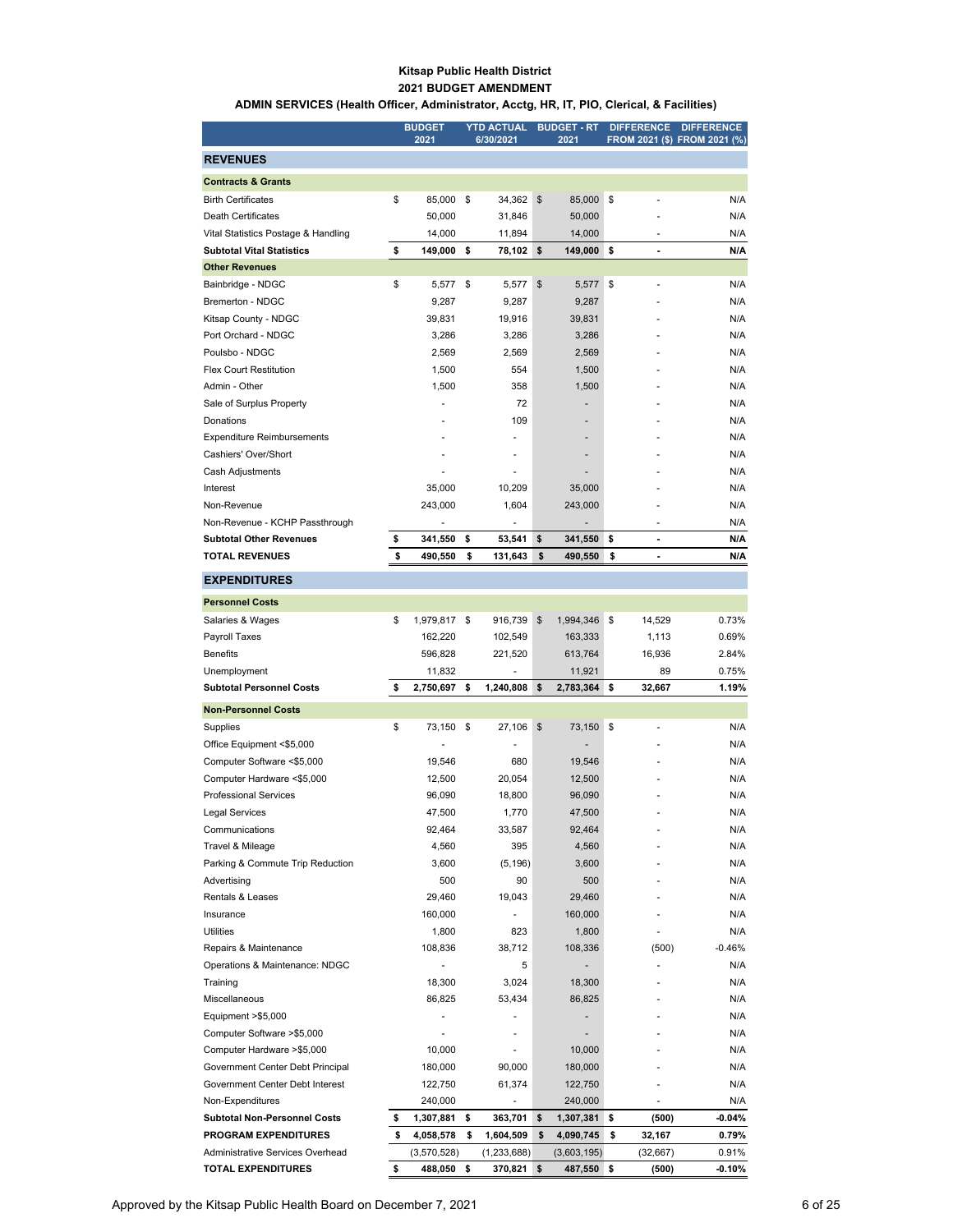## **Kitsap Public Health District 2021 BUDGET AMENDMENT PUBLIC HEALTH EMERGENCY PREPAREDNESS AND RESPONSE PROGRAM**

|                                     | <b>BUDGET</b><br>2021 |      | <b>YTD ACTUAL</b><br>6/30/2021 |                | <b>BUDGET - RT</b><br>2021   | <b>DIFFERENCE</b> |             | <b>DIFFERENCE</b><br>FROM 2021 (\$) FROM 2021 (%) |
|-------------------------------------|-----------------------|------|--------------------------------|----------------|------------------------------|-------------------|-------------|---------------------------------------------------|
| <b>REVENUES</b>                     |                       |      |                                |                |                              |                   |             |                                                   |
| DOH Con Con PHEPR LHJ Funding       | \$<br>295,345         | \$   | 143,339                        | $$\mathbb{S}$$ | 295,345 \$                   |                   |             | 0.00%                                             |
| DOH CC COVID LHJ CARES              |                       |      | 1,546,752                      |                | 1,546,752                    |                   | 1,546,752   | #DIV/0!                                           |
| DOH CC CDC COVID-19 CRISIS RESP     |                       |      | 340,263                        |                | 340,263                      |                   | 340,263     | #DIV/0!                                           |
| Other - PHEPR                       | $\overline{a}$        |      |                                |                |                              |                   |             | N/A                                               |
| <b>DIRECT PROGRAM REVENUES</b>      | \$<br>295,345         | - \$ | 2,030,354                      | \$             | 2,182,360 \$                 |                   | 1,887,015   | 638.92%                                           |
| <b>Government Contributions</b>     | 274,977               |      | (1,680,015)                    |                | (1,608,553)                  |                   | (1,883,530) | -684.98%                                          |
| <b>TOTAL REVENUES</b>               | \$<br>570,322         | \$   | 350,339                        | \$             | 573,807 \$                   |                   | 3,485       | 0.61%                                             |
| <b>EXPENDITURES</b>                 |                       |      |                                |                |                              |                   |             |                                                   |
| <b>Personnel Costs</b>              |                       |      |                                |                |                              |                   |             |                                                   |
| Salaries & Wages                    | \$<br>279,937         | \$   | 191,364                        | \$             | 284,539                      | $\sqrt{3}$        | 4,602       | 1.64%                                             |
| Payroll Taxes                       | 23,207                |      | 20,424                         |                | 23,566                       |                   | 359         | 1.55%                                             |
| <b>Benefits</b>                     | 92,533                |      | 51,497                         |                | 93,130                       |                   | 597         | 0.65%                                             |
| Unemployment                        | 1,676                 |      |                                |                | 1,703                        |                   | 27          | 1.61%                                             |
| <b>Subtotal Personnel Costs</b>     | \$<br>397,353 \$      |      | 263,285                        | \$             | 402,938 \$                   |                   | 5,585       | 1.41%                                             |
| <b>Non-Personnel Costs</b>          |                       |      |                                |                |                              |                   |             |                                                   |
| Supplies                            | \$<br>480             | \$   | 370                            | \$             | 480                          | \$                |             | N/A                                               |
| Office Equipment <\$5,000           |                       |      |                                |                |                              |                   |             | N/A                                               |
| Computer Software <\$5,000          |                       |      | 545                            |                |                              |                   |             | N/A                                               |
| Computer Hardware <\$5,000          |                       |      | 2,138                          |                |                              |                   |             | N/A                                               |
| <b>Professional Services</b>        |                       |      |                                |                |                              |                   |             | N/A                                               |
| Legal Services                      |                       |      |                                |                |                              |                   |             | N/A                                               |
| Communications                      | 4,200                 |      | 3,091                          |                | 4,200                        |                   |             | N/A                                               |
| Travel & Mileage                    | 2,000                 |      | 1,576                          |                | 2,000                        |                   |             | N/A                                               |
| Parking & Commute Trip Reduction    |                       |      |                                |                |                              |                   |             | N/A                                               |
| Advertising                         |                       |      | ۰                              |                | $\qquad \qquad \blacksquare$ |                   |             | N/A                                               |
| Rentals & Leases                    |                       |      |                                |                |                              |                   |             | N/A                                               |
| Insurance                           |                       |      |                                |                |                              |                   |             | N/A                                               |
| <b>Utilities</b>                    |                       |      |                                |                |                              |                   |             | N/A                                               |
| Repairs & Maintenance               | 360                   |      | 126                            |                | 360                          |                   |             | N/A                                               |
| Operations & Maintenance: NDGC      | 15,191                |      | 10,181                         |                | 14,998                       |                   | (193)       | $-1.27%$                                          |
| Training                            | 2,000                 |      | 960                            |                | 2,000                        |                   |             | N/A                                               |
| Miscellaneous                       |                       |      | 378                            |                |                              |                   |             | N/A                                               |
| Equipment >\$5,000                  |                       |      |                                |                |                              |                   |             | N/A                                               |
| Computer Software > \$5,000         |                       |      |                                |                |                              |                   |             | N/A                                               |
| Computer Hardware > \$5,000         |                       |      |                                |                |                              |                   |             | N/A                                               |
| <b>Subtotal Non-Personnel Costs</b> | \$<br>24,231 \$       |      | 19,365                         | \$             | 24,038 \$                    |                   | (193)       | $-0.80%$                                          |
| <b>PROGRAM EXPENDITURES</b>         | \$<br>421,584 \$      |      | 282,650                        | \$             | 426,976 \$                   |                   | 5,392       | 1.28%                                             |
| Administrative Services Overhead    | 148,738               |      | 67,689                         |                | 146,831                      |                   | (1, 907)    | $-1.28%$                                          |
| <b>TOTAL EXPENDITURES</b>           | \$<br>570,322 \$      |      | 350,339 \$                     |                | 573,807 \$                   |                   | 3,485       | 0.61%                                             |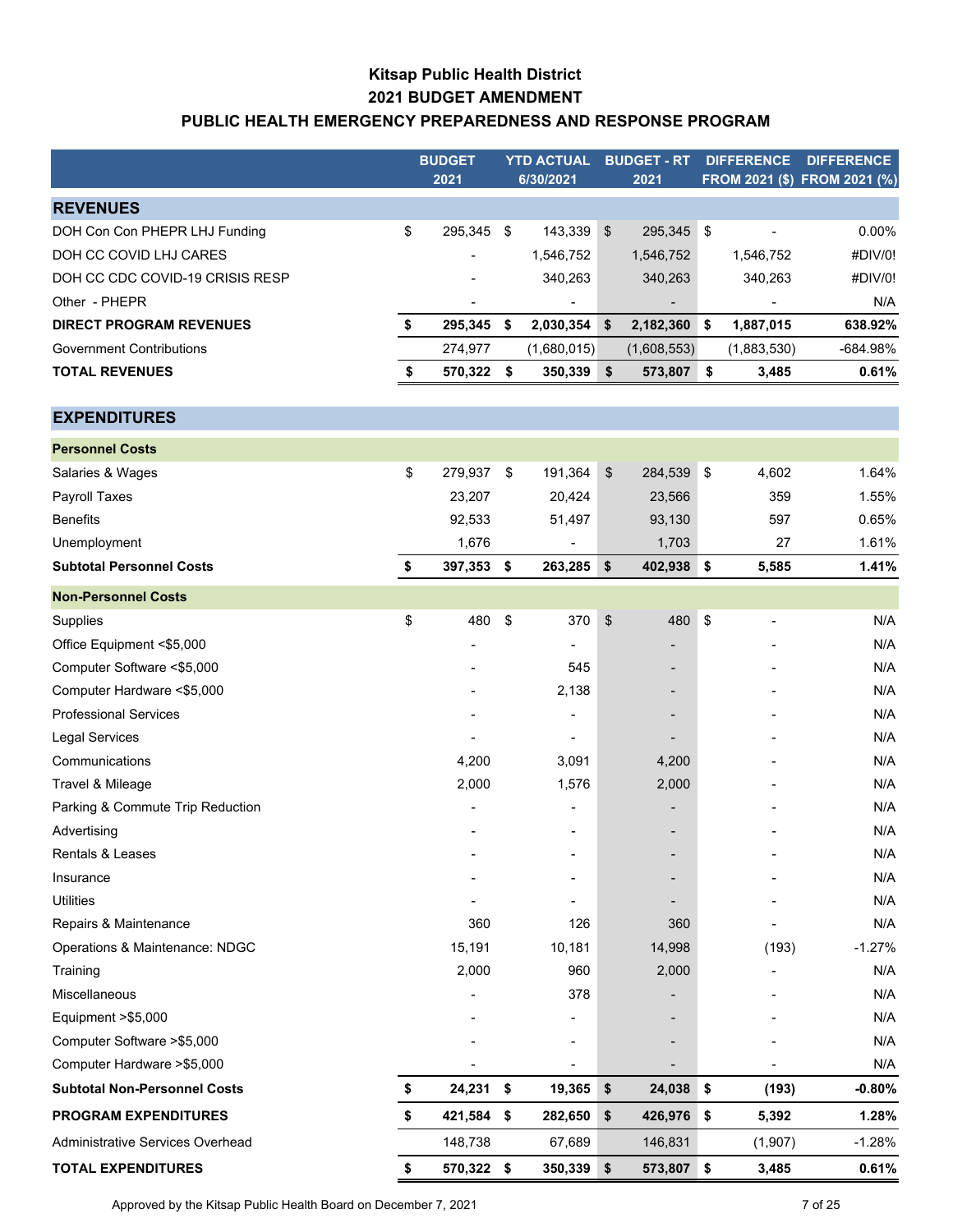# **Kitsap Public Health District 2021 BUDGET AMENDMENT COMMUNITY HEALTH DIVISION - SUMMARY**

|                                  | <b>BUDGET</b><br>2021 |    | <b>YTD ACTUAL</b><br>6/30/2021 |                            | <b>BUDGET - RT</b><br>2021 | <b>DIFFERENCE</b><br>FROM 2021 (\$) FROM 2021 (%) |            | <b>DIFFERENCE</b> |
|----------------------------------|-----------------------|----|--------------------------------|----------------------------|----------------------------|---------------------------------------------------|------------|-------------------|
|                                  |                       |    |                                |                            |                            |                                                   |            |                   |
| <b>REVENUES</b>                  |                       |    |                                |                            |                            |                                                   |            |                   |
| <b>DIRECT PROGRAM REVENUES</b>   | \$<br>5,146,654 \$    |    | 2,481,903                      | \$                         | 8,386,627                  | \$                                                | 3,239,973  | 62.95%            |
| <b>Government Contributions</b>  | 2,934,010             |    | 2,250,774                      |                            | 1,963,330                  |                                                   | (970, 680) | $-33.08%$         |
| Draw from (Increase) Reserves    | (20, 229)             |    | (54, 412)                      |                            | (20, 387)                  |                                                   | (158)      | 0.78%             |
| <b>TOTAL REVENUES</b>            | \$<br>8,060,435       | \$ | 4,678,265 \$                   |                            | 10,329,570                 | \$                                                | 2,269,135  | 28.15%            |
| <b>EXPENDITURES</b>              |                       |    |                                |                            |                            |                                                   |            |                   |
| <b>Personnel Costs</b>           |                       |    |                                |                            |                            |                                                   |            |                   |
| Salaries & Wages                 | \$<br>3,754,445       | \$ | 2,083,869                      | $\boldsymbol{\mathsf{\$}}$ | 4,056,660                  | \$                                                | 302,215    | 8.05%             |
| Payroll Taxes                    | 294,538               |    | 233,460                        |                            | 337,879                    |                                                   | 43,341     | 14.71%            |
| <b>Benefits</b>                  | 1,254,693             |    | 511,371                        |                            | 1,221,449                  |                                                   | (33, 244)  | $-2.65%$          |
| Unemployment                     | 22,384                |    |                                |                            | 24,119                     |                                                   | 1,735      | 7.75%             |
| <b>Subtotal Personnel Costs</b>  | \$<br>5,326,060       | \$ | 2,828,700                      | \$                         | 5,640,107                  | \$                                                | 314,047    | 5.90%             |
| <b>Non-Personnel Costs</b>       |                       |    |                                |                            |                            |                                                   |            |                   |
| Supplies                         | \$<br>34,572          | \$ | 50,242                         | $\boldsymbol{\mathsf{\$}}$ | 46,572                     | \$                                                | 12,000     | 34.71%            |
| Office Equipment <\$5,000        |                       |    | 3,136                          |                            |                            |                                                   |            | N/A               |
| Computer Software <\$5,000       |                       |    | 1,700                          |                            |                            |                                                   |            | N/A               |
| Computer Hardware <\$5,000       | 6,300                 |    | 24,201                         |                            | 31,300                     |                                                   | 25,000     | 396.83%           |
| <b>Professional Services</b>     | 363,644               |    | 857,942                        |                            | 2,214,204                  |                                                   | 1,850,560  | 508.89%           |
| <b>Legal Services</b>            | 5,600                 |    | 2,686                          |                            | 5,600                      |                                                   |            | N/A               |
| Communications                   | 40,568                |    | 27,123                         |                            | 40,568                     |                                                   |            | N/A               |
| Travel & Mileage                 | 19,000                |    | 3,696                          |                            | 19,000                     |                                                   |            | N/A               |
| Parking & Commute Trip Reduction | 6,096                 |    | 5,881                          |                            | 6,096                      |                                                   |            | N/A               |
| Advertising                      |                       |    | 2,822                          |                            |                            |                                                   |            | N/A               |
| Rentals & Leases                 | 56,550                |    | 30,742                         |                            | 56,550                     |                                                   |            | N/A               |
| Insurance                        |                       |    |                                |                            |                            |                                                   |            | N/A               |
| <b>Utilities</b>                 |                       |    |                                |                            |                            |                                                   |            | N/A               |
| Repairs & Maintenance            | 39,240                |    | 3,408                          |                            | 39,240                     |                                                   |            | N/A               |
| Operations & Maintenance: NDGC   | 197,161               |    | 108,566                        |                            | 203,440                    |                                                   | 6,279      | 3.18%             |
| Training                         | 21,200                |    | 2,568                          |                            | 21,200                     |                                                   |            | N/A               |
| Miscellaneous                    | 13,655                |    | 6,814                          |                            | 13,655                     |                                                   |            | N/A               |
| Equipment >\$5,000               |                       |    | (200)                          |                            |                            |                                                   |            | N/A               |
| Computer Software > \$5,000      |                       |    |                                |                            |                            |                                                   |            | N/A               |
| Computer Hardware > \$5,000      |                       |    |                                |                            |                            |                                                   |            | N/A               |
| <b>Subtotal NON-LABOR COSTS</b>  | \$<br>803,586         | \$ | 1,131,327                      | \$                         | 2,697,425                  | \$                                                | 1,893,839  | 235.67%           |
| <b>PROGRAM EXPENDITURES</b>      | \$<br>6,129,646       | \$ | 3,960,027                      | \$                         | 8,337,532                  | \$                                                | 2,207,886  | 36.02%            |
| Administrative Services Overhead | 1,930,788             |    | 718,238                        |                            | 1,992,038                  |                                                   | 61,250     | 3.17%             |
| <b>Community Health Overhead</b> | 1                     |    |                                |                            |                            |                                                   | (1)        | -100.00%          |
| <b>TOTAL EXPENDITURES</b>        | \$<br>8,060,435 \$    |    | 4,678,265 \$                   |                            | 10,329,570 \$              |                                                   | 2,269,135  | 28.15%            |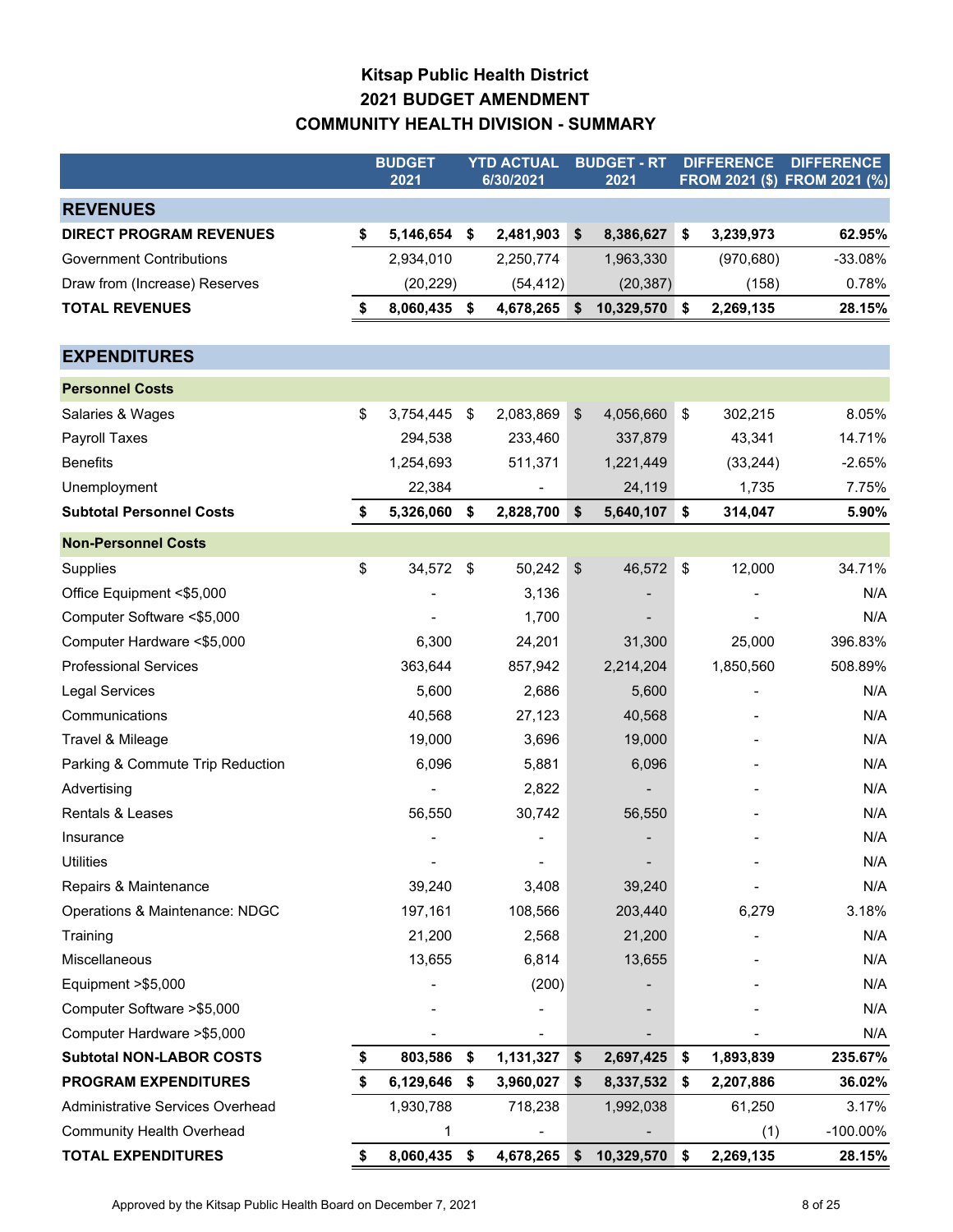### **Kitsap Public Health District 2021 BUDGET AMENDMENT COMMUNITY HEALTH DIVISION ADMINISTRATION**

|                                          | <b>BUDGET</b>    |    | <b>YTD ACTUAL</b> |               | <b>BUDGET - RT</b> | <b>DIFFERENCE</b> | <b>DIFFERENCE</b>            |
|------------------------------------------|------------------|----|-------------------|---------------|--------------------|-------------------|------------------------------|
|                                          | 2021             |    | 6/30/2021         |               | 2021               |                   | FROM 2021 (\$) FROM 2021 (%) |
| <b>REVENUES</b>                          |                  |    |                   |               |                    |                   |                              |
| <b>Other Revenues</b>                    |                  |    |                   |               |                    |                   |                              |
| DSHS Medicaid Match - CH Admin           | \$<br>150,000    | \$ |                   | \$            | 150,000            | \$                | 0.0%                         |
| OCH CBOSS DSRIP                          | 45,302           |    | 88,451            |               | 45,302             |                   | N/A                          |
| Mason County Nightingale Notes           |                  |    |                   |               |                    |                   | N/A                          |
| <b>Olympic College Teaching Contract</b> |                  |    |                   |               |                    |                   | N/A                          |
| Non-Revenue                              |                  |    |                   |               |                    |                   | N/A                          |
| <b>TOTAL REVENUES</b>                    | \$<br>195,302    | \$ | 88,451            | \$            | 195,302 \$         |                   | N/A                          |
|                                          |                  |    |                   |               |                    |                   |                              |
| <b>EXPENDITURES</b>                      |                  |    |                   |               |                    |                   |                              |
| <b>Personnel Costs</b>                   |                  |    |                   |               |                    |                   |                              |
| Salaries & Wages                         | \$<br>123,548    | \$ | 25,244            | $\frac{1}{2}$ | 127,577 \$         | 4,029             | 3.26%                        |
| Payroll Taxes                            | 10,057           |    | 3,333             |               | 10,371             | 314               | 3.12%                        |
| <b>Benefits</b>                          | 34,449           |    | 6,458             |               | 34,938             | 489               | 1.42%                        |
| Unemployment                             | 739              |    |                   |               | 762                | 23                | 3.11%                        |
| <b>Subtotal Personnel Costs</b>          | \$<br>168,793    | \$ | 35,035            | \$            | 173,648            | \$<br>4,855       | 2.88%                        |
| <b>Non-Personnel Costs</b>               |                  |    |                   |               |                    |                   |                              |
| Supplies                                 | \$<br>500        | \$ | 353               | \$            | 500                | \$                | N/A                          |
| Office Equipment <\$5,000                |                  |    |                   |               |                    |                   | N/A                          |
| Computer Software <\$5,000               |                  |    |                   |               |                    |                   | N/A                          |
| Computer Hardware <\$5,000               | 1,800            |    | 464               |               | 1,800              |                   | N/A                          |
| <b>Professional Services</b>             | 2,600            |    |                   |               | 2,600              |                   | N/A                          |
| <b>Legal Services</b>                    | 600              |    |                   |               | 600                |                   | N/A                          |
| Communications                           | 2,700            |    | 1,189             |               | 2,700              |                   | N/A                          |
| Travel & Mileage                         |                  |    |                   |               |                    |                   | N/A                          |
| Parking & Commute Trip Reduction         |                  |    |                   |               |                    |                   | N/A                          |
| Advertising                              |                  |    |                   |               |                    |                   | N/A                          |
| Rentals & Leases                         |                  |    |                   |               |                    |                   | N/A                          |
| Insurance                                |                  |    |                   |               |                    |                   | N/A                          |
| <b>Utilities</b>                         |                  |    |                   |               |                    |                   | N/A                          |
| Repairs & Maintenance                    |                  |    |                   |               |                    |                   | N/A                          |
| Operations & Maintenance: NDGC           |                  |    |                   |               |                    |                   | N/A                          |
| Training                                 | 1,000            |    |                   |               | 1,000              |                   | N/A                          |
| Miscellaneous                            | 10,315           |    | 106               |               | 10,315             |                   | N/A                          |
| Equipment > \$5,000                      |                  |    |                   |               |                    |                   | N/A                          |
| Computer Software > \$5,000              |                  |    |                   |               |                    |                   | N/A                          |
| Computer Hardware > \$5,000              |                  |    |                   |               |                    |                   | N/A                          |
| <b>Subtotal Non-Personnel Costs</b>      | 19,515 \$        |    | 2,112             | \$            | 19,515             | \$                | N/A                          |
| PROGRAM EXPENDITURES                     | \$<br>188,308    | \$ | 37,147            | \$            | 193,163            | \$<br>4,855       | 2.58%                        |
| Administrative Services Overhead         |                  |    | ä,                |               |                    |                   | N/A                          |
| <b>Community Health Overhead</b>         | 6,994            |    | 51,304            |               | 2,139              | (4, 855)          | $-69.42%$                    |
| <b>TOTAL EXPENDITURES</b>                | \$<br>195,302 \$ |    | 88,451 \$         |               | 195,302 \$         |                   | N/A                          |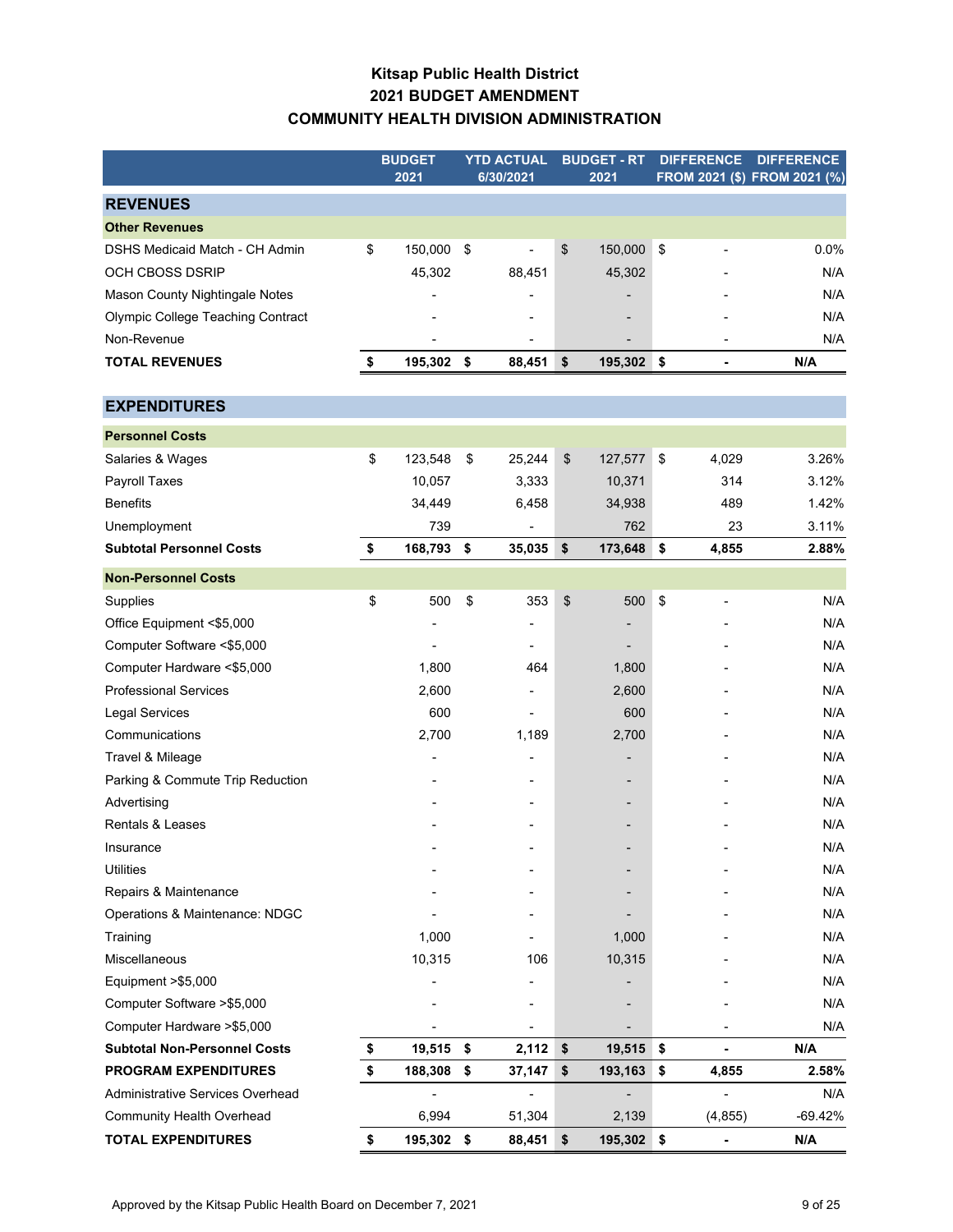#### **Kitsap Public Health District 2021 BUDGET AMENDMENT ASSESSMENT AND EPIDEMIOLOGY PROGRAM**

|                                                    |    | <b>BUDGET</b><br>2021 | <b>YTD ACTUAL</b><br>6/30/2021 | <b>BUDGET - RT</b><br>2021 |     | <b>DIFFERENCE</b> | <b>DIFFERENCE</b><br>FROM 2021 (\$) FROM 2021 (%) |
|----------------------------------------------------|----|-----------------------|--------------------------------|----------------------------|-----|-------------------|---------------------------------------------------|
| <b>REVENUES</b>                                    |    |                       |                                |                            |     |                   |                                                   |
| <b>Clallam County Assessment Work</b>              | \$ | 33,182                | \$                             | \$<br>33,182               | -\$ |                   | N/A                                               |
| Jefferson County Health Department                 |    | 12,360                |                                | 12,360                     |     |                   | N/A                                               |
| <b>KCR Kitsap Interagency Coordinating Council</b> |    | 10,000                | 8,650                          | 10,000                     |     |                   | N/A                                               |
| Kitsap Mental Health Services                      |    |                       |                                | -                          |     |                   | N/A                                               |
| <b>OCH EPI Support</b>                             |    | 60,000                | 15,343                         | 60,000                     |     |                   | $0.00\%$                                          |
| <b>KCF Kitsap Strong Initiative</b>                |    |                       |                                |                            |     |                   | N/A                                               |
| Jefferson County CHA CHIP                          |    |                       |                                |                            |     |                   | N/A                                               |
| Jefferson County Assessment                        |    |                       | 9,257                          |                            |     |                   | N/A                                               |
| <b>Clallam County Assessment Work</b>              |    |                       | 5,075                          |                            |     |                   | N/A                                               |
| OESD Behavioral Health Counseling Enhancement      |    | 15,611                | 1,101                          | 15,611                     |     |                   | N/A                                               |
| <b>OCH Oral Health</b>                             |    |                       |                                |                            |     |                   | N/A                                               |
| 1/10 of 1%: Assessment                             |    | 41,200                | 8,522                          | 41,200                     |     |                   | N/A                                               |
| New Unassigned Revenue                             |    |                       |                                |                            |     |                   | N/A                                               |
| <b>DIRECT PROGRAM REVENUES</b>                     | S  | 172,353               | \$<br>47,948                   | \$<br>172,353 \$           |     |                   | N/A                                               |
| <b>Government Contributions</b>                    |    | 261,491               | 60,364                         | 259,416                    |     | (2,075)           | $-0.79%$                                          |
| <b>TOTAL REVENUES</b>                              |    | 433,844               | \$<br>$108,312$ \$             | 431,769                    | \$  | (2,075)           | -0.48%                                            |

#### **EXPENDITURES**

| <b>Personnel Costs</b>              |               |               |               |        |               |          |
|-------------------------------------|---------------|---------------|---------------|--------|---------------|----------|
| Salaries & Wages                    | \$<br>210,945 | \$<br>63,057  | \$<br>211,383 |        | \$<br>438     | 0.21%    |
| Payroll Taxes                       | 17,496        | 5,618         | 17,531        |        | 35            | 0.20%    |
| <b>Benefits</b>                     | 61,666        | 13,193        |               | 61,723 | 57            | 0.09%    |
| Unemployment                        | 1,266         |               |               | 1,268  | 2             | 0.16%    |
| <b>Subtotal Personnel Costs</b>     | \$<br>291,373 | \$<br>81,868  | \$<br>291,905 |        | \$<br>532     | 0.18%    |
| <b>Non-Personnel Costs</b>          |               |               |               |        |               |          |
| Supplies                            | \$<br>600     | \$            | \$            | 600    | \$            | 0.00%    |
| Office Equipment <\$5,000           |               |               |               |        |               | N/A      |
| Computer Software <\$5,000          |               |               |               |        |               | N/A      |
| Computer Hardware <\$5,000          |               |               |               |        |               | N/A      |
| <b>Professional Services</b>        |               |               |               |        |               | N/A      |
| <b>Legal Services</b>               |               |               |               |        |               | N/A      |
| Communications                      | 2,980         | 1,420         |               | 2,980  |               | N/A      |
| Travel & Mileage                    | 3,600         |               |               | 3,600  |               | 0.00%    |
| Parking & Commute Trip Reduction    | 3,216         | 431           |               | 3,216  |               | N/A      |
| Advertising                         |               |               |               |        |               | N/A      |
| Rentals & Leases                    |               |               |               |        |               | N/A      |
| Insurance                           |               |               |               |        |               | N/A      |
| <b>Utilities</b>                    |               |               |               |        |               | N/A      |
| Repairs & Maintenance               | 4,120         |               |               | 4,120  |               | 0.00%    |
| Operations & Maintenance: NDGC      | 11,139        | 2,824         | 10,864        |        | (275)         | $-2.47%$ |
| Training                            | 8,000         |               |               | 8,000  |               | 0.00%    |
| <b>Miscellaneous</b>                | 160           | 2,224         |               | 160    |               | 0.00%    |
| Equipment > \$5,000                 |               | ٠             |               |        |               | N/A      |
| Computer Software >\$5,000          |               |               |               |        |               | N/A      |
| Computer Hardware > \$5,000         |               |               |               |        |               | N/A      |
| <b>Subtotal Non-Personnel Costs</b> | \$<br>33,815  | \$<br>6,899   | \$            | 33,540 | \$<br>(275)   | $-0.81%$ |
| <b>PROGRAM EXPENDITURES</b>         | \$<br>325,188 | \$<br>88,767  | \$<br>325,445 |        | \$<br>257     | 0.08%    |
| Administrative Services Overhead    | 109,110       | 21,048        | 106,404       |        | (2,706)       | $-2.48%$ |
| Community Health Overhead           | (454)         | (1,503)       |               | (80)   | 374           | N/A      |
| <b>TOTAL EXPENDITURES</b>           | \$<br>433,844 | \$<br>108,312 | \$<br>431,769 |        | \$<br>(2,075) | $-0.48%$ |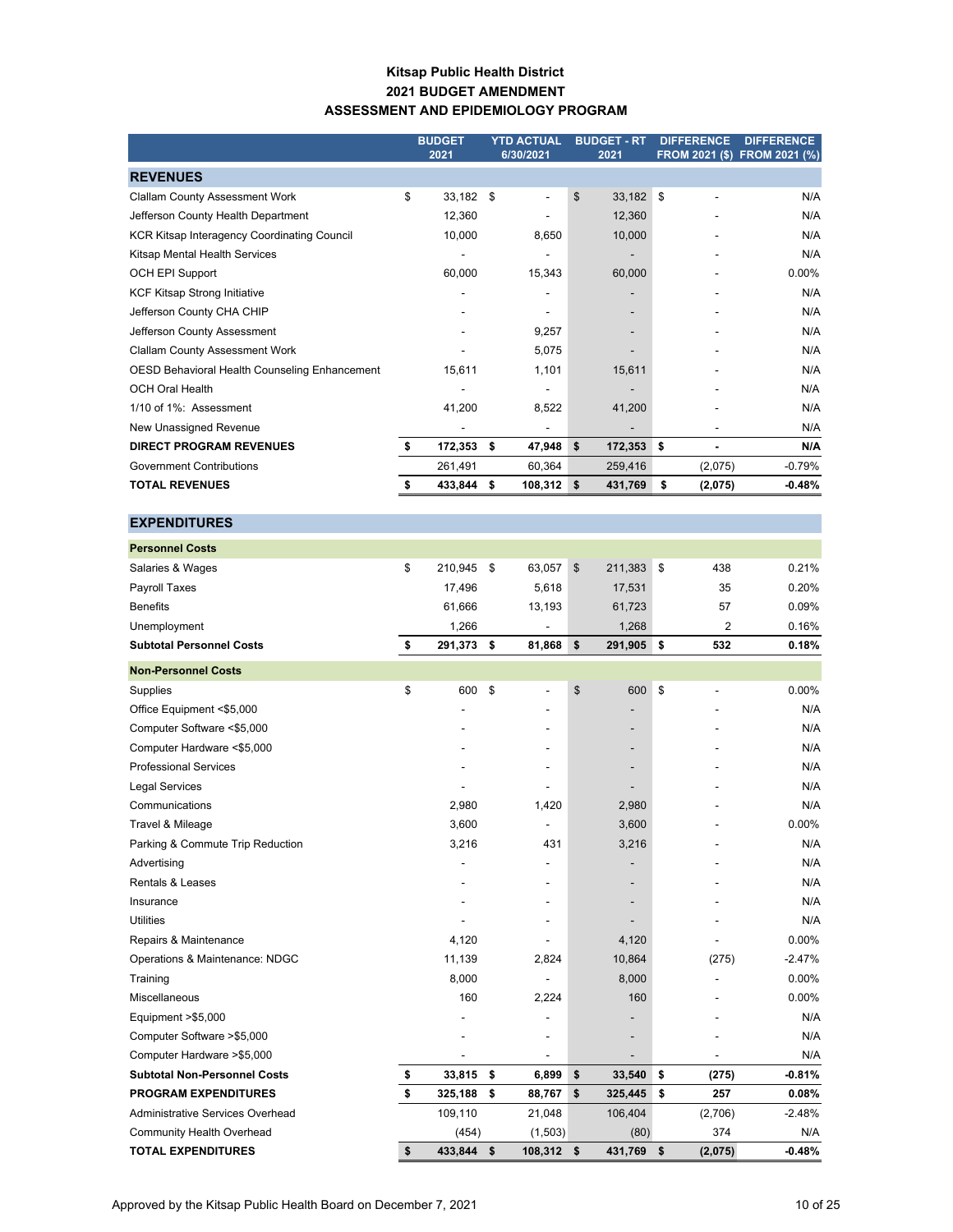# **Kitsap Public Health District 2021 BUDGET AMENDMENT HEALTHY COMMUNITIES - ROLL-UP**

|                                  | <b>BUDGET</b><br>2021 |                           | <b>YTD ACTUAL</b><br>6/30/2021 |                         | <b>BUDGET - RT</b><br>2021 | <b>DIFFERENCE</b><br>FROM 2021 (\$) FROM 2021 (%) |                              | <b>DIFFERENCE</b> |
|----------------------------------|-----------------------|---------------------------|--------------------------------|-------------------------|----------------------------|---------------------------------------------------|------------------------------|-------------------|
|                                  |                       |                           |                                |                         |                            |                                                   |                              |                   |
| <b>REVENUES</b>                  |                       |                           |                                |                         |                            |                                                   |                              |                   |
| <b>DIRECT PROGRAM REVENUES</b>   | \$<br>1,107,954       | \$                        | 442,744                        | \$                      | 1,107,954                  | \$                                                | $\blacksquare$               | N/A               |
| <b>Government Contributions</b>  | 721,164               |                           | 284,336                        |                         | 721,201                    |                                                   | 37                           | 0.01%             |
| Draw from (Increase) Reserves    |                       |                           |                                |                         |                            |                                                   |                              | N/A               |
| <b>TOTAL REVENUES</b>            | \$<br>1,829,118       | \$                        | 727,080                        | \$                      | 1,829,155 \$               |                                                   | 37                           | 0.00%             |
| <b>EXPENDITURES</b>              |                       |                           |                                |                         |                            |                                                   |                              |                   |
| <b>Personnel Costs</b>           |                       |                           |                                |                         |                            |                                                   |                              |                   |
| Salaries & Wages                 | \$<br>789,073         | $\boldsymbol{\hat{\phi}}$ | 350,437                        | \$                      | 803,201                    | \$                                                | 14,128                       | 1.79%             |
| Payroll Taxes                    | 65,352                |                           | 40,027                         |                         | 66,528                     |                                                   | 1,176                        | 1.80%             |
| <b>Benefits</b>                  | 231,771               |                           | 85,018                         |                         | 223,966                    |                                                   | (7, 805)                     | $-3.37%$          |
| Unemployment                     | 4,710                 |                           |                                |                         | 4,788                      |                                                   | 78                           | 1.66%             |
| <b>Subtotal Personnel Costs</b>  | \$<br>1,090,906       | \$                        | 475,482                        | \$                      | 1,098,483                  | $\sqrt{5}$                                        | 7,577                        | 0.69%             |
| <b>Non-Personnel Costs</b>       |                       |                           |                                |                         |                            |                                                   |                              |                   |
| Supplies                         | \$<br>4,500           | \$                        | 2,024                          | $\sqrt[6]{\frac{1}{2}}$ | 4,500                      | $\sqrt[6]{\frac{1}{2}}$                           | $\qquad \qquad \blacksquare$ | N/A               |
| Office Equipment <\$5,000        |                       |                           |                                |                         |                            |                                                   |                              | N/A               |
| Computer Software <\$5,000       |                       |                           |                                |                         |                            |                                                   |                              | N/A               |
| Computer Hardware <\$5,000       |                       |                           | 2,102                          |                         |                            |                                                   |                              | N/A               |
| <b>Professional Services</b>     | 240,844               |                           | 109,367                        |                         | 240,844                    |                                                   |                              | N/A               |
| Legal Services                   |                       |                           | $\overline{a}$                 |                         |                            |                                                   |                              | N/A               |
| Communications                   | 9,208                 |                           | 5,018                          |                         | 9,208                      |                                                   |                              | N/A               |
| Travel & Mileage                 | 7,500                 |                           | 334                            |                         | 7,500                      |                                                   |                              | N/A               |
| Parking & Commute Trip Reduction | 1,800                 |                           | 994                            |                         | 1,800                      |                                                   |                              | N/A               |
| Advertising                      |                       |                           | 45                             |                         | $\overline{\phantom{a}}$   |                                                   |                              | N/A               |
| Rentals & Leases                 |                       |                           |                                |                         |                            |                                                   |                              | N/A               |
| Insurance                        |                       |                           |                                |                         |                            |                                                   |                              | N/A               |
| <b>Utilities</b>                 |                       |                           |                                |                         |                            |                                                   |                              | N/A               |
| Repairs & Maintenance            | 18,360                |                           |                                |                         | 18,360                     |                                                   |                              | N/A               |
| Operations & Maintenance: NDGC   | 41,706                |                           | 16,695                         |                         | 40,888                     |                                                   | (818)                        | $-1.96%$          |
| Training                         | 5,500                 |                           | 998                            |                         | 5,500                      |                                                   |                              | N/A               |
| Miscellaneous                    | 1,900                 |                           | 509                            |                         | 1,900                      |                                                   |                              | N/A               |
| Equipment >\$5,000               |                       |                           |                                |                         |                            |                                                   |                              | N/A               |
| Computer Software > \$5,000      |                       |                           |                                |                         |                            |                                                   |                              | N/A               |
| Computer Hardware > \$5,000      |                       |                           |                                |                         |                            |                                                   |                              | N/A               |
| <b>Subtotal NON-LABOR COSTS</b>  | \$<br>331,318 \$      |                           | 138,086                        | \$                      | 330,500                    | $\sqrt{3}$                                        | (818)                        | $-0.25%$          |
| <b>PROGRAM EXPENDITURES</b>      | \$<br>$1,422,224$ \$  |                           | 613,568                        | \$                      | 1,428,983                  | \$                                                | 6,759                        | 0.48%             |
| Administrative Services Overhead | 408,417               |                           | 122,244                        |                         | 400,348                    |                                                   | (8,069)                      | $-1.98%$          |
| <b>Community Health Overhead</b> | (1, 523)              |                           | (8, 732)                       |                         | (176)                      |                                                   | 1,347                        | $-88.44%$         |
| <b>TOTAL EXPENDITURES</b>        | \$<br>1,829,118 \$    |                           | 727,080 \$                     |                         | 1,829,155 \$               |                                                   | 37                           | $0.00\%$          |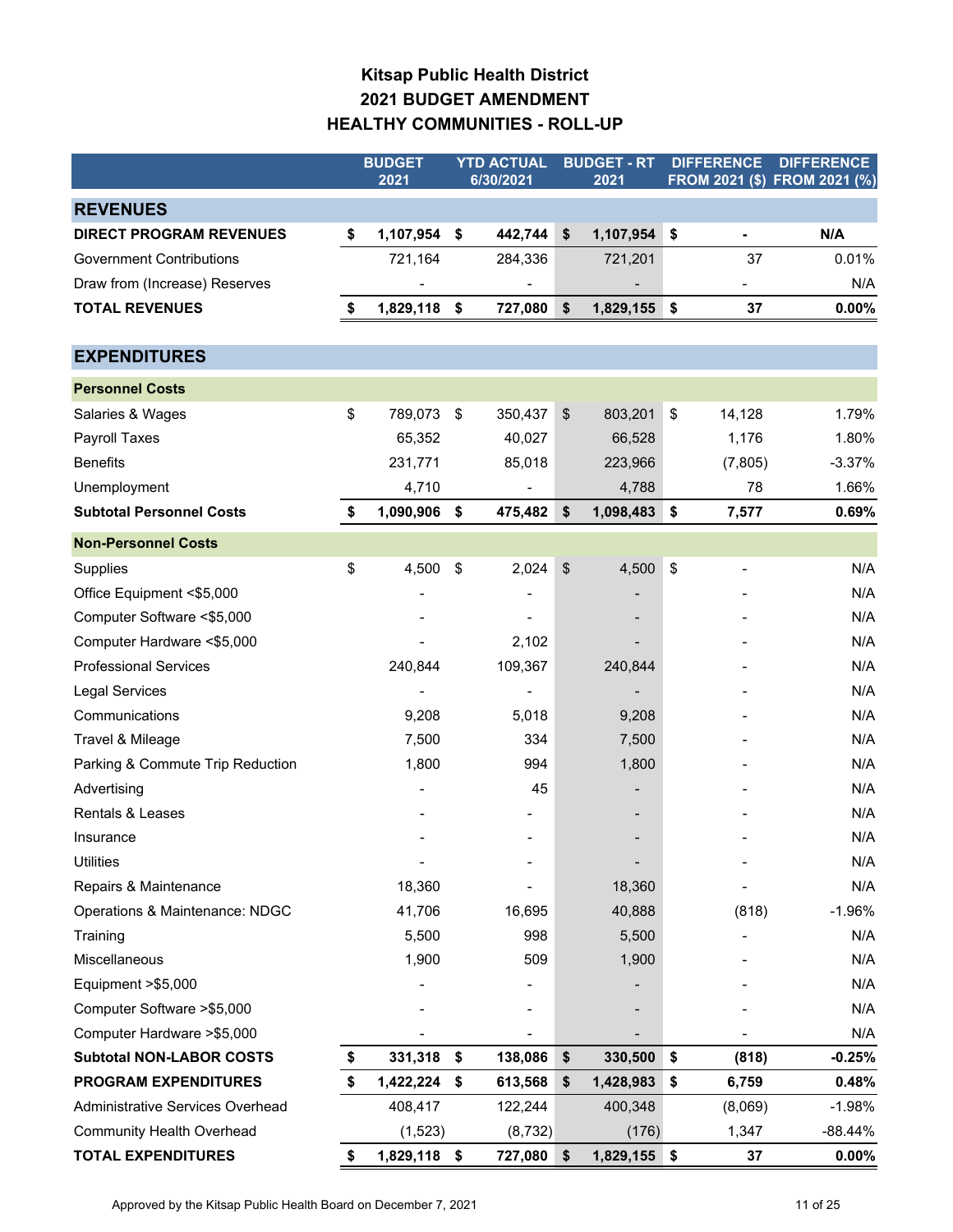### **Kitsap Public Health District 2021 BUDGET AMENDMENT CHRONIC DISEASE PREVENTION PROGRAM**

|                                              | <b>BUDGET</b><br>2021 | <b>YTD ACTUAL</b><br>6/30/2021 |                | <b>BUDGET - RT</b><br>2021 |            | <b>DIFFERENCE</b><br><b>FROM 2021 (\$)</b> |                | <b>DIFFERENCE</b><br><b>FROM 2021 (%)</b> |
|----------------------------------------------|-----------------------|--------------------------------|----------------|----------------------------|------------|--------------------------------------------|----------------|-------------------------------------------|
| <b>REVENUES</b>                              |                       |                                |                |                            |            |                                            |                |                                           |
| DOH ConCon USDA Snap-Ed Fini                 | \$                    | \$                             |                | \$                         |            | \$                                         |                | N/A                                       |
| DOH Youth Tobacco 7 Vapor Product Prevention | 62,691                |                                | 29,690         |                            | 62,691     |                                            |                | N/A                                       |
| DOH CC LSPAN                                 | 60,000                |                                | 25,183         |                            | 60,000     |                                            |                | N/A                                       |
| <b>DOH Tobacco Prevention</b>                | $\overline{a}$        |                                | $\overline{a}$ |                            |            |                                            |                | N/A                                       |
| DOH Marijuana & Tobacco Education Provision  | 253,275               |                                | 122,507        |                            | 253,275    |                                            |                | N/A                                       |
| DOH ConCon Snap-Ed IAR                       | 95,450                |                                | 48,079         |                            | 95,450     |                                            |                | $0.00\%$                                  |
| CDP Other                                    |                       |                                |                |                            |            |                                            |                | N/A                                       |
| New Unassigned Revenue                       | 24,482                |                                |                |                            | 24,482     |                                            |                | N/A                                       |
| <b>DIRECT PROGRAM REVENUES</b>               | \$<br>495,898         | - \$                           | 225,459        | \$                         | 495,898    | - \$                                       | $\blacksquare$ | N/A                                       |
| <b>Government Contributions</b>              | 283,254               |                                | 92,502         |                            | 234,798    |                                            | (48, 456)      | $-17.11%$                                 |
| <b>TOTAL REVENUES</b>                        | \$<br>779,152 \$      |                                | 317,961        | \$                         | 730,696 \$ |                                            | (48, 456)      | -6.22%                                    |
|                                              |                       |                                |                |                            |            |                                            |                |                                           |
| <b>EXPENDITURES</b>                          |                       |                                |                |                            |            |                                            |                |                                           |
| <b>Personnel Costs</b>                       |                       |                                |                |                            |            |                                            |                |                                           |
| Salaries & Wages                             | \$<br>307,058         | \$                             | 124,130        | \$                         | 291,340    | \$                                         | (15, 718)      | $-5.12%$                                  |
| Payroll Taxes                                | 25,487                |                                | 14,380         |                            | 24,225     |                                            | (1, 262)       | $-4.95%$                                  |
| <b>Benefits</b>                              | 103,668               |                                | 28,927         |                            | 89,223     |                                            | (14, 445)      | $-13.93%$                                 |
| Unemployment                                 | 1,839                 |                                |                |                            | 1,748      |                                            | (91)           | $-4.95%$                                  |
| <b>Subtotal Personnel Costs</b>              | \$<br>438,052         | \$                             | 167,437        | \$                         | 406,536 \$ |                                            | (31, 516)      | $-7.19%$                                  |
| <b>Non-Personnel Costs</b>                   |                       |                                |                |                            |            |                                            |                |                                           |
| Supplies                                     | \$<br>1,500           | \$                             | 579            | \$                         | 1,500      | \$                                         |                | $0.00\%$                                  |
| Office Equipment <\$5,000                    |                       |                                |                |                            |            |                                            |                | N/A                                       |
| Computer Software <\$5,000                   |                       |                                |                |                            |            |                                            |                | N/A                                       |
| Computer Hardware <\$5,000                   |                       |                                | 2,102          |                            |            |                                            |                | N/A                                       |
| <b>Professional Services</b>                 | 152,144               |                                | 98,974         |                            | 152,144    |                                            |                | N/A                                       |
| <b>Legal Services</b>                        |                       |                                |                |                            |            |                                            |                | N/A                                       |
| Communications                               | 3,130                 |                                | 1,707          |                            | 3,130      |                                            |                | N/A                                       |
| Travel & Mileage                             | 2,000                 |                                | 27             |                            | 2,000      |                                            |                | N/A                                       |
| Parking & Commute Trip Reduction             |                       |                                | 172            |                            |            |                                            |                | N/A                                       |
| Advertising                                  |                       |                                | 45             |                            |            |                                            |                | N/A                                       |
| Rentals & Leases                             |                       |                                |                |                            |            |                                            |                | N/A                                       |
| Insurance                                    |                       |                                |                |                            |            |                                            |                | N/A                                       |
| <b>Utilities</b>                             |                       |                                |                |                            |            |                                            |                | N/A                                       |
| Repairs & Maintenance                        |                       |                                |                |                            |            |                                            |                | N/A                                       |
| Operations & Maintenance: NDGC               | 16,747                |                                | 6,578          |                            | 15,131     |                                            | (1,616)        | $-9.65%$                                  |
| Training                                     | 2,000                 |                                | 199            |                            | 2,000      |                                            |                | N/A                                       |
| Miscellaneous                                | 200                   |                                | 169            |                            | 200        |                                            |                | N/A                                       |
| Equipment >\$5,000                           |                       |                                |                |                            |            |                                            |                | N/A                                       |
| Computer Software >\$5,000                   |                       |                                |                |                            |            |                                            |                | N/A                                       |
| Computer Hardware > \$5,000                  |                       |                                |                |                            |            |                                            |                | N/A                                       |
| <b>Subtotal Non-Personnel Costs</b>          | \$<br>177,721         | \$                             | 110,552        | \$                         | 176,105    | ∥\$                                        | (1,616)        | $-0.91%$                                  |
| <b>PROGRAM EXPENDITURES</b>                  | \$<br>615,773         | \$                             | 277,989        | \$                         | 582,641    | \$                                         | (33, 132)      | $-5.38%$                                  |
| Administrative Services Overhead             | 164,012               |                                | 43,047         |                            | 148,156    |                                            | (15, 856)      | $-9.67%$                                  |
| <b>Community Health Overhead</b>             | (633)                 |                                | (3,075)        |                            | (101)      |                                            | 532            | -84.04%                                   |
| <b>TOTAL EXPENDITURES</b>                    | \$<br>779,152 \$      |                                | 317,961 \$     |                            | 730,696 \$ |                                            | (48, 456)      | $-6.22%$                                  |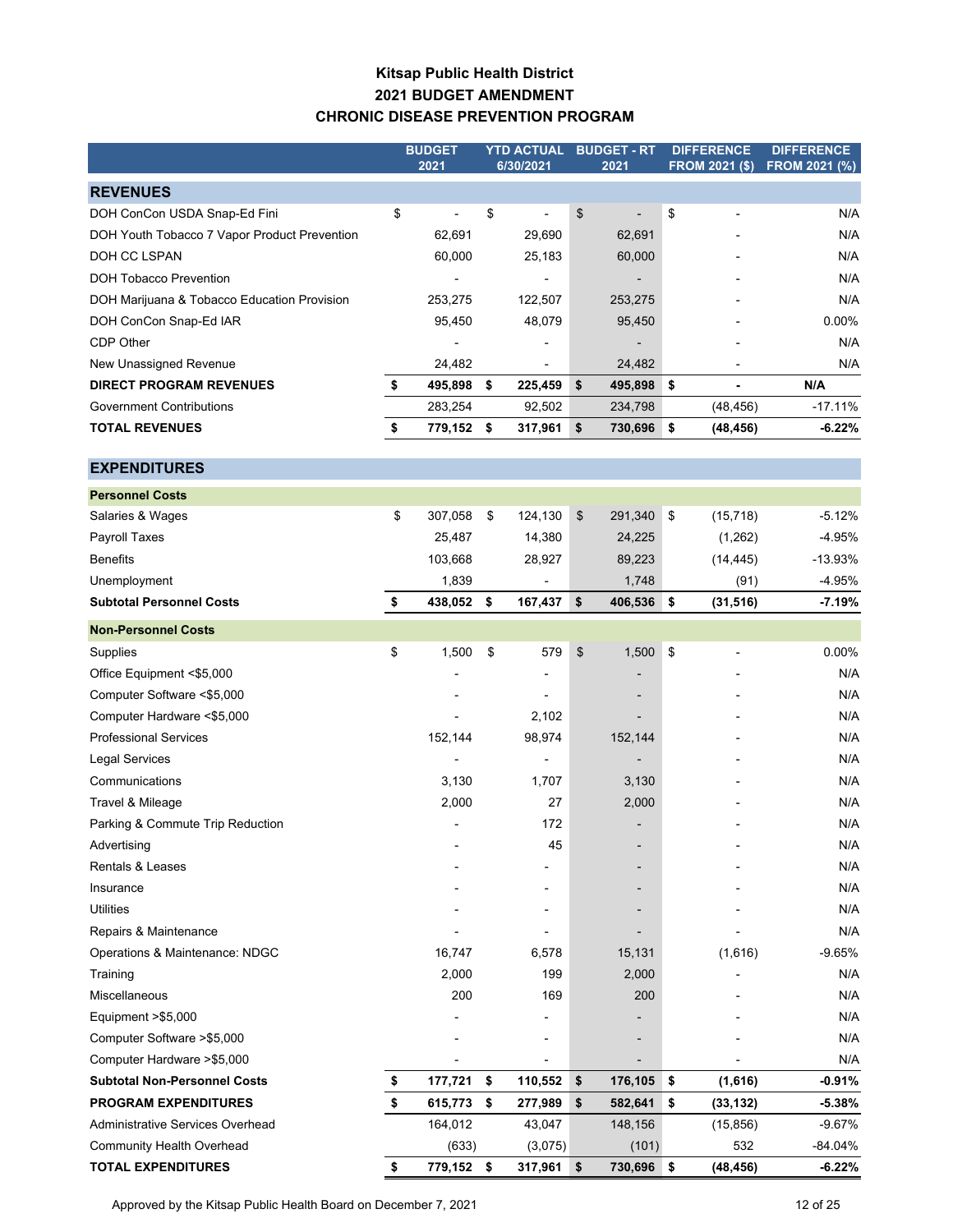#### **Kitsap Public Health District 2021 BUDGET AMENDMENT PARENT CHILD HEALTH PROGRAM**

|                                              | <b>BUDGET</b><br>2021 |         | <b>YTD ACTUAL</b><br>6/30/2021 |         | <b>BUDGET - RT</b><br>2021 | <b>DIFFERENCE</b> | <b>DIFFERENCE</b><br>FROM 2021 (\$) FROM 2021 (%) |
|----------------------------------------------|-----------------------|---------|--------------------------------|---------|----------------------------|-------------------|---------------------------------------------------|
|                                              |                       |         |                                |         |                            |                   |                                                   |
| <b>REVENUES</b>                              |                       |         |                                |         |                            |                   |                                                   |
| DOH Con Con MCGBG/MCH                        | \$                    | 79,927  | \$                             | ٠       | \$<br>79,927               | \$                | $0.00\%$                                          |
| CC DOH Lead Environments Children            |                       |         |                                |         |                            |                   | N/A                                               |
| OESD Head Start/Early Headstart Expansion    |                       | 54,750  |                                | 9.689   | 54,750                     |                   | $0.00\%$                                          |
| DSHS Title Nineteen MSS First Steps          |                       |         |                                |         | -                          |                   | N/A                                               |
| DSHS Workfirst Children with Special Needs   |                       | 1,000   |                                |         | 1,000                      |                   | 0.00%                                             |
| Jefferson County - Nightingale Notes         |                       | 1,650   |                                |         | 1,650                      |                   | 0.00%                                             |
| Mason County - Nightingale Notes             |                       | 1,000   |                                |         | 1,000                      |                   | 0.00%                                             |
| <b>Child Care Centers</b>                    |                       |         |                                |         |                            |                   | N/A                                               |
| Other - PCH                                  |                       |         |                                |         |                            |                   | N/A                                               |
| <b>KCR Head Start</b>                        |                       | 5,000   |                                |         | 5,000                      |                   | $0.00\%$                                          |
| Harrison Medical Center - New Parent Support |                       | 25,000  |                                | 570     | 25,000                     |                   | N/A                                               |
| <b>PCH Donations</b>                         |                       |         |                                |         |                            |                   | N/A                                               |
| <b>New Contracts</b>                         |                       |         |                                |         | -                          |                   | N/A                                               |
| <b>DIRECT PROGRAM REVENUES</b>               | \$                    | 168,327 | \$                             | 10,259  | \$<br>168,327              | \$                | N/A                                               |
| <b>Government Contributions</b>              |                       | 210,974 |                                | 119,383 | 257.528                    | 46.554            | 22.07%                                            |
| <b>TOTAL REVENUES</b>                        |                       | 379,301 | S                              | 129.642 | \$<br>425,855              | \$<br>46.554      | 12.27%                                            |

### **EXPENDITURES**

| <b>Personnel Costs</b>              |               |                |               |          |                |           |
|-------------------------------------|---------------|----------------|---------------|----------|----------------|-----------|
| Salaries & Wages                    | \$<br>183,533 | \$<br>75.148   | \$<br>209,825 | \$       | 26,292         | 14.33%    |
| Payroll Taxes                       | 15,120        | 8,276          | 17,281        |          | 2,161          | 14.29%    |
| <b>Benefits</b>                     | 49,839        | 16,619         | 56,165        |          | 6,326          | 12.69%    |
| Unemployment                        | 1,097         |                | 1,251         |          | 154            | 14.04%    |
| <b>Subtotal Personnel Costs</b>     | \$<br>249,589 | \$<br>100,043  | \$<br>284,522 | <b>S</b> | 34,933         | 14.00%    |
| <b>Non-Personnel Costs</b>          |               |                |               |          |                |           |
| Supplies                            | \$<br>1,500   | \$<br>99       | \$<br>1,500   | \$       | $\overline{a}$ | 0.00%     |
| Office Equipment <\$5,000           |               |                |               |          |                | N/A       |
| Computer Software <\$5,000          |               |                |               |          |                | N/A       |
| Computer Hardware <\$5,000          |               | $\overline{a}$ |               |          |                | N/A       |
| <b>Professional Services</b>        | 1,200         | 231            | 1,200         |          |                | $0.00\%$  |
| <b>Legal Services</b>               |               | $\overline{a}$ |               |          |                | N/A       |
| Communications                      | 2,898         | 1,638          | 2,898         |          |                | 0.00%     |
| Travel & Mileage                    | 1,500         | 20             | 1,500         |          |                | 0.00%     |
| Parking & Commute Trip Reduction    | 720           | 329            | 720           |          |                | 0.00%     |
| Advertising                         |               |                |               |          |                | N/A       |
| <b>Rentals &amp; Leases</b>         |               |                |               |          |                | N/A       |
| Insurance                           |               | ٠              |               |          |                | N/A       |
| <b>Utilities</b>                    |               |                |               |          |                | N/A       |
| Repairs & Maintenance               | 16,560        |                | 16,560        |          |                | $0.00\%$  |
| Operations & Maintenance: NDGC      | 9,542         | 3,140          | 10,591        |          | 1,049          | 10.99%    |
| Training                            | 1,500         | 100            | 1,500         |          |                | 0.00%     |
| Miscellaneous                       | 1,200         | 158            | 1,200         |          |                | 0.00%     |
| Equipment >\$5,000                  |               | ٠              |               |          |                | N/A       |
| Computer Software >\$5,000          |               | -              |               |          |                | N/A       |
| Computer Hardware > \$5,000         |               |                |               |          |                | N/A       |
| <b>Subtotal Non-Personnel Costs</b> | \$<br>36,620  | \$<br>5,715    | \$<br>37,669  | \$       | 1,049          | 2.86%     |
| <b>PROGRAM EXPENDITURES</b>         | \$<br>286,209 | \$<br>105,758  | \$<br>322,191 | \$       | 35,982         | 12.57%    |
| Administrative Services Overhead    | 93,430        | 25,721         | 103,692       |          | 10,262         | 10.98%    |
| <b>Community Health Overhead</b>    | (338)         | (1, 837)       | (28)          |          | 310            | $-91.72%$ |
| <b>TOTAL EXPENDITURES</b>           | \$<br>379,301 | \$<br>129,642  | \$<br>425,855 | \$       | 46,554         | 12.27%    |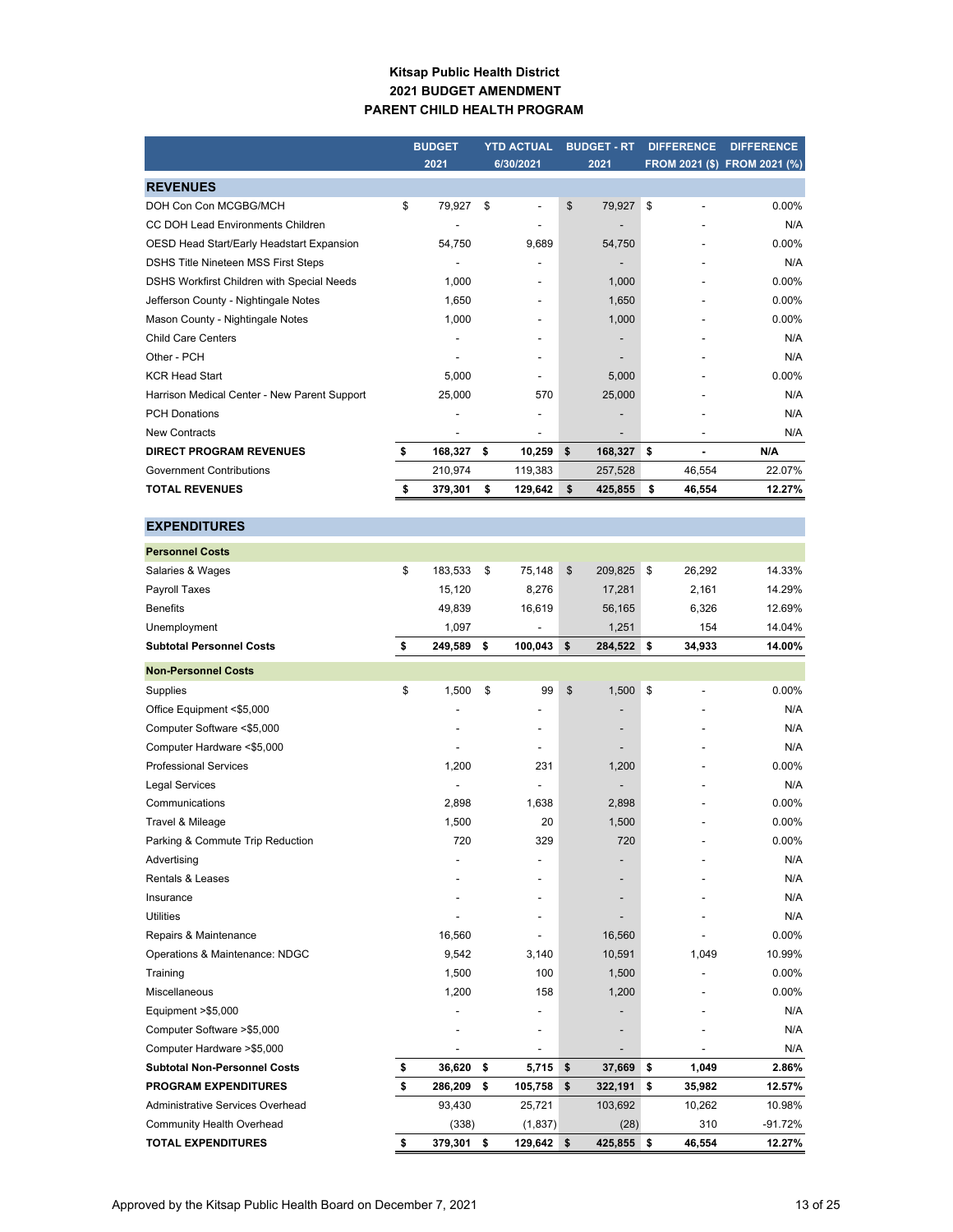### **Kitsap Public Health District 2021 BUDGET AMENDMENT NURSE FAMILY PARTNERSHIP PROGRAM**

|                                              | <b>BUDGET</b> | <b>YTD ACTUAL</b> |           | <b>BUDGET - RT</b> |            | <b>DIFFERENCE</b> |          | <b>DIFFERENCE</b>            |
|----------------------------------------------|---------------|-------------------|-----------|--------------------|------------|-------------------|----------|------------------------------|
|                                              | 2021          |                   | 6/30/2021 |                    | 2021       |                   |          | FROM 2021 (\$) FROM 2021 (%) |
| <b>REVENUES</b>                              |               |                   |           |                    |            |                   |          |                              |
| Jefferson County Public Health - ThrivexFive | \$<br>194,719 | \$                | 1,754     | $\frac{1}{2}$      | 194,719    | \$                | ٠        | 0.00%                        |
| CC DOH MCHBG NFP                             | 79,927        |                   | 105,820   |                    | 79,927     |                   |          | 0.00%                        |
| KCF NFP Healthy Start Kitsap Fund            |               |                   |           |                    |            |                   |          | N/A                          |
| Kitsap County 1/10th of 1% - NFP             | 169,083       |                   | 98,547    |                    | 169,083    |                   |          | 0.00%                        |
| Other - NFP                                  |               |                   | 905       |                    |            |                   |          | N/A                          |
| New Unassigned Revenue                       |               |                   |           |                    |            |                   |          | N/A                          |
| <b>DIRECT PROGRAM REVENUES</b>               | \$<br>443,729 | \$                | 207,026   | \$                 | 443,729    | \$                | ä,       | N/A                          |
| <b>Government Contributions</b>              | 226,936       |                   | 72,451    |                    | 228,875    |                   | 1,939    | 0.85%                        |
| <b>TOTAL REVENUES</b>                        | \$<br>670,665 | \$                | 279,477   | \$                 | 672,604 \$ |                   | 1,939    | 0.29%                        |
| <b>EXPENDITURES</b>                          |               |                   |           |                    |            |                   |          |                              |
| <b>Personnel Costs</b>                       |               |                   |           |                    |            |                   |          |                              |
| Salaries & Wages                             | \$<br>298,482 | \$                | 151,159   | $\frac{1}{2}$      | 302,036    | \$                | 3,554    | 1.19%                        |
| Payroll Taxes                                | 24,745        |                   | 17,371    |                    | 25,022     |                   | 277      | 1.12%                        |
| <b>Benefits</b>                              | 78,264        |                   | 39,472    |                    | 78,578     |                   | 314      | 0.40%                        |
| Unemployment                                 | 1,774         |                   |           |                    | 1,789      |                   | 15       | 0.85%                        |
| <b>Subtotal Personnel Costs</b>              | \$<br>403,265 | \$                | 208,002   | \$                 | 407,425 \$ |                   | 4,160    | 1.03%                        |
| <b>Non-Personnel Costs</b>                   |               |                   |           |                    |            |                   |          |                              |
| Supplies                                     | \$<br>1,500   | \$                | 1,346     | \$                 | 1,500      | \$                |          | 0.00%                        |
| Office Equipment <\$5,000                    |               |                   |           |                    |            |                   |          | N/A                          |
| Computer Software <\$5,000                   |               |                   |           |                    |            |                   |          | N/A                          |
| Computer Hardware <\$5,000                   |               |                   |           |                    |            |                   |          | N/A                          |
| <b>Professional Services</b>                 | 87,500        |                   | 10,162    |                    | 87,500     |                   |          | $0.00\%$                     |
| <b>Legal Services</b>                        |               |                   |           |                    |            |                   |          | N/A                          |
| Communications                               | 3,180         |                   | 1,673     |                    | 3,180      |                   |          | 0.00%                        |
| Travel & Mileage                             | 4,000         |                   | 287       |                    | 4,000      |                   |          | 0.00%                        |
| Parking & Commute Trip Reduction             | 1,080         |                   | 493       |                    | 1,080      |                   |          | 0.00%                        |
| Advertising                                  |               |                   |           |                    |            |                   |          | N/A                          |
| Rentals & Leases                             |               |                   |           |                    |            |                   |          | N/A                          |
| Insurance                                    |               |                   |           |                    |            |                   |          | N/A                          |
| <b>Utilities</b>                             |               |                   |           |                    |            |                   |          | N/A                          |
| Repairs & Maintenance                        | 1,800         |                   |           |                    | 1,800      |                   |          | 0.00%                        |
| Operations & Maintenance: NDGC               | 15,417        |                   | 6,977     |                    | 15,166     |                   | (251)    | $-1.63%$                     |
| Training                                     | 2,000         |                   | 699       |                    | 2,000      |                   |          | 0.00%                        |
| Miscellaneous                                | 500           |                   | 182       |                    | 500        |                   |          | 0.00%                        |
| Equipment >\$5,000                           |               |                   |           |                    |            |                   |          | N/A                          |
| Computer Software > \$5,000                  |               |                   |           |                    |            |                   |          | N/A                          |
| Computer Hardware > \$5,000                  |               |                   | ٠         |                    |            |                   |          | N/A                          |
| <b>Subtotal Non-Personnel Costs</b>          | \$<br>116,977 | \$                | 21,819    | \$                 | 116,726    | \$                | (251)    | $-0.21%$                     |
| <b>PROGRAM EXPENDITURES</b>                  | \$<br>520,242 | \$                | 229,821   | \$                 | 524,151    | \$                | 3,909    | 0.75%                        |
| Administrative Services Overhead             | 150,975       |                   | 53,476    |                    | 148,500    |                   | (2, 475) | $-1.64%$                     |
| <b>Community Health Overhead</b>             | (552)         |                   | (3,820)   |                    | (47)       |                   | 505      | -91.49%                      |
| <b>TOTAL EXPENDITURES</b>                    | \$<br>670,665 | \$                | 279,477   | \$                 | 672,604 \$ |                   | 1,939    | 0.29%                        |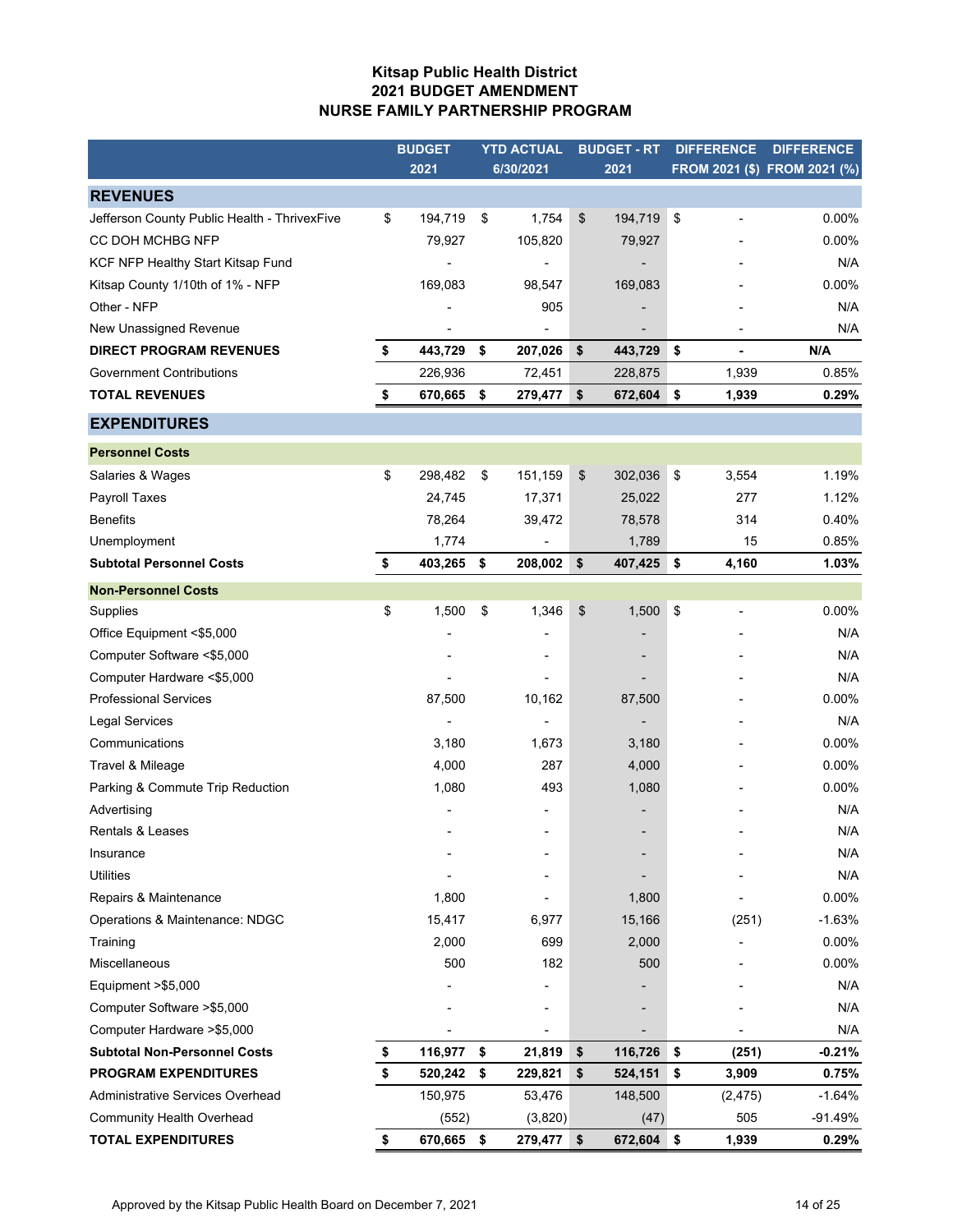# **Kitsap Public Health District 2021 BUDGET AMENDMENT CLINICAL SERVICES - ROLL-UP**

|                                  | <b>BUDGET</b>   |    | <b>YTD ACTUAL</b> |    | <b>BUDGET - RT</b> |     | <b>DIFFERENCE</b> | <b>DIFFERENCE</b>            |
|----------------------------------|-----------------|----|-------------------|----|--------------------|-----|-------------------|------------------------------|
|                                  | 2021            |    | 6/30/2021         |    | 2021               |     |                   | FROM 2021 (\$) FROM 2021 (%) |
| <b>REVENUES</b>                  |                 |    |                   |    |                    |     |                   |                              |
| <b>DIRECT PROGRAM REVENUES</b>   | \$<br>3,671,045 | \$ | 1,902,760         | \$ | 6,911,018          | \$  | 3,239,973         | 88.26%                       |
| <b>Government Contributions</b>  | 1,951,355       |    | 1,906,074         |    | 982,713            |     | (968, 642)        | -49.64%                      |
| Draw from (Increase) Reserves    | (20, 229)       |    | (54, 412)         |    | (20, 387)          |     | (158)             | 0.78%                        |
| <b>TOTAL REVENUES</b>            | \$<br>5,602,171 | \$ | 3,754,422         | \$ | 7,873,344          | ∣\$ | 2,271,173         | 40.54%                       |
|                                  |                 |    |                   |    |                    |     |                   |                              |
| <b>EXPENDITURES</b>              |                 |    |                   |    |                    |     |                   |                              |
| <b>Personnel Costs</b>           |                 |    |                   |    |                    |     |                   |                              |
| Salaries & Wages                 | \$<br>2,630,879 | \$ | 1,645,131         | \$ | 2,914,499          | \$  | 283,620           | 10.78%                       |
| Payroll Taxes                    | 201,633         |    | 184,482           |    | 243,449            |     | 41,816            | 20.74%                       |
| <b>Benefits</b>                  | 926,807         |    | 406,702           |    | 900,822            |     | (25, 985)         | $-2.80%$                     |
| Unemployment                     | 15,669          |    |                   |    | 17,301             |     | 1,632             | 10.42%                       |
| <b>Subtotal Personnel Costs</b>  | \$<br>3,774,988 | \$ | 2,236,315         | \$ | 4,076,071          | \$  | 301,083           | 7.98%                        |
| <b>Non-Personnel Costs</b>       |                 |    |                   |    |                    |     |                   |                              |
| Supplies                         | \$<br>28,972    | \$ | 47,865            | \$ | 40,972             | \$  | 12,000            | 41.42%                       |
| Office Equipment <\$5,000        |                 |    | 3,136             |    |                    |     |                   | N/A                          |
| Computer Software <\$5,000       |                 |    | 1,700             |    |                    |     |                   | N/A                          |
| Computer Hardware <\$5,000       | 4,500           |    | 21,635            |    | 29,500             |     | 25,000            | 555.56%                      |
| <b>Professional Services</b>     | 120,200         |    | 748,575           |    | 1,970,760          |     | 1,850,560         | 1539.57%                     |
| Legal Services                   | 5,000           |    | 2,686             |    | 5,000              |     |                   | 0.00%                        |
| Communications                   | 25,680          |    | 19,496            |    | 25,680             |     |                   | 0.00%                        |
| Travel & Mileage                 | 7,900           |    | 3,362             |    | 7,900              |     |                   | 0.00%                        |
| Parking & Commute Trip Reduction | 1,080           |    | 4,456             |    | 1,080              |     |                   | 0.00%                        |
| Advertising                      |                 |    | 2,777             |    |                    |     |                   | N/A                          |
| Rentals & Leases                 | 56,550          |    | 30,742            |    | 56,550             |     |                   | 0.00%                        |
| Insurance                        |                 |    |                   |    |                    |     |                   | N/A                          |
| <b>Utilities</b>                 |                 |    |                   |    |                    |     |                   | N/A                          |
| Repairs & Maintenance            | 16,760          |    | 3,408             |    | 16,760             |     |                   | 0.00%                        |
| Operations & Maintenance: NDGC   | 144,316         |    | 89,047            |    | 151,688            |     | 7,372             | 5.11%                        |
| Training                         | 6,700           |    | 1,570             |    | 6,700              |     |                   | 0.00%                        |
| Miscellaneous                    | 1,280           |    | 3,975             |    | 1,280              |     |                   | 0.00%                        |
| Equipment > \$5,000              |                 |    | (200)             |    |                    |     |                   | N/A                          |
| Computer Software > \$5,000      |                 |    |                   |    |                    |     |                   | N/A                          |
| Computer Hardware > \$5,000      |                 |    |                   |    |                    |     |                   | N/A                          |
| <b>Subtotal NON-LABOR COSTS</b>  | \$<br>418,938   | \$ | 984,230           | \$ | 2,313,870          | \$  | 1,894,932         | 452.32%                      |
| <b>PROGRAM EXPENDITURES</b>      | \$<br>4,193,926 | \$ | 3,220,545         | \$ | 6,389,941          | \$  | 2,196,015         | 52.36%                       |
| Administrative Services Overhead | 1,413,261       |    | 574,946           |    | 1,485,286          |     | 72,025            | 5.10%                        |
| <b>Community Health Overhead</b> | (5,016)         |    | (41,069)          |    | (1,883)            |     | 3,133             | $-62.46%$                    |
| <b>TOTAL EXPENDITURES</b>        | \$<br>5,602,171 | \$ | 3,754,422         | \$ | 7,873,344 \$       |     | 2,271,173         | 40.54%                       |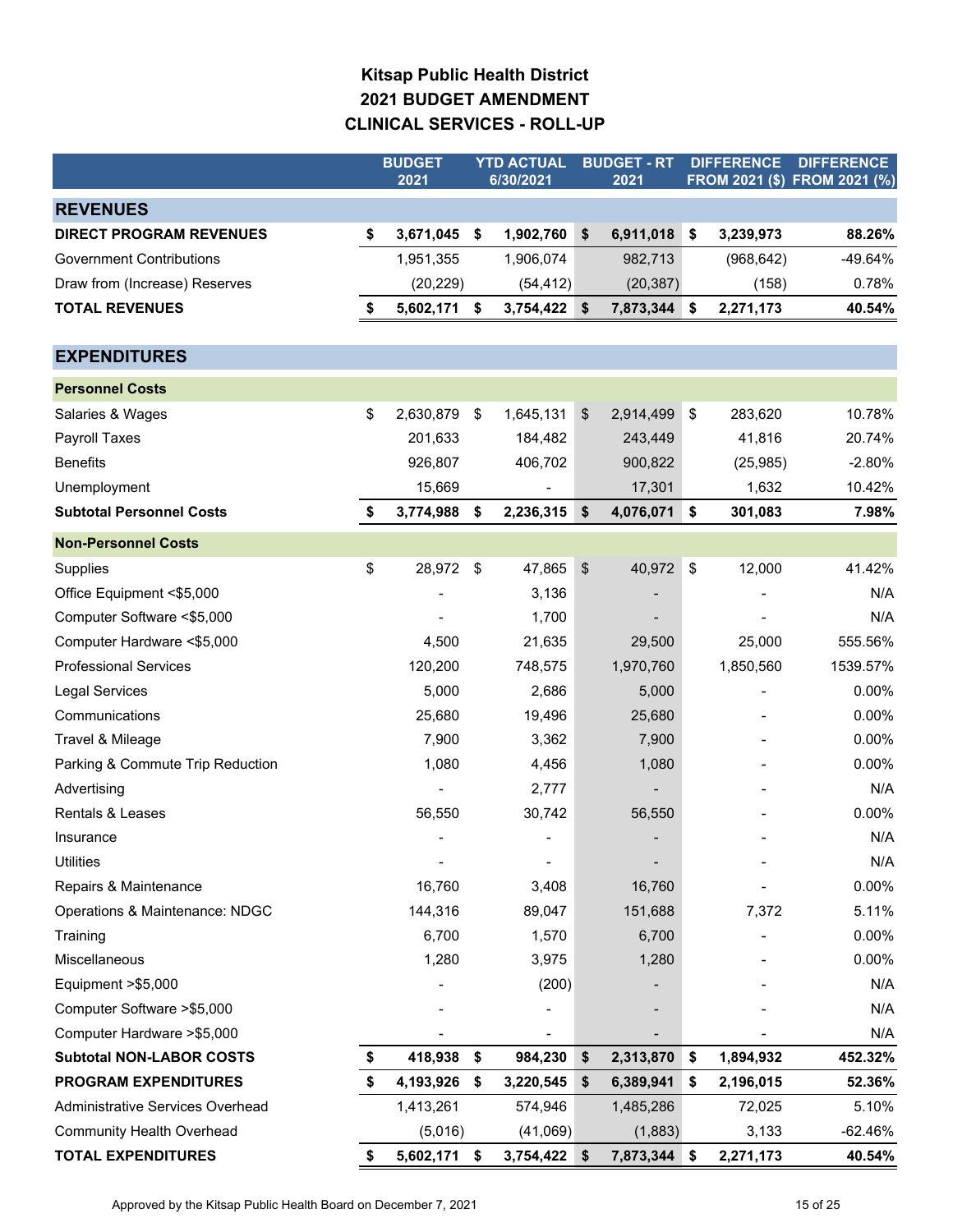### **Kitsap Public Health District 2021 BUDGET AMENDMENT COMMUNICABLE DISEASE PROGRAM**

|                                               | <b>BUDGET</b><br>2021 |    | <b>YTD ACTUAL</b><br>6/30/2021 | <b>BUDGET - RT</b><br>2021 |                |     | <b>DIFFERENCE</b> | <b>DIFFERENCE</b><br>FROM 2021 (\$) FROM 2021 (%) |
|-----------------------------------------------|-----------------------|----|--------------------------------|----------------------------|----------------|-----|-------------------|---------------------------------------------------|
| <b>REVENUES</b>                               |                       |    |                                |                            |                |     |                   |                                                   |
| DOH Con Con AFIX Immunization                 | \$<br>16,500          | \$ | 2,280                          | \$                         | 16,500         | \$  |                   | $0.00\%$                                          |
| DOH Con Con PPHF Ops Peri Hep B               | 2,500                 |    |                                |                            | 2,500          |     |                   | $0.00\%$                                          |
| <b>Foundational Public Health Services</b>    | 212,134               |    | 106,067                        |                            | 212,134        |     |                   | $0.00\%$                                          |
| DSHS Title Nineteen - CD                      |                       |    |                                |                            | -              |     |                   | N/A                                               |
| DOH Con Con Increase Imm Rates                | 16,000                |    | ۰                              |                            | 16,000         |     |                   | $0.00\%$                                          |
| DOH CC BITV COVID CARES                       |                       |    |                                |                            | 1,461,780      |     | 1,461,780         | N/A                                               |
| DOH CC COVID LHJ OFM CARES                    |                       |    | 1,383,125                      |                            | 3,855,248      |     | 3,855,248         | N/A                                               |
| DOH CC COVID CARES                            |                       |    |                                |                            | 314,824        |     | 314,824           | N/A                                               |
| New Unassigned Revenue - COVID Funding        | 2,433,895             |    | ٠                              |                            | 42,016         |     | (2,391,879)       | $-98.27%$                                         |
| <b>DIRECT PROGRAM REVENUES</b>                | 2,681,029             | \$ | 1,491,472                      | \$                         | 5,921,002      | \$. | 3,239,973         | 120.85%                                           |
| <b>Government Contributions</b>               | 1,828,662             |    | 1,857,135                      |                            | 858,548        |     | (970, 114)        | $-53.05%$                                         |
| Draw from (Increase) in FPHS Designated Funds |                       |    |                                |                            | $\blacksquare$ |     |                   | N/A                                               |
| <b>TOTAL REVENUES</b>                         | 4,509,691             | S  | 3,348,607                      | \$                         | 6,779,550      | s   | 2,269,859         | 50.33%                                            |

| <b>EXPENDITURES</b>                 |                 |                 |                 |                 |          |
|-------------------------------------|-----------------|-----------------|-----------------|-----------------|----------|
| <b>Personnel Costs</b>              |                 |                 |                 |                 |          |
| Salaries & Wages                    | \$<br>2,177,895 | \$<br>1,476,337 | \$<br>2,455,827 | \$<br>277,932   | 12.76%   |
| Payroll Taxes                       | 163,538         | 164,136         | 204,898         | 41,360          | 25.29%   |
| <b>Benefits</b>                     | 777,960         | 365,129         | 753,501         | (24, 459)       | $-3.14%$ |
| Unemployment                        | 12,954          |                 | 14,555          | 1,601           | 12.36%   |
| <b>Subtotal Personnel Costs</b>     | \$<br>3,132,347 | \$<br>2,005,602 | \$<br>3,428,781 | \$<br>296,434   | 9.46%    |
| <b>Non-Personnel Costs</b>          |                 |                 |                 |                 |          |
| Supplies                            | \$<br>10,000    | \$<br>29,496    | \$<br>22,000    | \$<br>12,000    | 120.00%  |
| Office Equipment <\$5,000           |                 | 3,136           |                 |                 | N/A      |
| Computer Software <\$5,000          |                 | 1,700           |                 |                 | N/A      |
| Computer Hardware <\$5,000          | 4,500           | 19,790          | 29,500          | 25,000          | 555.56%  |
| <b>Professional Services</b>        | 36,000          | 700,366         | 1,886,560       | 1,850,560       | 5140.44% |
| <b>Legal Services</b>               | 5,000           | 2,686           | 5,000           |                 | 0.00%    |
| Communications                      | 19,220          | 15,866          | 19,220          |                 | 0.00%    |
| Travel & Mileage                    | 1,000           | 2,368           | 1,000           |                 | 0.00%    |
| Parking & Commute Trip Reduction    |                 | 3,477           |                 |                 | N/A      |
| Advertising                         |                 | 2,406           |                 |                 | N/A      |
| <b>Rentals &amp; Leases</b>         |                 | 31              |                 |                 | N/A      |
| Insurance                           |                 |                 |                 |                 | N/A      |
| <b>Utilities</b>                    |                 | $\blacksquare$  |                 |                 | N/A      |
| Repairs & Maintenance               | 9,580           | 341             | 9,580           |                 | 0.00%    |
| Operations & Maintenance: NDGC      | 119,748         | 78,286          | 127,613         | 7,865           | 6.57%    |
| Training                            | 3,000           | 725             | 3,000           |                 | 0.00%    |
| Miscellaneous                       | 780             | 3,732           | 780             |                 | 0.00%    |
| Equipment $> $5,000$                |                 | (200)           |                 |                 | N/A      |
| Computer Software > \$5,000         |                 |                 |                 |                 | N/A      |
| Computer Hardware > \$5,000         |                 |                 |                 |                 | N/A      |
| <b>Subtotal Non-Personnel Costs</b> | \$<br>208,828   | \$<br>864,206   | \$<br>2,104,253 | \$<br>1,895,425 | 907.65%  |
| <b>PROGRAM EXPENDITURES</b>         | \$<br>3,341,175 | \$<br>2,869,808 | \$<br>5,533,034 | \$<br>2,191,859 | 65.60%   |
| Administrative Services Overhead    | 1,172,677       | 515,631         | 1,248,194       | 75,517          | 6.44%    |
| Community Health Overhead           | (4, 161)        | (36, 832)       | (1,678)         | 2,483           | -59.67%  |
| <b>TOTAL EXPENDITURES</b>           | \$<br>4,509,691 | \$<br>3,348,607 | \$<br>6,779,550 | \$<br>2,269,859 | 50.33%   |
|                                     |                 |                 |                 |                 |          |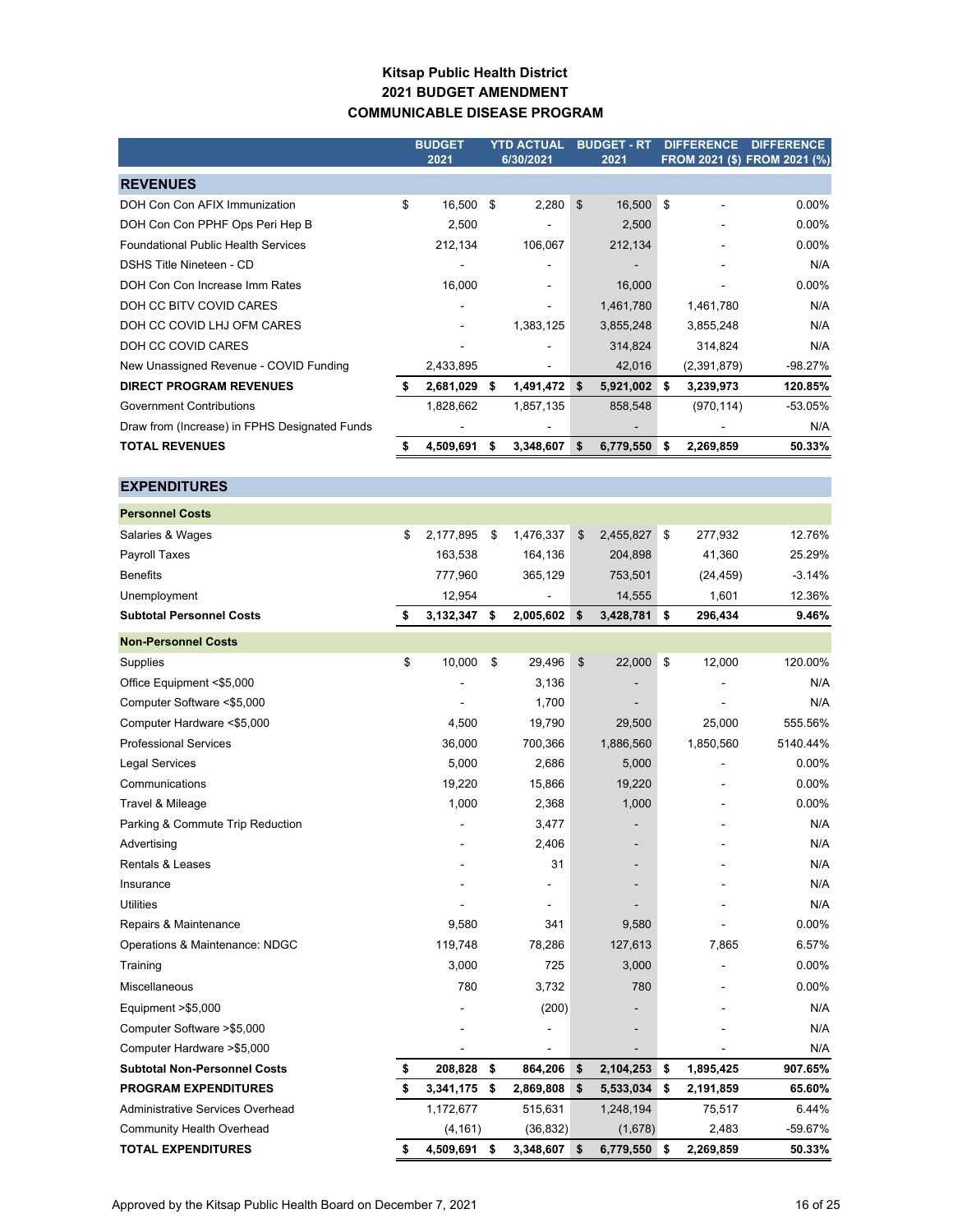### **Kitsap Public Health District 2021 BUDGET AMENDMENT SYRINGE EXCHANGE PROGRAM**

|                                               | <b>BUDGET</b> |         | <b>YTD ACTUAL</b> |                              | <b>BUDGET - RT</b> | <b>DIFFERENCE</b> |                              | <b>DIFFERENCE</b>            |
|-----------------------------------------------|---------------|---------|-------------------|------------------------------|--------------------|-------------------|------------------------------|------------------------------|
|                                               |               | 2021    |                   | 6/30/2021                    | 2021               |                   |                              | FROM 2021 (\$) FROM 2021 (%) |
| <b>REVENUES</b>                               |               |         |                   |                              |                    |                   |                              |                              |
| DOH ConCon HIV Prevention - State             | \$            | 40,000  | \$                | 39,920                       | \$<br>40,000       | \$                |                              | 0.00%                        |
| NACCHO CDC Overdose Prevention                |               | 15,000  |                   | 15,000                       | 15,000             |                   |                              | $0.00\%$                     |
| DOH ConCon OD2A                               |               | 50,000  |                   | 41,561                       | 50,000             |                   |                              | 0.00%                        |
| KC Solid Waste Tipping Fees (Needle Exchange) |               | 85,000  |                   | 42,500                       | 85,000             |                   |                              | 0.00%                        |
| New Unassigned Revenue                        |               |         |                   | $\qquad \qquad \blacksquare$ |                    |                   | $\qquad \qquad \blacksquare$ | N/A                          |
| <b>DIRECT PROGRAM REVENUES</b>                | \$            | 190,000 | \$                | 138,981                      | \$<br>190,000      | $\sqrt{3}$        |                              | N/A                          |
| <b>Government Contributions</b>               |               | 38,389  |                   | (41, 691)                    | 38,880             |                   | 491                          | 1.28%                        |
| Draw from (Increase) in FPHS Designated Funds |               |         |                   |                              |                    |                   | ÷                            | N/A                          |
| <b>TOTAL REVENUES</b>                         | \$            | 228,389 | \$                | 97,290                       | \$<br>228,880      | \$                | 491                          | 0.21%                        |
| <b>EXPENDITURES</b>                           |               |         |                   |                              |                    |                   |                              |                              |
|                                               |               |         |                   |                              |                    |                   |                              |                              |
| <b>Personnel Costs</b>                        |               |         |                   |                              |                    |                   |                              |                              |
| Salaries & Wages                              | \$            | 73,625  | \$                | 27,351                       | \$<br>74,546       | \$                | 921                          | 1.25%                        |
| Payroll Taxes                                 |               | 6,145   |                   | 3,363                        | 6,217              |                   | 72                           | 1.17%                        |
| <b>Benefits</b>                               |               | 21,607  |                   | 6,681                        | 21,719             |                   | 112                          | 0.52%                        |
| Unemployment                                  |               | 442     |                   |                              | 447                |                   | 5                            | 1.13%                        |
| <b>Subtotal Personnel Costs</b>               | \$            | 101,819 | \$                | 37,395                       | \$<br>102,929      | \$                | 1,110                        | 1.09%                        |
| <b>Non-Personnel Costs</b>                    |               |         |                   |                              |                    |                   |                              |                              |
| Supplies                                      | \$            | 1,000   | \$                | 127                          | \$<br>1,000        | \$                |                              | 0.00%                        |
| Office Equipment <\$5,000                     |               |         |                   |                              |                    |                   |                              | N/A                          |
| Computer Software <\$5,000                    |               |         |                   |                              |                    |                   |                              | N/A                          |
| Computer Hardware <\$5,000                    |               |         |                   |                              |                    |                   |                              | N/A                          |
| <b>Professional Services</b>                  |               | 82,200  |                   | 48,209                       | 82,200             |                   |                              | 0.00%                        |
| <b>Legal Services</b>                         |               |         |                   | ä,                           |                    |                   |                              | N/A                          |
| Communications                                |               | 720     |                   | 370                          | 720                |                   |                              | 0.00%                        |
| Travel & Mileage                              |               | 200     |                   | $\blacksquare$               | 200                |                   |                              | 0.00%                        |
| Parking & Commute Trip Reduction              |               |         |                   | $\overline{\phantom{0}}$     |                    |                   |                              | N/A                          |
| Advertising                                   |               |         |                   |                              |                    |                   |                              | N/A                          |
| <b>Rentals &amp; Leases</b>                   |               |         |                   |                              |                    |                   |                              | N/A                          |
| Insurance                                     |               |         |                   |                              |                    |                   |                              | N/A                          |
| <b>Utilities</b>                              |               |         |                   |                              |                    |                   |                              | N/A                          |
| Repairs & Maintenance                         |               |         |                   |                              |                    |                   |                              | N/A                          |
| Operations & Maintenance: NDGC                |               | 3,893   |                   | 1,662                        | 3,831              |                   | (62)                         | $-1.59%$                     |
| Training                                      |               | 500     |                   | 600                          | 500                |                   |                              | 0.00%                        |
| Miscellaneous                                 |               |         |                   |                              |                    |                   |                              | N/A                          |
| Equipment >\$5,000                            |               |         |                   |                              |                    |                   |                              | N/A                          |
| Computer Software >\$5,000                    |               |         |                   |                              |                    |                   |                              | N/A                          |
| Computer Hardware >\$5,000                    |               |         |                   |                              |                    |                   |                              | N/A                          |
| <b>Subtotal Non-Personnel Costs</b>           | \$            | 88,513  | \$                | 50,968                       | \$<br>88,451       | \$                | (62)                         | $-0.07%$                     |
| <b>PROGRAM EXPENDITURES</b>                   | \$            | 190,332 | \$                | 88,363                       | \$<br>191,380      | \$                | 1,048                        | 0.55%                        |
| Administrative Services Overhead              |               | 38,123  |                   | 9,614                        | 37,510             |                   | (613)                        | $-1.61%$                     |
| <b>Community Health Overhead</b>              |               | (66)    |                   | (687)                        | (10)               |                   | 56                           | $-84.85%$                    |
| <b>Clinic Overhead</b>                        |               |         |                   | ÷,                           |                    |                   |                              | N/A                          |
| <b>TOTAL EXPENDITURES</b>                     | \$            | 228,389 | \$                | 97,290                       | \$<br>228,880 \$   |                   | 491                          | 0.21%                        |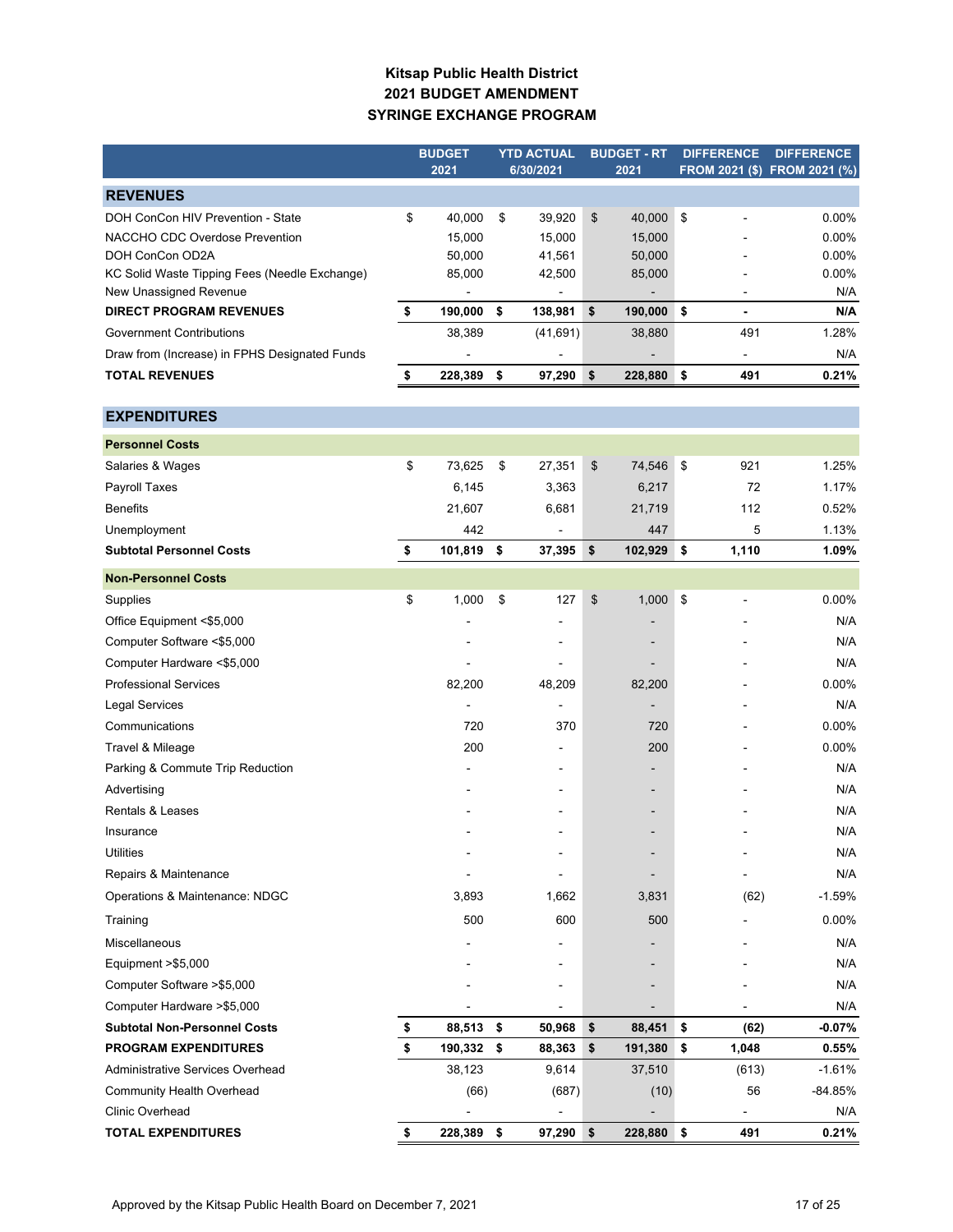### **Kitsap Public Health District 2021 BUDGET AMENDMENT TUBERCULOSIS PROGRAM**

|                                             | <b>BUDGET</b> |            | <b>YTD ACTUAL</b> |             | <b>BUDGET - RT</b> |                          | <b>DIFFERENCE</b>              | <b>DIFFERENCE</b>            |
|---------------------------------------------|---------------|------------|-------------------|-------------|--------------------|--------------------------|--------------------------------|------------------------------|
|                                             |               | 2021       |                   | 6/30/2021   |                    | 2021                     |                                | FROM 2021 (\$) FROM 2021 (%) |
| <b>REVENUES</b>                             |               |            |                   |             |                    |                          |                                |                              |
| <b>DSHS Medicaid Match - TB</b>             | \$            |            | \$                |             | \$                 |                          | \$                             | N/A                          |
| <b>DSHS Title Nineteen - TB</b>             |               |            |                   |             |                    |                          |                                | N/A                          |
| Kitsap County Tuberculosis Intergovermental |               | 140,205    |                   | 70,103      |                    | 140,205                  |                                | 0.00%                        |
| Fees - TB                                   |               |            |                   |             |                    |                          |                                | N/A                          |
| Fees - TB Insurance                         |               |            |                   |             |                    |                          |                                | N/A                          |
| Other - TB                                  |               |            |                   |             |                    |                          |                                | N/A                          |
| <b>DIRECT PROGRAM REVENUES</b>              | \$            | 140,205 \$ |                   | 70,103      | \$                 | 140,205                  | \$<br>$\overline{\phantom{a}}$ | N/A                          |
| <b>Government Contributions</b>             |               |            |                   |             |                    |                          |                                | N/A                          |
| Draw from (Increase) in TB Designated Funds |               | (20, 229)  |                   | (54, 412)   |                    | (20, 387)                | (158)                          | 0.78%                        |
| <b>TOTAL REVENUES</b>                       | \$            | 119,976    | \$                | 15,691      | \$                 | 119,818                  | \$<br>(158)                    | -0.13%                       |
|                                             |               |            |                   |             |                    |                          |                                |                              |
| <b>EXPENDITURES</b>                         |               |            |                   |             |                    |                          |                                |                              |
| <b>Personnel Costs</b>                      |               |            |                   |             |                    |                          |                                |                              |
| Salaries & Wages                            | \$            | 62,104     | \$                | 8,931       | \$                 | 62,517                   | \$<br>413                      | 0.67%                        |
| Payroll Taxes                               |               | 5,300      |                   | 1,018       |                    | 5,332                    | 32                             | 0.60%                        |
| <b>Benefits</b>                             |               | 12,751     |                   | 1,493       |                    | 12,751                   |                                | N/A                          |
| Unemployment                                |               | 372        |                   |             |                    | 372                      |                                | N/A                          |
| <b>Subtotal Personnel Costs</b>             | \$            | 80,527     | \$                | 11,442      | \$                 | 80,972                   | \$<br>445                      | 0.55%                        |
| <b>Non-Personnel Costs</b>                  |               |            |                   |             |                    |                          |                                |                              |
| Supplies                                    | \$            | 1,000      | \$                | ÷,          | \$                 | 1,000                    | \$<br>$\overline{a}$           | 0.00%                        |
| Office Equipment <\$5,000                   |               |            |                   |             |                    |                          |                                | N/A                          |
| Computer Software <\$5,000                  |               |            |                   |             |                    |                          |                                | N/A                          |
| Computer Hardware <\$5,000                  |               |            |                   |             |                    | $\overline{\phantom{a}}$ |                                | N/A                          |
|                                             |               |            |                   |             |                    |                          |                                |                              |
| <b>Professional Services</b>                |               | 2,000      |                   |             |                    | 2,000                    |                                | $0.00\%$                     |
| <b>Legal Services</b>                       |               |            |                   |             |                    |                          |                                | N/A                          |
| Communications                              |               | 1,440      |                   | 481         |                    | 1,440                    |                                | 0.00%                        |
| Travel & Mileage                            |               | 200        |                   |             |                    | 200                      |                                | 0.00%                        |
| Parking & Commute Trip Reduction            |               |            |                   |             |                    |                          |                                | N/A                          |
| Advertising                                 |               |            |                   |             |                    |                          |                                | N/A                          |
| Rentals & Leases                            |               |            |                   |             |                    |                          |                                | N/A                          |
| Insurance                                   |               |            |                   |             |                    |                          |                                | N/A                          |
| <b>Utilities</b>                            |               |            |                   |             |                    |                          |                                | N/A                          |
| Repairs & Maintenance                       |               | 1,020      |                   | 511         |                    | 1,020                    |                                | 0.00%                        |
| Operations & Maintenance: NDGC              |               | 3,078      |                   | 494         |                    | 3,014                    | (64)                           | $-2.08%$                     |
| Training                                    |               | 700        |                   |             |                    | 700                      |                                | 0.00%                        |
| Miscellaneous                               |               |            |                   | 31          |                    |                          |                                | N/A                          |
| Equipment >\$5,000                          |               |            |                   |             |                    |                          |                                | N/A                          |
| Computer Software >\$5,000                  |               |            |                   |             |                    |                          |                                | N/A                          |
| Computer Hardware >\$5,000                  |               |            |                   |             |                    |                          |                                | N/A                          |
| <b>Subtotal Non-Personnel Costs</b>         | \$            | 9,438      | \$                | 1,517       | \$                 | 9,374                    | \$<br>(64)                     | $-0.68\%$                    |
| <b>PROGRAM EXPENDITURES</b>                 | \$            | 89,965     | \$                | 12,959      | \$                 | 90,346                   | \$<br>381                      | 0.42%                        |
| Administrative Services Overhead            |               | 30,145     |                   | 2,942       |                    | 29,504                   | (641)                          | $-2.13%$                     |
| <b>Community Health Overhead</b>            |               | (134)      |                   | (210)       |                    | (32)                     | 102                            | $-76.12%$                    |
| Clinic Overhead                             |               |            |                   |             |                    |                          |                                | N/A                          |
| <b>TOTAL EXPENDITURES</b>                   | \$            | 119,976 \$ |                   | $15,691$ \$ |                    | 119,818 \$               | (158)                          | $-0.13%$                     |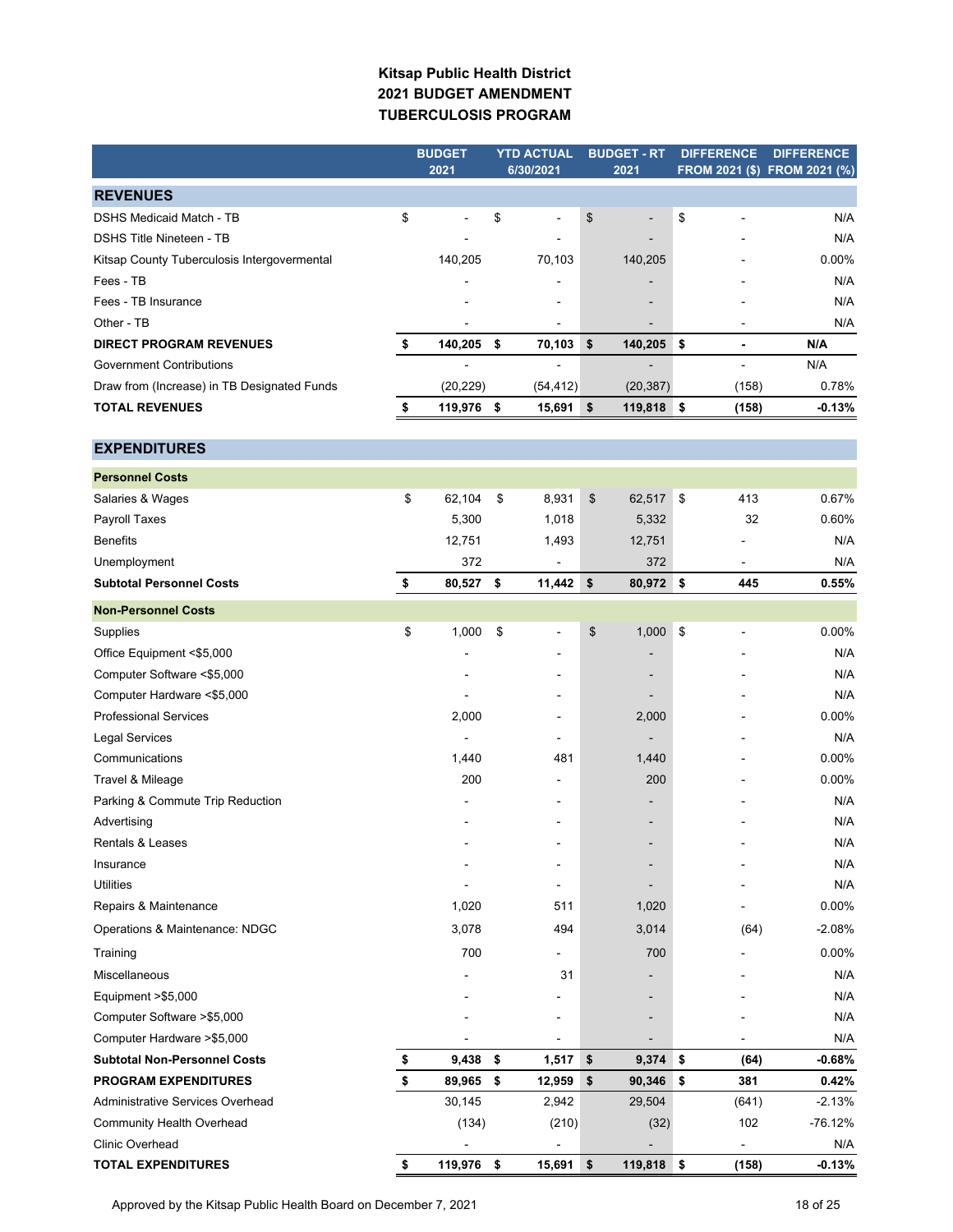#### **Kitsap Public Health District 2021 BUDGET AMENDMENT HIV/AIDS PROGRAM**

|                                                | <b>BUDGET</b> |          | <b>YTD ACTUAL</b>        |    | <b>BUDGET - RT</b>       |      | <b>DIFFERENCE</b>        | <b>DIFFERENCE</b>            |
|------------------------------------------------|---------------|----------|--------------------------|----|--------------------------|------|--------------------------|------------------------------|
|                                                | 2021          |          | 6/30/2021                |    | 2021                     |      |                          | FROM 2021 (\$) FROM 2021 (%) |
| <b>REVENUES</b>                                |               |          |                          |    |                          |      |                          |                              |
| DOH Con Con HOPWA                              | \$<br>52,000  | <b>S</b> | 9,855                    | \$ | 52,000 \$                |      |                          | $0.00\%$                     |
| CC DOH Ryan White Direct Services              |               |          | $\overline{\phantom{a}}$ |    | -                        |      | ۰                        | N/A                          |
| DOH Con Con Client Services ADAP               | 464,583       |          | 120,920                  |    | 464,583                  |      |                          | $0.00\%$                     |
| DOH Con Con RW HIV Peer Navigation             | 83,228        |          | 38,512                   |    | 83,228                   |      |                          | $0.00\%$                     |
| DOH Con Con Client Services Administration     |               |          | ۰                        |    | -                        |      |                          | N/A                          |
| DSHS Title Nineteen AIDS Case Management       | 60,000        |          | 32,917                   |    | 60,000                   |      |                          | $0.00\%$                     |
| AIDS Counseling & Testing                      |               |          | -                        |    | $\overline{\phantom{a}}$ |      |                          | N/A                          |
| New Unassigned Revenue                         |               |          | -                        |    | -                        |      | -                        | N/A                          |
| <b>DIRECT PROGRAM REVENUES</b>                 | \$<br>659,811 | \$       | 202,204                  | \$ | 659,811                  | -\$  | $\overline{\phantom{0}}$ | N/A                          |
| <b>Government Contributions</b>                | 84,304        |          | 90,630                   |    | 85,285                   |      | 981                      | 1.16%                        |
| Draw from (Increase) HIV/AIDS Designated Funds |               |          | -                        |    | -                        |      | $\overline{\phantom{0}}$ | N/A                          |
| <b>TOTAL REVENUES</b>                          | 744,115       | -S       | 292,834                  | S  | 745,096                  | - \$ | 981                      | 0.13%                        |

**EXPENDITURES**

| <b>Personnel Costs</b>                  |               |               |               |                                |           |
|-----------------------------------------|---------------|---------------|---------------|--------------------------------|-----------|
| Salaries & Wages                        | \$<br>317,255 | \$<br>132,512 | \$<br>321,609 | \$<br>4,354                    | 1.37%     |
| Payroll Taxes                           | 26,650        | 15,965        | 27,002        | 352                            | 1.32%     |
| <b>Benefits</b>                         | 114,489       | 33,399        | 112,851       | (1,638)                        | $-1.43%$  |
| Unemployment                            | 1,901         |               | 1,927         | 26                             | 1.37%     |
| <b>Subtotal Personnel Costs</b>         | \$<br>460,295 | \$<br>181,876 | \$<br>463,389 | \$<br>3,094                    | 0.67%     |
| <b>Non-Personnel Costs</b>              |               |               |               |                                |           |
| Supplies                                | \$<br>16,972  | \$<br>18,242  | \$<br>16,972  | \$<br>$\overline{\phantom{a}}$ | 0.00%     |
| Office Equipment <\$5,000               |               |               |               |                                | N/A       |
| Computer Software <\$5,000              |               |               |               |                                | N/A       |
| Computer Hardware <\$5,000              |               | 1,845         |               |                                | N/A       |
| Professional Services*                  |               |               |               |                                | N/A       |
| <b>Legal Services</b>                   |               |               |               |                                | N/A       |
| Communications                          | 4,300         | 2,779         | 4,300         |                                | 0.00%     |
| Travel & Mileage                        | 6,500         | 994           | 6,500         |                                | $0.00\%$  |
| Parking & Commute Trip Reduction        | 1,080         | 979           | 1,080         |                                | 0.00%     |
| Advertising                             |               | 371           |               |                                | N/A       |
| <b>Rentals &amp; Leases</b>             | 56,550        | 30,711        | 56,550        |                                | $0.00\%$  |
| Insurance                               |               |               |               |                                | N/A       |
| <b>Utilities</b>                        |               |               |               |                                | N/A       |
| Repairs & Maintenance                   | 6,160         | 2,556         | 6,160         |                                | $0.00\%$  |
| Operations & Maintenance: NDGC          | 17,597        | 8,605         | 17,230        | (367)                          | $-2.09%$  |
| Training                                | 2,500         | 245           | 2,500         |                                | 0.00%     |
| Miscellaneous                           | 500           | 212           | 500           |                                | 0.00%     |
| Equipment >\$5,000                      |               |               |               |                                | N/A       |
| Computer Software >\$5,000              |               |               |               |                                | N/A       |
| Computer Hardware > \$5,000             |               |               |               |                                | N/A       |
| <b>Subtotal Non-Personnel Costs</b>     | \$<br>112,159 | \$<br>67,539  | \$<br>111,792 | \$<br>(367)                    | $-0.33%$  |
| <b>PROGRAM EXPENDITURES</b>             | \$<br>572,454 | \$<br>249,415 | \$<br>575,181 | \$<br>2,727                    | 0.48%     |
| <b>Administrative Services Overhead</b> | 172,316       | 46,759        | 170,078       | (2, 238)                       | $-1.30%$  |
| <b>Community Health Overhead</b>        | (655)         | (3,340)       | (163)         | 492                            | $-75.11%$ |
| <b>Clinic Overhead</b>                  |               |               |               | $\overline{a}$                 | N/A       |
| <b>TOTAL EXPENDITURES</b>               | \$<br>744,115 | \$<br>292,834 | \$<br>745,096 | \$<br>981                      | 0.13%     |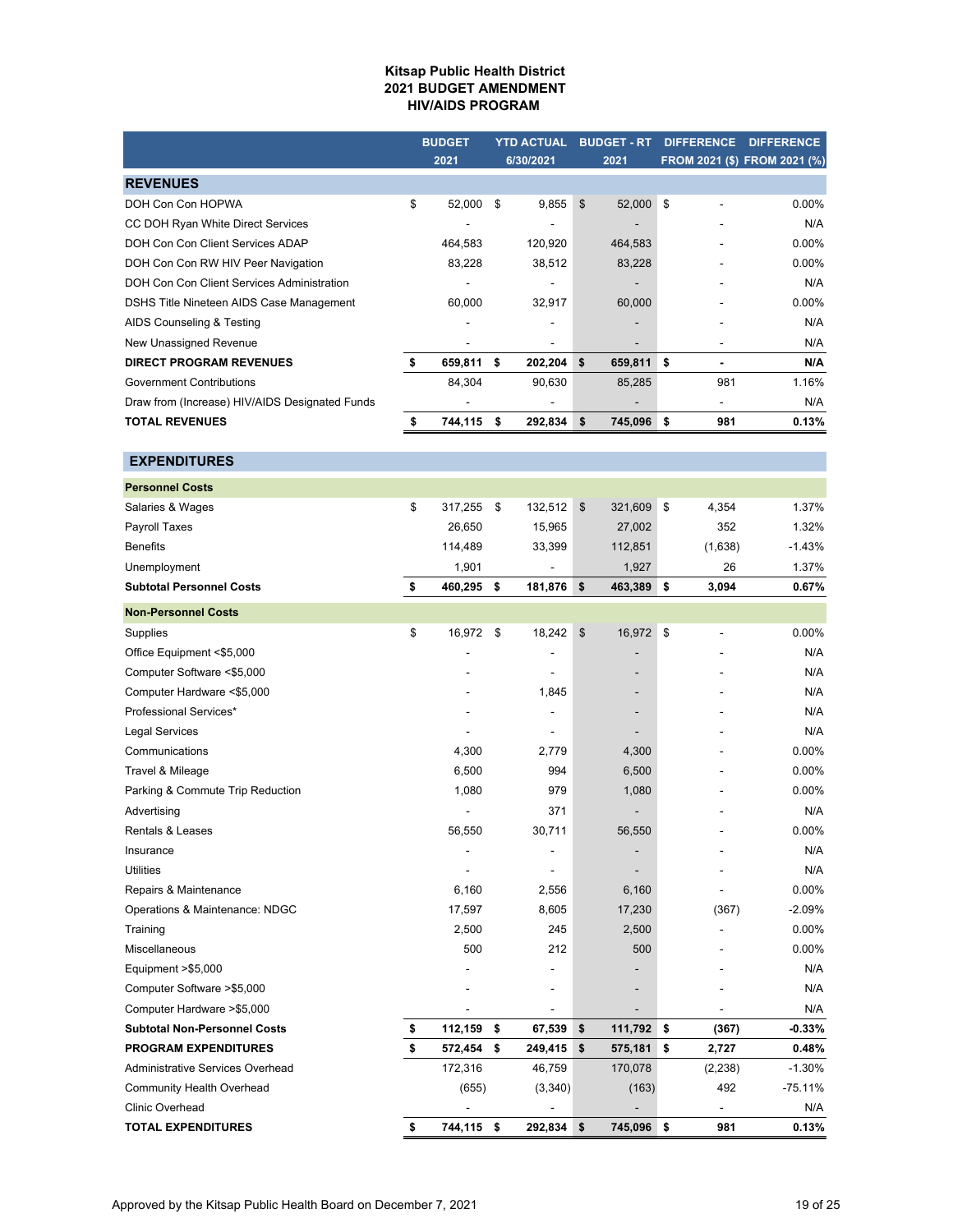# **Kitsap Public Health District 2021 BUDGET AMENDMENT ENVIRONMENTAL HEALTH DIVISION - SUMMARY**

|                                      | <b>BUDGET</b><br>2021 | <b>YTD ACTUAL</b><br>6/30/2021 | <b>BUDGET - RT</b><br>2021 |                           | <b>DIFFERENCE</b> | <b>DIFFERENCE</b><br>FROM 2021 (\$) FROM 2021 (%) |
|--------------------------------------|-----------------------|--------------------------------|----------------------------|---------------------------|-------------------|---------------------------------------------------|
| <b>REVENUES</b>                      |                       |                                |                            |                           |                   |                                                   |
| <b>DIRECT PROGRAM REVENUES</b>       | \$<br>6,549,736       | \$<br>3,379,618                | \$<br>6,549,736            | \$                        | $\frac{1}{2}$     | N/A                                               |
| <b>Government Contributions</b>      | 68,879                | (241, 535)                     | 32,230                     |                           | (36, 649)         | $-53.21%$                                         |
| Draw from (Increase) Reserves        | (116,001)             | (746, 291)                     | (69, 776)                  |                           | 46,225            | $-39.85%$                                         |
| <b>TOTAL REVENUES</b>                | \$<br>6,502,614       | \$<br>2,391,792 \$             | 6,512,190 \$               |                           | 9,576             | 0.15%                                             |
| <b>EXPENDITURES</b>                  |                       |                                |                            |                           |                   |                                                   |
| <b>Personnel Costs</b>               |                       |                                |                            |                           |                   |                                                   |
| Salaries & Wages                     | \$<br>3,063,305       | \$<br>1,300,745                | \$<br>3,103,974            | $\boldsymbol{\mathsf{S}}$ | 40,669            | 1.33%                                             |
| Payroll Taxes                        | 254,237               | 148,971                        | 257,855                    |                           | 3,618             | 1.42%                                             |
| <b>Benefits</b>                      | 934,323               | 317,011                        | 928,754                    |                           | (5, 569)          | $-0.60%$                                          |
| Unemployment                         | 18,308                |                                | 18,548                     |                           | 240               | 1.31%                                             |
| <b>Subtotal Personnel Costs</b>      | \$<br>4,270,173       | \$<br>1,766,727                | \$<br>4,309,131            | \$                        | 38,958            | 0.91%                                             |
| <b>Non-Personnel Costs</b>           |                       |                                |                            |                           |                   |                                                   |
| Supplies                             | \$<br>38,074          | \$<br>10,309                   | \$<br>38,074               | $\boldsymbol{\mathsf{S}}$ |                   | 0.00%                                             |
| Office Equipment <\$5,000            |                       |                                |                            |                           |                   | N/A                                               |
| Computer Software <\$5,000           | 3,000                 |                                | 3,000                      |                           |                   | 0.00%                                             |
| Computer Hardware <\$5,000           | 7,400                 | 2,198                          | 7,400                      |                           |                   | 0.00%                                             |
| <b>Professional Services</b>         | 76,811                | 29,618                         | 76,811                     |                           |                   | 0.00%                                             |
| <b>Legal Services</b>                | 16,104                | 1,527                          | 16,104                     |                           |                   | 0.00%                                             |
| Communications                       | 32,240                | 16,580                         | 32,240                     |                           |                   | 0.00%                                             |
| Travel & Mileage                     | 45,727                | 20,563                         | 45,727                     |                           |                   | 0.00%                                             |
| Parking & Commute Trip Reduction     | 10,080                | 5,358                          | 10,080                     |                           |                   | 0.00%                                             |
| Advertising                          | 2,595                 | 45                             | 2,595                      |                           |                   | 0.00%                                             |
| Rentals & Leases                     | 4,960                 | 1,934                          | 4,960                      |                           |                   | 0.00%                                             |
| Insurance                            |                       |                                |                            |                           |                   | N/A                                               |
| <b>Utilities</b>                     |                       |                                |                            |                           |                   | N/A                                               |
| Repairs & Maintenance                | 18,163                | 10,304                         | 18,163                     |                           |                   | 0.00%                                             |
| Operations & Maintenance: NDGC       | 152,270               | 65,253                         | 149,564                    |                           | (2,706)           | $-1.78%$                                          |
| Training                             | 21,960                | 5,664                          | 21,960                     |                           |                   | 0.00%                                             |
| Miscellaneous                        | 312,057               | 10,138                         | 312,057                    |                           |                   | 0.00%                                             |
| Equipment >\$5,000                   |                       |                                |                            |                           |                   | N/A                                               |
| Computer Software > \$5,000          |                       |                                |                            |                           |                   | N/A                                               |
| Computer Hardware > \$5,000          |                       |                                |                            |                           |                   | N/A                                               |
| <b>Subtotal Non-Personnel Costs</b>  | \$<br>741,441         | \$<br>179,491                  | \$<br>738,735              | \$                        | (2,706)           | $-0.36%$                                          |
| <b>PROGRAM EXPENDITURES</b>          | \$<br>5,011,614       | \$<br>1,946,218                | \$<br>5,047,866            | \$                        | 36,252            | 0.72%                                             |
| Administrative Services Overhead     | 1,194,210             | 408,051                        | 1,163,720                  |                           | (30, 490)         | $-2.55%$                                          |
| <b>Environmental Health Overhead</b> | 296,790               | 37,523                         | 300,604                    |                           | 3,814             | 1.29%                                             |
| <b>TOTAL EXPENDITURES</b>            | \$<br>6,502,614       | \$<br>2,391,792                | \$<br>6,512,190            | \$                        | 9,576             | 0.15%                                             |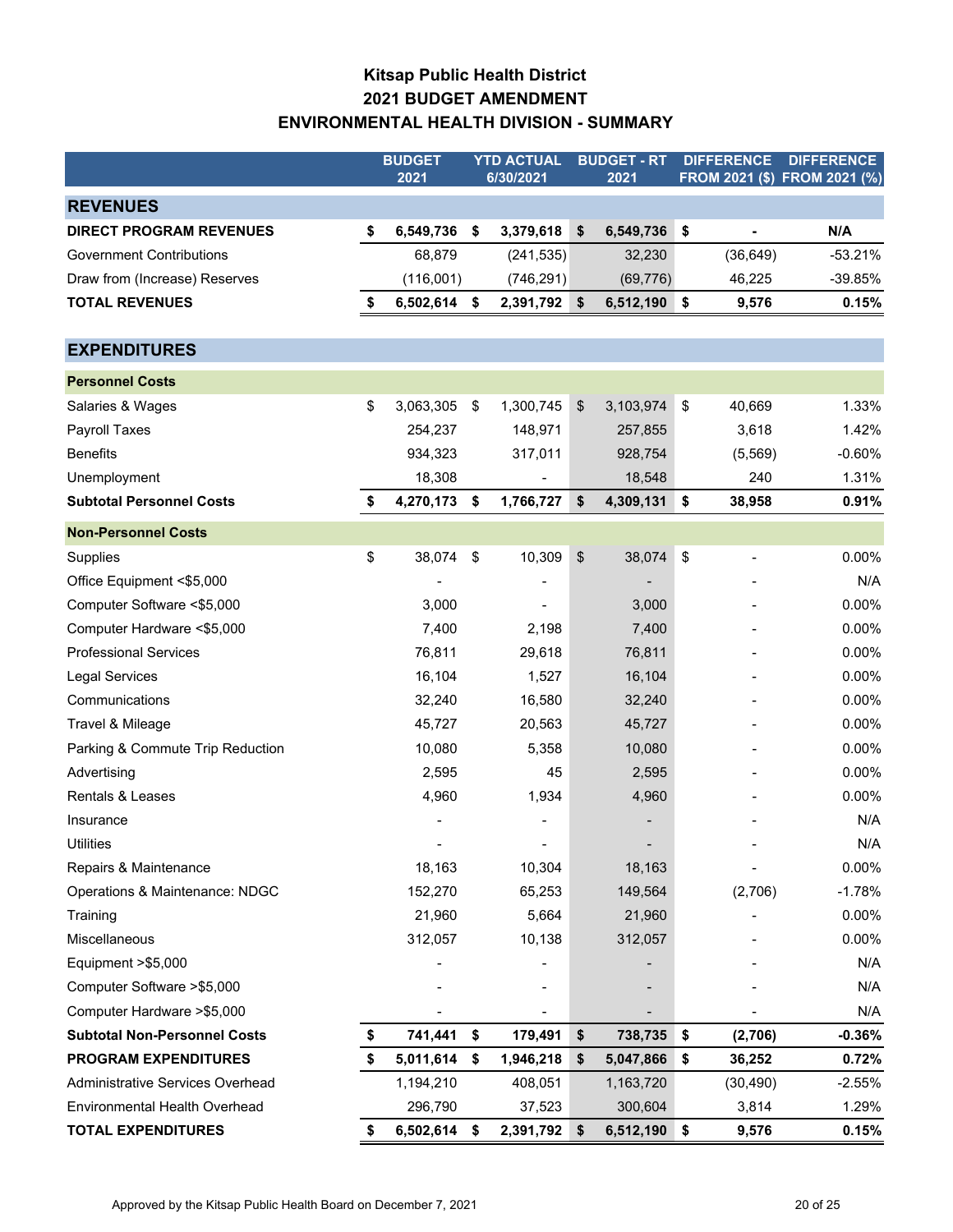# **Kitsap Public Health District 2021 BUDGET AMENDMENT ENVIRONMENTAL HEALTH DIVISION ADMINISTRATION**

|                                      | <b>BUDGET</b><br>2021              | <b>YTD ACTUAL</b><br>6/30/2021 |               | <b>BUDGET - RT</b><br>2021 |                           | <b>DIFFERENCE</b>        | <b>DIFFERENCE</b><br>FROM 2021 (\$) FROM 2021 (%) |
|--------------------------------------|------------------------------------|--------------------------------|---------------|----------------------------|---------------------------|--------------------------|---------------------------------------------------|
| <b>REVENUES</b>                      |                                    |                                |               |                            |                           |                          |                                                   |
| N/A - None                           | \$<br>$\overline{a}$               | \$<br>$\blacksquare$           | \$            | $\blacksquare$             | \$                        | $\overline{\phantom{a}}$ | N/A                                               |
| <b>TOTAL REVENUES</b>                | \$<br>$\qquad \qquad \blacksquare$ | \$<br>$\blacksquare$           | \$            | $\blacksquare$             | \$                        | $\blacksquare$           | N/A                                               |
|                                      |                                    |                                |               |                            |                           |                          |                                                   |
| <b>EXPENDITURES</b>                  |                                    |                                |               |                            |                           |                          |                                                   |
| <b>Personnel Costs</b>               |                                    |                                |               |                            |                           |                          |                                                   |
| Salaries & Wages                     | \$<br>205,391                      | \$<br>24,406                   | $\frac{1}{2}$ | 208,542                    | \$                        | 3,151                    | 1.53%                                             |
| Payroll Taxes                        | 16,641                             | 3,682                          |               | 16,887                     |                           | 246                      | 1.48%                                             |
| <b>Benefits</b>                      | 63,911                             | 5,529                          |               | 64,310                     |                           | 399                      | 0.62%                                             |
| Unemployment                         | 1,228                              |                                |               | 1,246                      |                           | 18                       | 1.47%                                             |
| <b>Subtotal Personnel Costs</b>      | \$<br>287,171                      | \$<br>33,617                   | \$            | 290,985                    | ∣\$                       | 3,814                    | 1.33%                                             |
| <b>Non-Personnel Costs</b>           |                                    |                                |               |                            |                           |                          |                                                   |
| Supplies                             | \$<br>600                          | \$<br>34                       | \$            | 600                        | $\boldsymbol{\mathsf{S}}$ | $\overline{\phantom{a}}$ | 0.00%                                             |
| Office Equipment <\$5,000            |                                    |                                |               |                            |                           |                          | N/A                                               |
| Computer Software <\$5,000           |                                    |                                |               |                            |                           |                          | N/A                                               |
| Computer Hardware <\$5,000           | 1,500                              | 2,198                          |               | 1,500                      |                           |                          | 0.00%                                             |
| <b>Professional Services</b>         |                                    |                                |               |                            |                           |                          | N/A                                               |
| <b>Legal Services</b>                | 1,800                              | 41                             |               | 1,800                      |                           |                          | 0.00%                                             |
| Communications                       | 2,640                              | 1,158                          |               | 2,640                      |                           |                          | 0.00%                                             |
| Travel & Mileage                     | 600                                |                                |               | 600                        |                           |                          | 0.00%                                             |
| Parking & Commute Trip Reduction     |                                    |                                |               |                            |                           |                          | N/A                                               |
| Advertising                          |                                    |                                |               |                            |                           |                          | N/A                                               |
| Rentals & Leases                     |                                    |                                |               |                            |                           |                          | N/A                                               |
| Insurance                            |                                    |                                |               |                            |                           |                          | N/A                                               |
| <b>Utilities</b>                     | ٠                                  |                                |               |                            |                           |                          | N/A                                               |
| Repairs & Maintenance                | 360                                |                                |               | 360                        |                           |                          | 0.00%                                             |
| Operations & Maintenance: NDGC       |                                    |                                |               |                            |                           |                          | N/A                                               |
| Training                             | 960                                | 245                            |               | 960                        |                           |                          | 0.00%                                             |
| Miscellaneous                        | 1,160                              | 230                            |               | 1,160                      |                           |                          | 0.00%                                             |
| Equipment >\$5,000                   |                                    |                                |               |                            |                           |                          | N/A                                               |
| Computer Software > \$5,000          |                                    |                                |               |                            |                           |                          | N/A                                               |
| Computer Hardware > \$5,000          |                                    |                                |               |                            |                           |                          | N/A                                               |
| <b>Subtotal Non-Personnel Costs</b>  | \$<br>9,620                        | \$<br>3,906                    | \$            | 9,620                      | \$                        |                          | N/A                                               |
| <b>PROGRAM EXPENDITURES</b>          | \$<br>296,791                      | \$<br>37,523                   | \$            | 300,605                    | $\sqrt{2}$                | 3,814                    | 1.29%                                             |
| <b>Environmental Health Overhead</b> | (296, 791)                         | (37, 523)                      |               | (300, 605)                 |                           | (3,814)                  | 1.29%                                             |
| <b>TOTAL EXPENDITURES</b>            | \$<br>$\blacksquare$               | \$<br>$\blacksquare$           | \$            | $\blacksquare$             | \$                        | $\blacksquare$           | N/A                                               |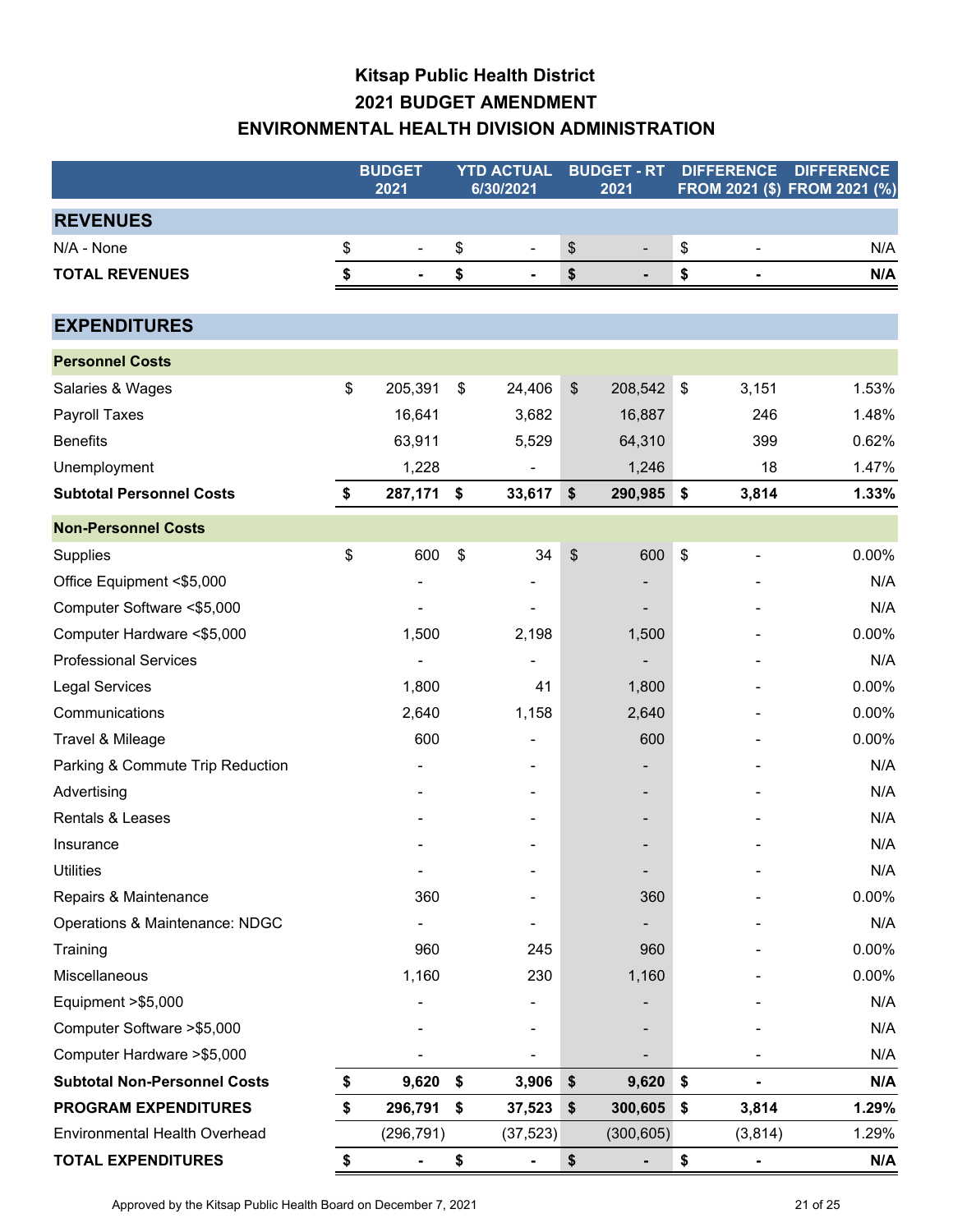### **Kitsap Public Health District 2021 BUDGET AMENDMENT SOLID & HAZARDOUS WASTE PROGRAM**

|                                           | <b>BUDGET</b>   |    | <b>YTD ACTUAL</b> | <b>BUDGET - RT</b> | <b>DIFFERENCE</b> | <b>DIFFERENCE</b>            |
|-------------------------------------------|-----------------|----|-------------------|--------------------|-------------------|------------------------------|
|                                           | 2021            |    | 6/30/2021         | 2021               |                   | FROM 2021 (\$) FROM 2021 (%) |
| <b>REVENUES</b>                           |                 |    |                   |                    |                   |                              |
| <b>DOE LSWFA Grant</b>                    | \$              | \$ | ÷                 | \$                 | \$                | N/A                          |
| DOE Local Source Control Grant (LSC)      | 200.000         |    | 50,212            | 200,000            |                   | 0.00%                        |
| <b>DOH Lead Environments for Children</b> |                 |    |                   |                    |                   | N/A                          |
| Secure Medicine Return Fee                |                 |    | 5,050             |                    |                   | N/A                          |
| Kitsap County Solid Waste Tipping Fees    | 904,000         |    | 431,244           | 904,000            |                   | $0.00\%$                     |
| Permits                                   | 62,000          |    | 37,716            | 62,000             |                   | 0.00%                        |
| <b>Plan Reviews</b>                       |                 |    | 2,775             |                    |                   | N/A                          |
| <b>School Plan Reviews</b>                | 3,000           |    |                   | 3,000              |                   | 0.00%                        |
| New Unassigned Revenue                    |                 |    | $\blacksquare$    |                    |                   | N/A                          |
| <b>Surplus Sales</b>                      |                 |    |                   |                    |                   | N/A                          |
| Other                                     |                 |    | 150               |                    |                   | N/A                          |
| <b>DIRECT PROGRAM REVENUES</b>            | \$<br>1,169,000 | \$ | 527,147           | \$<br>1,169,000    | \$                | N/A                          |
| <b>Government Contributions</b>           |                 |    | ۰                 |                    |                   | N/A                          |
| Draw from (Increase) SHW Designated Funds | (218,989)       |    | (235, 729)        | (225, 639)         | (6,650)           | 3.04%                        |
| <b>TOTAL REVENUES</b>                     | \$<br>950,011   | s. | $291,418$ \$      | 943,361 \$         | (6,650)           | $-0.70%$                     |
|                                           |                 |    |                   |                    |                   |                              |
| <b>EXPENDITURES</b>                       |                 |    |                   |                    |                   |                              |
| <b>Personnel Costs</b>                    |                 |    |                   |                    |                   |                              |
| Salaries & Wages                          | \$<br>440,807   | \$ | 157,294           | \$<br>440,737      | \$<br>(70)        | $-0.02%$                     |
| Payroll Taxes                             | 36,744          |    | 17,676            | 36,738             | (6)               | $-0.02%$                     |
| <b>Benefits</b>                           | 122,449         |    | 35,486            | 122,371            | (78)              | $-0.06%$                     |
| Unemployment                              | 2,641           |    |                   | 2,637              | (4)               | $-0.15%$                     |
| <b>Subtotal Personnel Costs</b>           | \$<br>602,641   | \$ | 210,456           | \$<br>602,483      | (158)<br>\$       | $-0.03%$                     |

| <b>Non-Personnel Costs</b>          |               |               |               |                |          |
|-------------------------------------|---------------|---------------|---------------|----------------|----------|
| Supplies                            | \$<br>8,000   | \$<br>4,223   | 8,000<br>\$   | \$             | 0.00%    |
| Office Equipment <\$5,000           |               | ٠             |               |                | N/A      |
| Computer Software <\$5,000          |               |               |               |                | N/A      |
| Computer Hardware <\$5,000          | 2,000         | ٠             | 2,000         |                | 0.00%    |
| <b>Professional Services</b>        | 5,000         |               | 5,000         |                | 0.00%    |
| <b>Legal Services</b>               | 4,000         | 580           | 4,000         |                | 0.00%    |
| Communications                      | 5,400         | 1,927         | 5,400         |                | 0.00%    |
| Travel & Mileage                    | 4,500         | 3,114         | 4,500         |                | 0.00%    |
| Parking & Commute Trip Reduction    | 1,800         | 822           | 1,800         |                | 0.00%    |
| Advertising                         | 2,500         |               | 2,500         |                | 0.00%    |
| <b>Rentals &amp; Leases</b>         |               |               |               |                | N/A      |
| Insurance                           |               |               |               |                | N/A      |
| <b>Utilities</b>                    |               | ۰             |               |                | N/A      |
| Repairs & Maintenance               | 3,000         | 1,921         | 3,000         |                | 0.00%    |
| Operations & Maintenance: NDGC      | 23,039        | 8,406         | 22,425        | (614)          | $-2.67%$ |
| Training                            | 8,000         | 1,055         | 8,000         |                | 0.00%    |
| Miscellaneous                       | 9,606         | 250           | 9,606         |                | 0.00%    |
| Equipment >\$5,000                  |               |               |               |                | N/A      |
| Computer Software >\$5,000          |               |               |               |                | N/A      |
| Computer Hardware > \$5,000         |               |               |               |                | N/A      |
| <b>Subtotal Non-Personnel Costs</b> | \$<br>76,845  | \$<br>22,298  | 76,231<br>\$  | \$<br>(614)    | $-0.80%$ |
| <b>PROGRAM EXPENDITURES</b>         | \$<br>679,486 | \$<br>232,754 | \$<br>678,714 | \$<br>(772)    | $-0.11%$ |
| Administrative Services Overhead    | 225,622       | 54,107        | 219,576       | (6,046)        | $-2.68%$ |
| Environmental Health Overhead       | 44,903        | 4,557         | 45,071        | 168            | 0.37%    |
| <b>TOTAL EXPENDITURES</b>           | \$<br>950,011 | \$<br>291,418 | \$<br>943,361 | \$<br>(6, 650) | $-0.70%$ |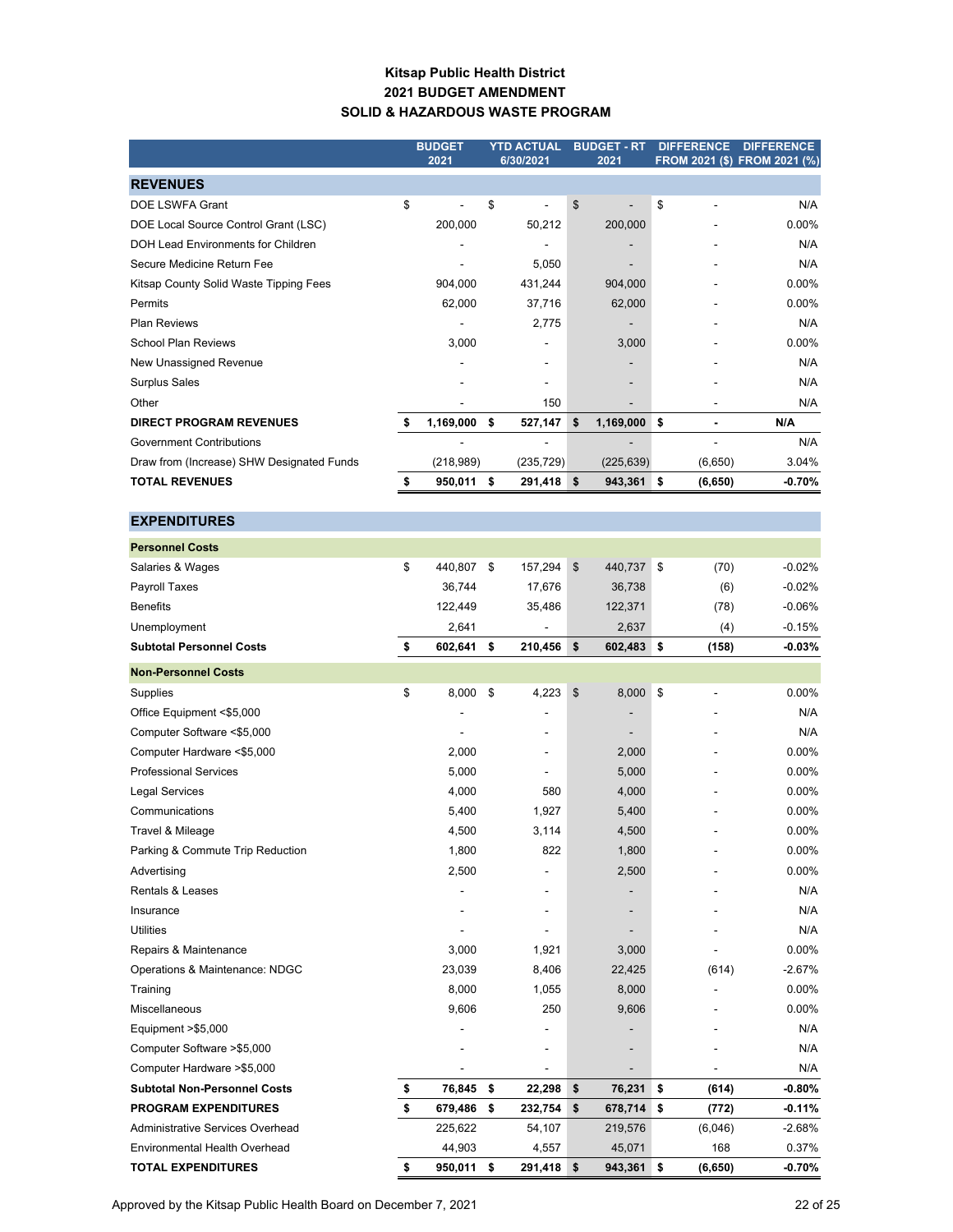#### **KITSAP PUBLIC HEALTH DISTRICT 2021 BUDGET AMENDMENT DRINKING WATER & ONSITE SEPTIC SYSTEMS**

|                                             | <b>BUDGET</b> |           |    | <b>YTD ACTUAL</b> |    | <b>BUDGET - RT</b> | <b>DIFFERENCE</b> | <b>DIFFERENCE</b>            |
|---------------------------------------------|---------------|-----------|----|-------------------|----|--------------------|-------------------|------------------------------|
|                                             |               | 2021      |    | 6/30/2021         |    | 2021               |                   | FROM 2021 (\$) FROM 2021 (%) |
| <b>REVENUES</b>                             |               |           |    |                   |    |                    |                   |                              |
| <b>DOE Well Construction</b>                | \$            | 22,200    | \$ | 18,650            | \$ | 22,200 \$          |                   | 0.00%                        |
| CC Group B Water Systems                    |               |           |    |                   |    |                    |                   | N/A                          |
| <b>Installer Certifications</b>             |               | 32,325    |    | 28,300            |    | 32,325             |                   | $0.00\%$                     |
| Sewage Permits                              |               | 473,648   |    | 223,700           |    | 473,648            |                   | 0.00%                        |
| <b>PUD Well Construction</b>                |               | 10.000    |    | 5,000             |    | 10,000             |                   | $0.00\%$                     |
| DOH CC DW Group A - SS                      |               | 15,950    |    |                   |    | 15,950             |                   | $0.00\%$                     |
| DOH CC DW Group A - TA                      |               | 1.600     |    | ٠                 |    | 1,600              |                   | $0.00\%$                     |
| <b>Group B Operating Permits</b>            |               | 47,035    |    | 15,980            |    | 47,035             |                   | $0.00\%$                     |
| <b>Building Clearances</b>                  |               | 119,145   |    | 65,550            |    | 119,145            |                   | $0.00\%$                     |
| <b>Property Conveyance Reports</b>          |               | 630,340   |    | 450,450           |    | 630,340            |                   | 0.00%                        |
| Operations & Maintenance Annual Report Fees |               | 607,540   |    | 306,300           |    | 607,540            |                   | 0.00%                        |
| <b>Building Site Application Waivers</b>    |               |           |    | 3,215             |    |                    |                   | N/A                          |
| <b>Building Site Applications</b>           |               | 519,656   |    | 412,720           |    | 519,656            |                   | 0.00%                        |
| Local Referral Listing                      |               |           |    | 10,170            |    | ٠                  |                   | N/A                          |
| Land Use                                    |               | 25.490    |    | 13,430            |    | 25,490             |                   | 0.00%                        |
| Other - OSS                                 |               | 1,502     |    | 1,320             |    | 1,502              |                   | 0.00%                        |
| WT Plan Reviews/New Water Systems           |               | 2,030     |    | 19,845            |    | 2,030              |                   | 0.00%                        |
| Well Site Inspections                       |               | 20,880    |    | (590)             |    | 20,880             |                   | 0.00%                        |
| <b>WT Sanitary Surveys</b>                  |               | 29.725    |    | 1.875             |    | 29,725             |                   | 0.00%                        |
| DW Well Decommissionings                    |               | 9,240     |    | 9,900             |    | 9,240              |                   | 0.00%                        |
| <b>DIRECT PROGRAM REVENUES</b>              | \$            | 2,568,306 | -S | 1,585,815         | s  | 2,568,306          | \$                | N/A                          |
| <b>Government Contributions</b>             |               |           |    | ä,                |    |                    |                   | N/A                          |
| Draw from (Increase) OSS Designated Funds   |               | 102,988   |    | (510, 562)        |    | 155,863            | 52,875            | 51.34%                       |
| <b>TOTAL REVENUES</b>                       | \$            | 2,671,294 | \$ | 1,075,253 \$      |    | 2,724,169 \$       | 52,875            | 1.98%                        |

| <b>EXPENDITURES</b>                  |                 |                          |                    |    |         |          |
|--------------------------------------|-----------------|--------------------------|--------------------|----|---------|----------|
| <b>Personnel Costs</b>               |                 |                          |                    |    |         |          |
| Salaries & Wages                     | \$<br>1,236,685 | \$<br>576,128            | \$<br>1,282,104    | \$ | 45,419  | 3.67%    |
| Payroll Taxes                        | 102,894         | 64,429                   | 106,926            |    | 4,032   | 3.92%    |
| <b>Benefits</b>                      | 375,131         | 143,057                  | 373,606            |    | (1,525) | $-0.41%$ |
| Unemployment                         | 7,375           |                          | 7,647              |    | 272     | 3.69%    |
| <b>Subtotal Personnel Costs</b>      | \$<br>1,722,085 | \$<br>783,614            | \$<br>1,770,283 \$ |    | 48,198  | 2.80%    |
| <b>Non-Personnel Costs</b>           |                 |                          |                    |    |         |          |
| Supplies                             | \$<br>11,474    | \$<br>2,142              | \$<br>11,474       | \$ | ٠       | $0.00\%$ |
| Office Equipment                     |                 |                          |                    |    |         | N/A      |
| <b>Computer Software</b>             | 3,000           |                          | 3,000              |    |         | $0.00\%$ |
| Computer Hardware                    | 3,900           |                          | 3,900              |    |         | 0.00%    |
| <b>Professional Services</b>         | 15,311          | 10,269                   | 15,311             |    |         | 0.00%    |
| <b>Legal Services</b>                | 3,504           | 56                       | 3,504              |    |         | 0.00%    |
| Communications                       | 7,920           | 6,395                    | 7,920              |    |         | $0.00\%$ |
| Travel & Mileage                     | 19,627          | 10,970                   | 19,627             |    | ٠       | 0.00%    |
| Parking & Commute Trip Reduction     | 2,820           | 1,487                    | 2,820              |    | ä,      | 0.00%    |
| Advertising                          | 95              | ÷,                       | 95                 |    |         | 0.00%    |
| <b>Rentals &amp; Leases</b>          |                 |                          |                    |    |         | N/A      |
| Insurance                            |                 | ä,                       | ٠                  |    |         | N/A      |
| Utilities                            |                 |                          |                    |    |         | N/A      |
| Repairs & Maintenance                | 8,803           | 6,035                    | 8,803              |    |         | 0.00%    |
| Operations & Maintenance: NDGC       | 65,835          | 30,222                   | 65,894             |    | 59      | 0.09%    |
| Training                             | 3,500           | 345                      | 3,500              |    |         | 0.00%    |
| Miscellaneous                        | 30,481          | 5,290                    | 30,481             |    |         | 0.00%    |
| Equipment                            |                 | ä,                       | ٠                  |    |         | N/A      |
| <b>Computer Software</b>             |                 | ä,                       | ٠                  |    |         | N/A      |
| <b>Computer Hardware</b>             |                 | $\overline{\phantom{a}}$ |                    |    |         | N/A      |
| <b>Subtotal Non-Personnel Costs</b>  | \$<br>176,270   | \$<br>73,211             | \$<br>176,329      | \$ | 59      | 0.03%    |
| <b>PROGRAM EXPENDITURES</b>          | \$<br>1,898,355 | \$<br>856,825            | \$<br>1,946,612    | s  | 48,257  | 2.54%    |
| Administrative Services Overhead     | 644,619         | 201,463                  | 645,118            |    | 499     | 0.08%    |
| <b>Environmental Health Overhead</b> | 128,320         | 16,965                   | 132,439            |    | 4,119   | 3.21%    |
| <b>TOTAL EXPENDITURES</b>            | \$<br>2,671,294 | \$<br>1,075,253          | \$<br>2,724,169    | \$ | 52,875  | 1.98%    |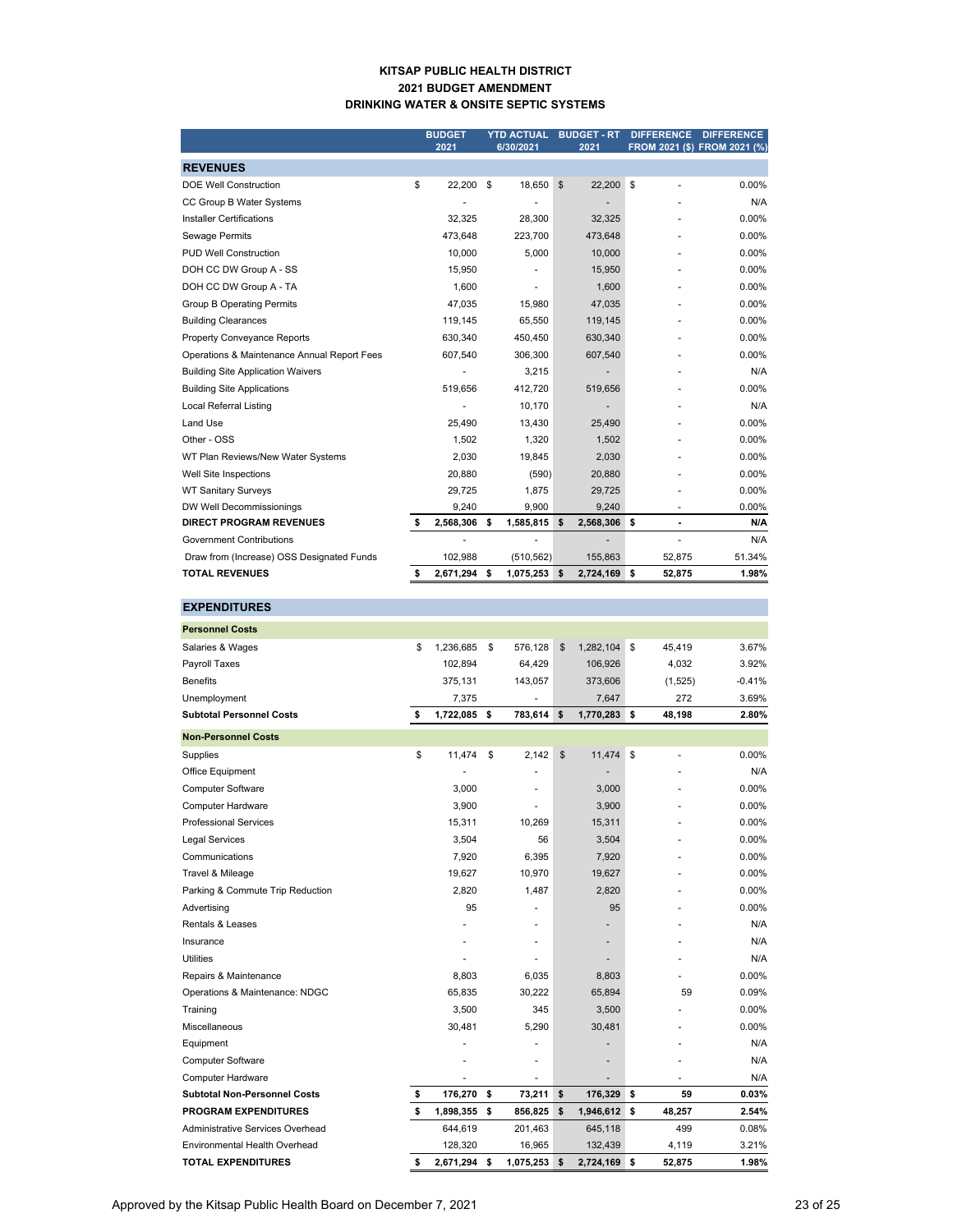### **Kitsap Public Health District 2021 BUDGET AMENDMENT FOOD & LIVING ENVIRONMENT PROGRAM**

|                                         | <b>BUDGET</b>    | <b>YTD ACTUAL</b> | <b>BUDGET - RT</b> | <b>DIFFERENCE</b> |                | <b>DIFFERENCE</b>            |
|-----------------------------------------|------------------|-------------------|--------------------|-------------------|----------------|------------------------------|
|                                         | 2021             | 6/30/2021         | 2021               |                   |                | FROM 2021 (\$) FROM 2021 (%) |
| <b>REVENUES</b>                         |                  |                   |                    |                   |                |                              |
| USDA Summer Food Program OSPI           | \$<br>1,740      | \$                | \$<br>1,740        | \$                |                | $0.00\%$                     |
| HHS FDA Food Safety Program Training    |                  |                   |                    |                   |                | N/A                          |
| Establishments                          | 807,500          | 537,210           | 807,500            |                   |                | $0.00\%$                     |
| <b>Food Handler Permits</b>             | 10,000           | 90                | 10,000             |                   |                | 0.00%                        |
| Food Handler Permits - TPCHD            | 85,000           | 34,629            | 85,000             |                   |                | 0.00%                        |
| <b>Temporary Permits</b>                | 38,000           | 12,815            | 38,000             |                   |                | 0.00%                        |
| Camps                                   | 3,630            | 3,560             | 3,630              |                   |                | 0.00%                        |
| Pools/Spas                              | 86,000           | 57,950            | 86,000             |                   |                | 0.00%                        |
| <b>LE Reinspections</b>                 |                  |                   |                    |                   |                | N/A                          |
| Other - Food & Living Environment       |                  |                   |                    |                   |                | N/A                          |
| <b>Food Establishment Reinspections</b> | 22,000           | 1,180             | 22,000             |                   |                | 0.00%                        |
| Plan Reviews - Food & LE                | 47,500           | 21,875            | 47,500             |                   | $\overline{a}$ | 0.00%                        |
| <b>DIRECT PROGRAM REVENUES</b>          | \$<br>1,101,370  | \$<br>669,309     | \$<br>1,101,370    | \$                | $\blacksquare$ | N/A                          |
| <b>Government Contributions</b>         | (8,891)          | (209, 565)        | (18,091)           |                   | (9,200)        | 103.48%                      |
| <b>TOTAL REVENUES</b>                   | \$<br>1,092,479  | \$<br>459,744     | \$<br>1,083,279    | \$                | (9,200)        | $-0.84%$                     |
| <b>EXPENDITURES</b>                     |                  |                   |                    |                   |                |                              |
|                                         |                  |                   |                    |                   |                |                              |
| <b>Personnel Costs</b>                  |                  |                   |                    |                   |                |                              |
| Salaries & Wages                        | \$<br>512,885    | \$<br>242,955     | \$<br>511,970      | \$                | (915)          | $-0.18%$                     |
| Payroll Taxes                           | 42,732           | 29,896            | 42,660             |                   | (72)           | $-0.17%$                     |
| <b>Benefits</b>                         | 151,703          | 64,814            | 151,583            |                   | (120)          | $-0.08%$                     |
| Unemployment                            | 3,070            |                   | 3,065              |                   | (5)            | $-0.16%$                     |
| <b>Subtotal Personnel Costs</b>         | \$<br>710,390    | \$<br>337,665     | \$<br>709,278      | \$                | (1, 112)       | $-0.16%$                     |
| <b>Non-Personnel Costs</b>              |                  |                   |                    |                   |                |                              |
| Supplies                                | \$<br>4,000      | \$<br>1,534       | \$<br>4,000        | \$                |                | 0.00%                        |
| Office Equipment <\$5,000               |                  | ÷,                |                    |                   |                | N/A                          |
| Computer Software <\$5,000              |                  |                   |                    |                   |                | N/A                          |
| Computer Hardware <\$5,000              |                  | ÷,                |                    |                   |                | N/A                          |
| <b>Professional Services</b>            | 1,000            | 109               | 1,000              |                   |                | $0.00\%$                     |
| Legal Services                          | 2,000            | 14                | 2,000              |                   |                | 0.00%                        |
| Communications                          | 7,880            | 3,655             | 7,880              |                   |                | 0.00%                        |
| Travel & Mileage                        | 13,000           | 4,105             | 13,000             |                   |                | 0.00%                        |
| Parking & Commute Trip Reduction        | 2,160            | 1,788             | 2,160              |                   |                | 0.00%                        |
| Advertising                             |                  | 45                |                    |                   |                | N/A                          |
| Rentals & Leases                        |                  |                   |                    |                   |                | N/A                          |
| Insurance                               |                  |                   |                    |                   |                | N/A                          |
| <b>Utilities</b>                        |                  |                   |                    |                   |                | N/A                          |
| Repairs & Maintenance                   |                  |                   |                    |                   |                | N/A                          |
| Operations & Maintenance: NDGC          | 27,158           | 13,196            | 26,400             |                   | (758)          | -2.79%                       |
| Training                                | 3,500            | 2,615             | 3,500              |                   |                | $0.00\%$                     |
| Miscellaneous                           | 2,500            | 895               | 2,500              |                   |                | $0.00\%$                     |
| Equipment >\$5,000                      |                  | -                 |                    |                   |                | N/A                          |
| Computer Software >\$5,000              |                  | -                 |                    |                   |                | N/A                          |
| Computer Hardware >\$5,000              |                  | -                 |                    |                   |                | N/A                          |
| <b>Subtotal Non-Personnel Costs</b>     | \$<br>63,198     | \$<br>27,956      | \$<br>62,440       | \$                | (758)          | $-1.20%$                     |
| <b>PROGRAM EXPENDITURES</b>             | \$<br>773,588 \$ | 365,621           | \$<br>771,718 \$   |                   | (1,870)        | $-0.24%$                     |

Administrative Services Overhead 265,956 86,812 258,500 (7,456) -2.80% Environmental Health Overhead 52,935 7,311 53,061 126 0.24% **TOTAL EXPENDITURES \$ 1,092,479 \$ 459,744 \$ 1,083,279 \$ (9,200) -0.84%**